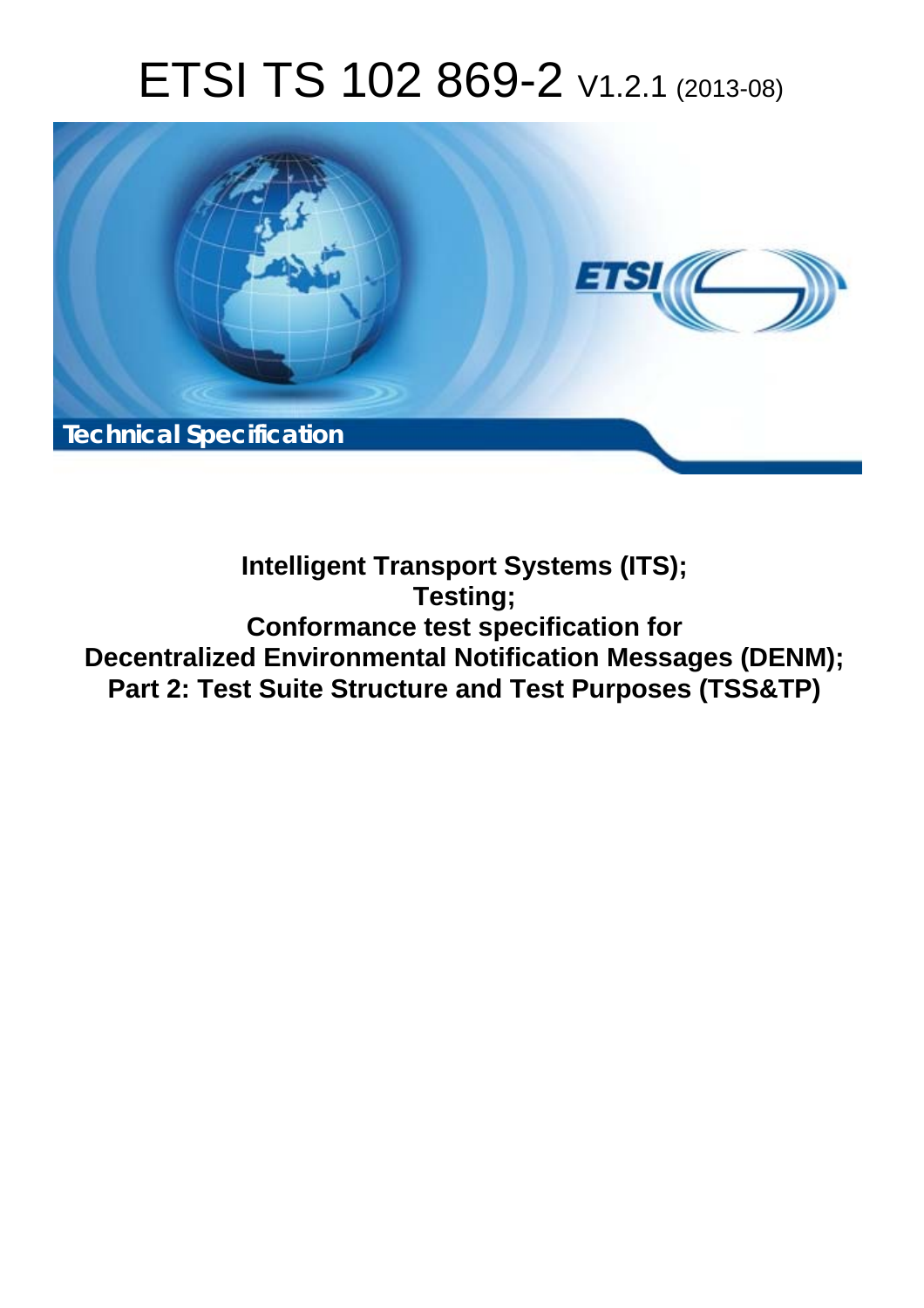Reference RTS/ITS-0010028

Keywords

ITS, testing, TSS&TP

#### *ETSI*

#### 650 Route des Lucioles F-06921 Sophia Antipolis Cedex - FRANCE

Tel.: +33 4 92 94 42 00 Fax: +33 4 93 65 47 16

Siret N° 348 623 562 00017 - NAF 742 C Association à but non lucratif enregistrée à la Sous-Préfecture de Grasse (06) N° 7803/88

#### *Important notice*

Individual copies of the present document can be downloaded from: [http://www.etsi.org](http://www.etsi.org/)

The present document may be made available in more than one electronic version or in print. In any case of existing or perceived difference in contents between such versions, the reference version is the Portable Document Format (PDF). In case of dispute, the reference shall be the printing on ETSI printers of the PDF version kept on a specific network drive within ETSI Secretariat.

Users of the present document should be aware that the document may be subject to revision or change of status. Information on the current status of this and other ETSI documents is available at <http://portal.etsi.org/tb/status/status.asp>

If you find errors in the present document, please send your comment to one of the following services: [http://portal.etsi.org/chaircor/ETSI\\_support.asp](http://portal.etsi.org/chaircor/ETSI_support.asp)

#### *Copyright Notification*

No part may be reproduced except as authorized by written permission. The copyright and the foregoing restriction extend to reproduction in all media.

> © European Telecommunications Standards Institute 2013. All rights reserved.

DECT<sup>™</sup>, PLUGTESTS<sup>™</sup>, UMTS<sup>™</sup> and the ETSI logo are Trade Marks of ETSI registered for the benefit of its Members. **3GPP**TM and **LTE**TM are Trade Marks of ETSI registered for the benefit of its Members and of the 3GPP Organizational Partners.

**GSM**® and the GSM logo are Trade Marks registered and owned by the GSM Association.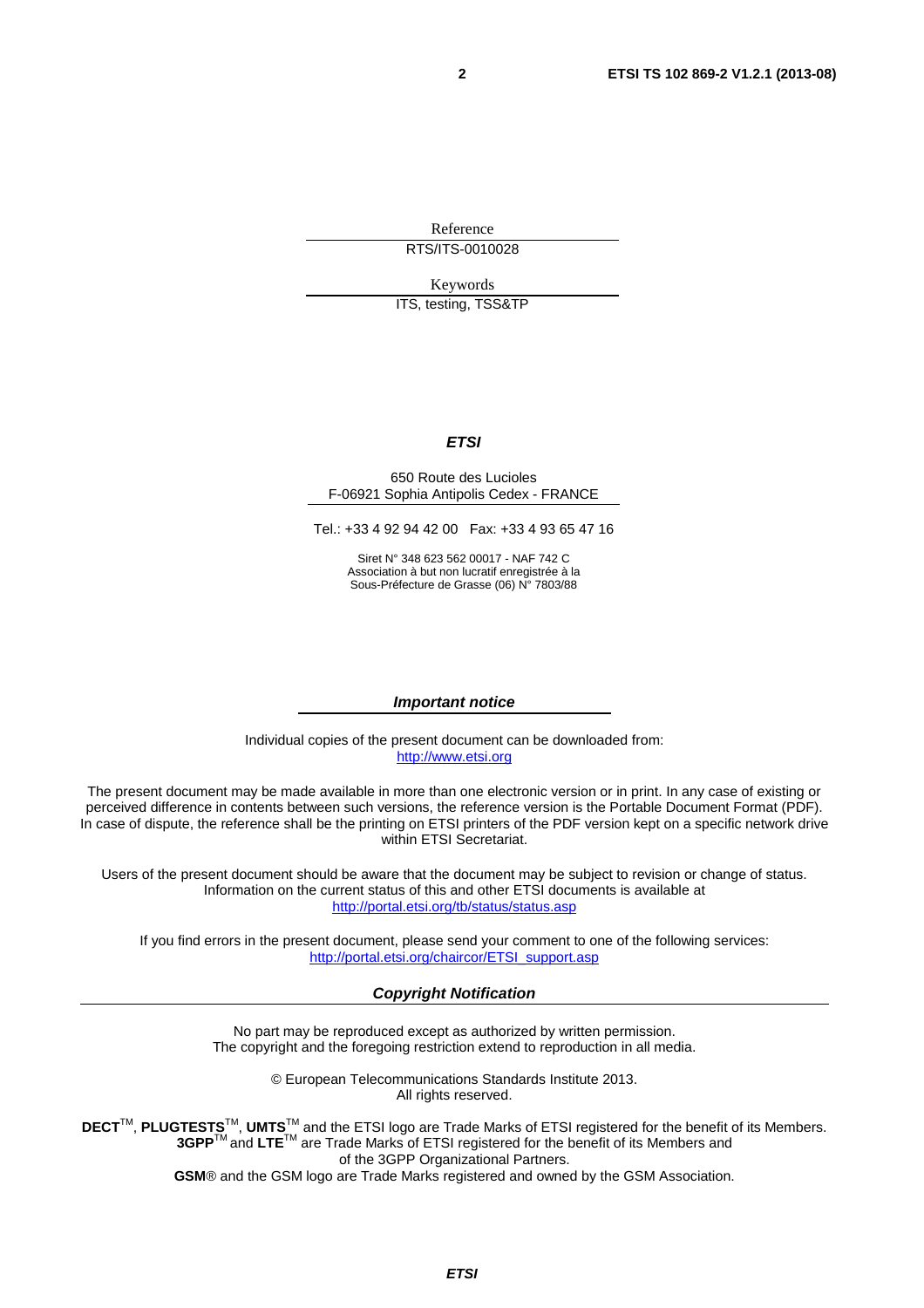# Contents

| -1             |                               |  |
|----------------|-------------------------------|--|
| 2              |                               |  |
| 2.1            |                               |  |
| 2.2            |                               |  |
| 3              |                               |  |
| 3.1            |                               |  |
| 3.2            |                               |  |
| 4              |                               |  |
| 4.1            |                               |  |
| 4.2            |                               |  |
| 4.2.1          |                               |  |
| 4.2.2          |                               |  |
| 4.2.3          |                               |  |
| 5              |                               |  |
| 5.1            |                               |  |
| 5.1.1          |                               |  |
| 5.1.2          |                               |  |
| 5.1.3          |                               |  |
| 5.1.4          |                               |  |
| 5.1.5          |                               |  |
| 5.2            |                               |  |
| 5.2.1          |                               |  |
| 5.2.1.1        |                               |  |
| 5.2.1.2        |                               |  |
| 5.2.1.3        |                               |  |
| 5.2.1.4        |                               |  |
| 5.2.1.5        |                               |  |
| 5.2.2<br>5.2.3 |                               |  |
|                |                               |  |
|                | <b>Annex A (informative):</b> |  |
|                |                               |  |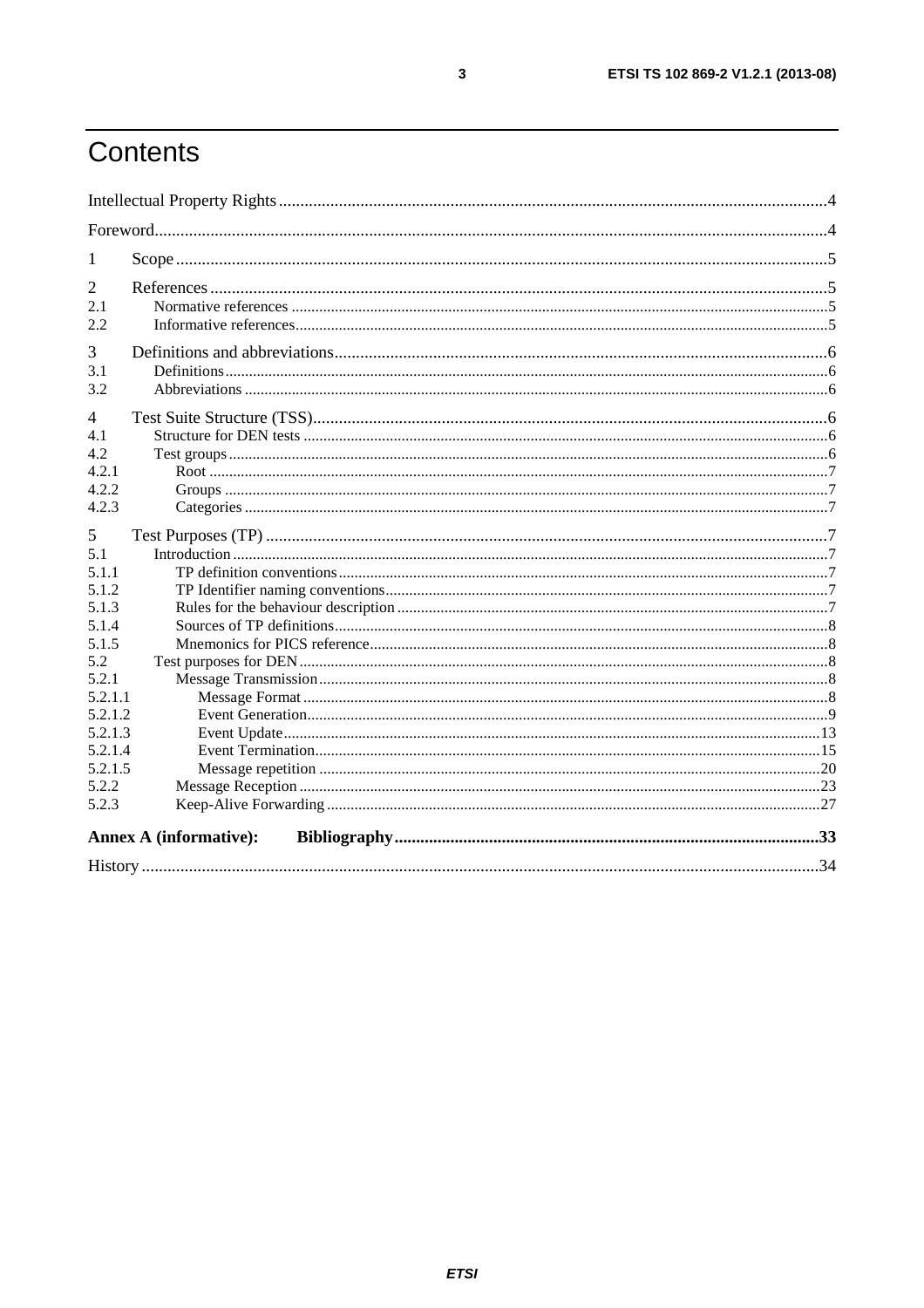# Intellectual Property Rights

IPRs essential or potentially essential to the present document may have been declared to ETSI. The information pertaining to these essential IPRs, if any, is publicly available for **ETSI members and non-members**, and can be found in ETSI SR 000 314: *"Intellectual Property Rights (IPRs); Essential, or potentially Essential, IPRs notified to ETSI in respect of ETSI standards"*, which is available from the ETSI Secretariat. Latest updates are available on the ETSI Web server [\(http://ipr.etsi.org\)](http://webapp.etsi.org/IPR/home.asp).

Pursuant to the ETSI IPR Policy, no investigation, including IPR searches, has been carried out by ETSI. No guarantee can be given as to the existence of other IPRs not referenced in ETSI SR 000 314 (or the updates on the ETSI Web server) which are, or may be, or may become, essential to the present document.

### Foreword

This Technical Specification (TS) has been produced by ETSI Technical Committee Intelligent Transport System (ITS).

The present document is part 2 of a multi-part deliverable covering Conformance test specification for Decentralized Environmental Notification Messages (DENM) as identified below:

Part 1: "Test requirements and Protocol Implementation Conformance Statement (PICS) proforma";

#### Part 2: "Test Suite Structure and Test Purposes (TSS&TP)";

Part 3: "Abstract Test Suite (ATS) and Protocol Implementation eXtra Information for Testing (PIXIT)".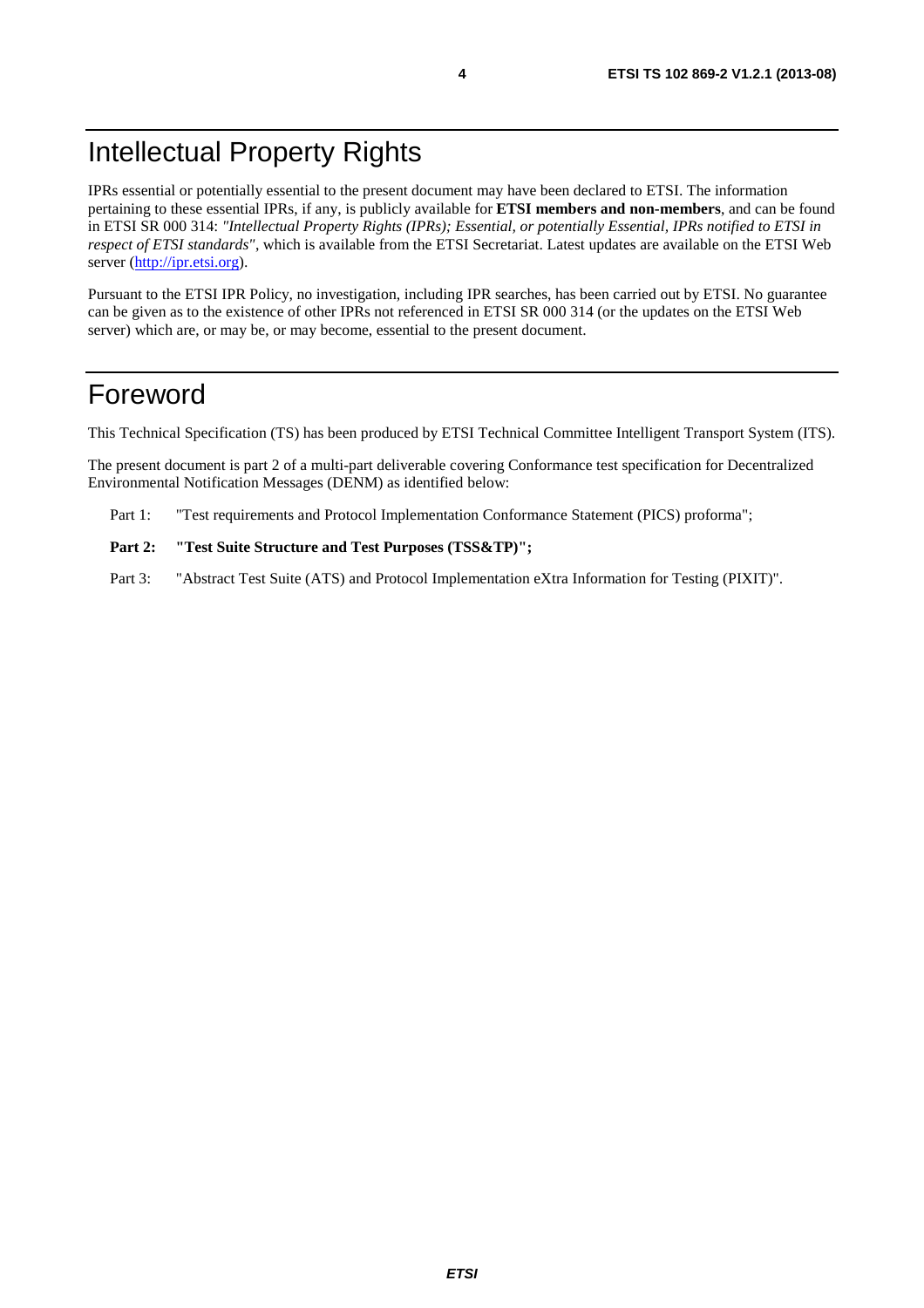### 1 Scope

The present document provides the Test Suite Structure and Test Purposes (TSS&TP) for Decentralized Environmental Notification Messages (DENM) as defined in TS 102 637-3 [1] in compliance with the relevant requirements and in accordance with the relevant guidance given in ISO/IEC 9646-7 [6].

The ISO standard for the methodology of conformance testing (ISO/IEC 9646-1 [3] and ISO/IEC 9646-2 [4]) as well as the ETSI rules for conformance testing (ETS 300 406 [7]) are used as a basis for the test methodology.

# 2 References

References are either specific (identified by date of publication and/or edition number or version number) or non-specific. For specific references, only the cited version applies. For non-specific references, the latest version of the reference document (including any amendments) applies.

Referenced documents which are not found to be publicly available in the expected location might be found at [http://docbox.etsi.org/Reference.](http://docbox.etsi.org/Reference)

NOTE: While any hyperlinks included in this clause were valid at the time of publication ETSI cannot guarantee their long term validity.

#### 2.1 Normative references

The following referenced documents are necessary for the application of the present document.

| $\lceil 1 \rceil$ | ETSI EN 302 637-3 (V1.2.0): "Intelligent Transport Systems (ITS); Vehicular Communications;<br>Basic Set of Applications; Part 3: Specifications of Decentralized Environmental Notification<br>Basic Service".                                                             |
|-------------------|-----------------------------------------------------------------------------------------------------------------------------------------------------------------------------------------------------------------------------------------------------------------------------|
| $[2]$             | ETSI TS 102 869-1 (V1.2.1): "Intelligent Transport Systems (ITS); Testing; Conformance test<br>specification for Decentralized Environmental Notification Messages (DENM); Part 1: Test<br>requirements and Protocol Implementation Conformance Statement (PICS) proforma". |
| $[3]$             | ISO/IEC 9646-1 (1994): "Information technology -- Open Systems Interconnection --<br>Conformance testing methodology and framework -- Part 1: General concepts".                                                                                                            |
| $[4]$             | ISO/IEC 9646-2 (1994): "Information technology -- Open Systems Interconnection --<br>Conformance testing methodology and framework -- Part 2: Abstract Test Suite specification".                                                                                           |
| $[5]$             | ISO/IEC 9646-6 (1994): "Information technology -- Open Systems Interconnection --<br>Conformance testing methodology and framework -- Part 6: Protocol profile test specification".                                                                                         |
| [6]               | ISO/IEC 9646-7 (1995): "Information technology -- Open Systems Interconnection --<br>Conformance testing methodology and framework -- Part 7: Implementation Conformance<br>Statements".                                                                                    |
| $[7]$             | ETSI ETS 300 406 (1995): "Methods for testing and Specification (MTS); Protocol and profile<br>conformance testing specifications; Standardization methodology".                                                                                                            |

### 2.2 Informative references

The following referenced documents are not necessary for the application of the present document but they assist the user with regard to a particular subject area.

[i.1] ETSI EG 202 798: "Intelligent Transport Systems (ITS); Testing; Framework for conformance and interoperability testing".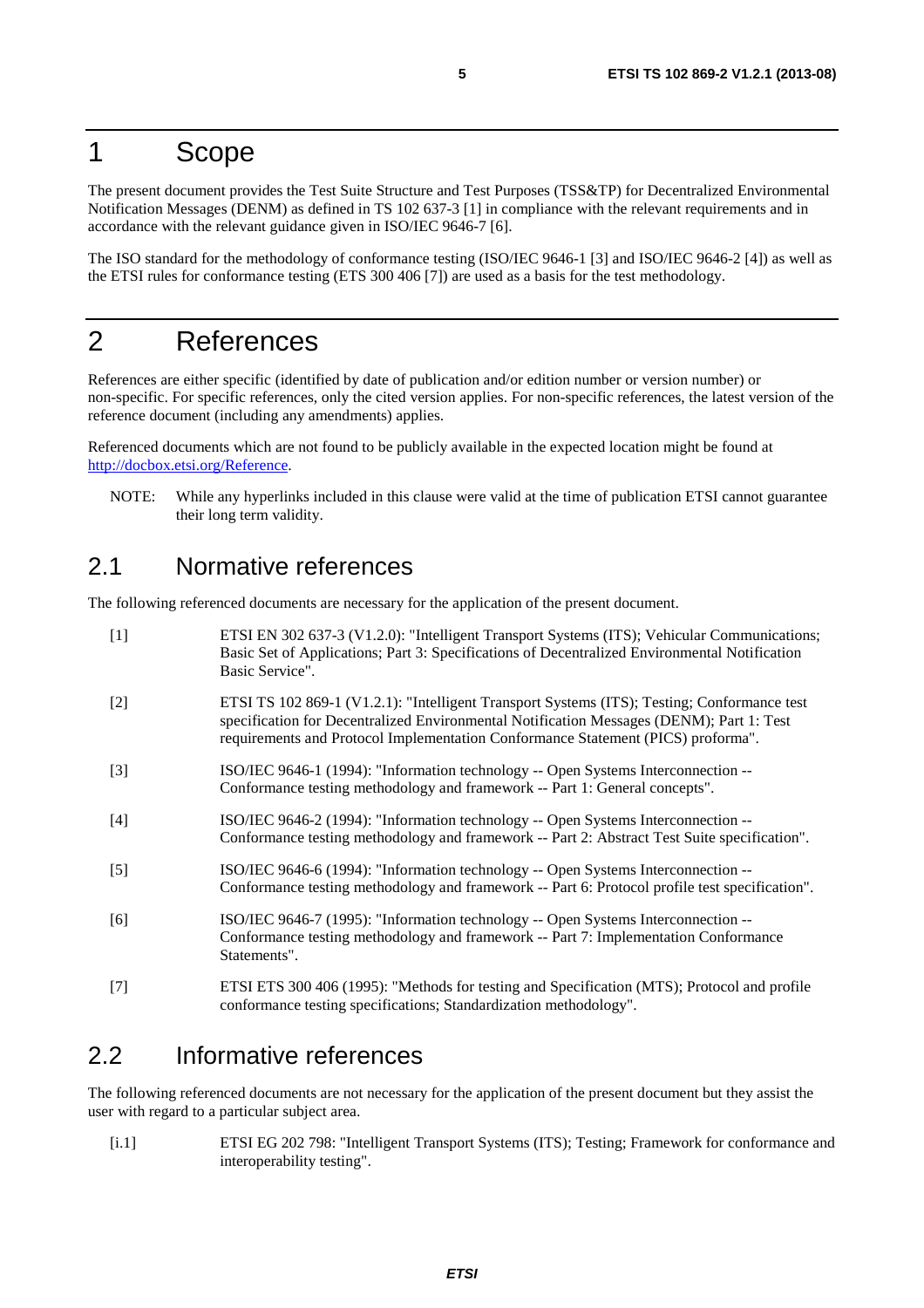# 3 Definitions and abbreviations

### 3.1 Definitions

For the purposes of the present document, the terms and definitions given in TS 102 637-3 [1], ISO/IEC 9646-6 [5] and ISO/IEC 9646-7 [6] apply.

### 3.2 Abbreviations

For the purposes of the present document, the following abbreviations apply:

| <b>BV</b>    | Valid Behaviour                                  |
|--------------|--------------------------------------------------|
| <b>CAN</b>   | Controller Area Network                          |
| <b>CLT</b>   | Current Local Time                               |
| DE           | Data Element                                     |
| <b>DEN</b>   | Decentralized Environmental Notification         |
| <b>DENM</b>  | Decentralized Environmental Notification Message |
| <b>EVGN</b>  | <b>Event Generation</b>                          |
| <b>ITS</b>   | <b>Intelligent Transportation Systems</b>        |
| <b>ITS-S</b> | <b>Intelligent Transport System - Station</b>    |
| <b>IUT</b>   | <b>Implementation Under Test</b>                 |
| <b>MSGF</b>  | Message Format                                   |
| <b>PDU</b>   | Protocol Data Unit                               |
| <b>TP</b>    | <b>Test Purposes</b>                             |
| <b>TSS</b>   | <b>Test Suite Structure</b>                      |

# 4 Test Suite Structure (TSS)

### 4.1 Structure for DEN tests

Table 1 shows the DEN Test Suite Structure (TSS) including its subgroups defined for conformance testing.

|  | <b>Table 1: TSS for DEN</b> |  |
|--|-----------------------------|--|
|--|-----------------------------|--|

| Root       | Group                  | category        |
|------------|------------------------|-----------------|
| <b>DEN</b> | Message transmission   | Valid behaviour |
|            | --- Message format     | Valid behaviour |
|            | --- Event Generation   | Valid behaviour |
|            | I--- Event Update      | Valid behaviour |
|            | --- Event Termination  | Valid behaviour |
|            | --- Message Repetition | Valid behaviour |
|            | Message reception      | Valid behaviour |
|            | Keep-alive Forwarding  | Valid behaviour |

The test suite is structured as a tree with the root defined as DEN. The tree is of rank 2 with the first rank a Group, the second a category. The second rank is the standard ISO conformance test categories.

#### 4.2 Test groups

The test suite has a total of three levels. The first level is the root. The second level separates the root into various functional areas. The third level is the standard ISO conformance test categories.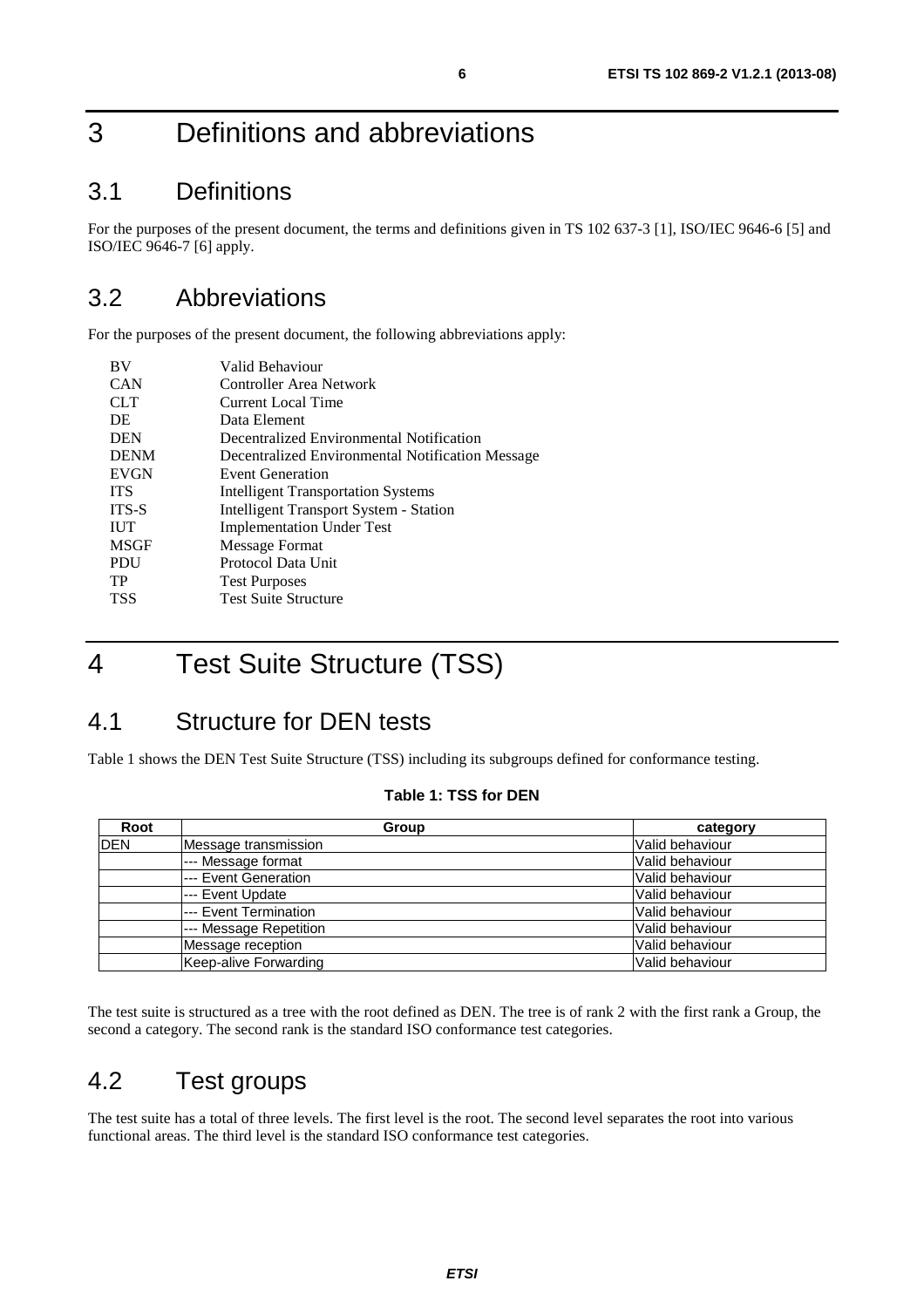#### 4.2.1 Root

The root identify the Decentralized environmental Notification Messages (DENM) given in TS 102 637-3 [1].

#### 4.2.2 Groups

This level contains three functional areas identified as:

- Message transmission
- Message format
- Event Generation
- Event Update
- Event Termination
- **Message Repetition**
- Message reception
- Keep-alive Forwarding

#### 4.2.3 Categories

This level contains the standard ISO conformance test categories limited to the valid behaviour.

# 5 Test Purposes (TP)

### 5.1 Introduction

#### 5.1.1 TP definition conventions

The TP definition is built according to EG 202 798 [i.1].

#### 5.1.2 TP Identifier naming conventions

The identifier of the TP is built according to table 2.

#### **Table 2: TP naming convention**

| Identifier: | TP/ <root>/<gr>/<x>/<nn></nn></x></gr></root> |              |                                           |
|-------------|-----------------------------------------------|--------------|-------------------------------------------|
|             | $<$ root $>$ = root                           | <b>DEN</b>   |                                           |
|             | $\text{q}$ r $>$ = group                      | <b>MSGF</b>  | Message transmission - Message format     |
|             |                                               | <b>IEVGN</b> | Message transmission - Event Generation   |
|             |                                               | <b>IEVUP</b> | Message transmission - Event Update       |
|             |                                               | <b>EVTR</b>  | Message transmission - Event Termination  |
|             |                                               | <b>EVRP</b>  | Message transmission - Message Repetition |
|             |                                               | <b>MSRV</b>  | Message reception                         |
|             |                                               | <b>KAFW</b>  | Keep-alive Forwarding                     |
|             | $\langle x \rangle$ = type of testing         | BV           | Valid Behaviour tests                     |
|             | $\textsf{knn}$ = sequential number            |              | 01 to 99                                  |

#### 5.1.3 Rules for the behaviour description

The description of the TP is built according to EG 202 798 [i.1].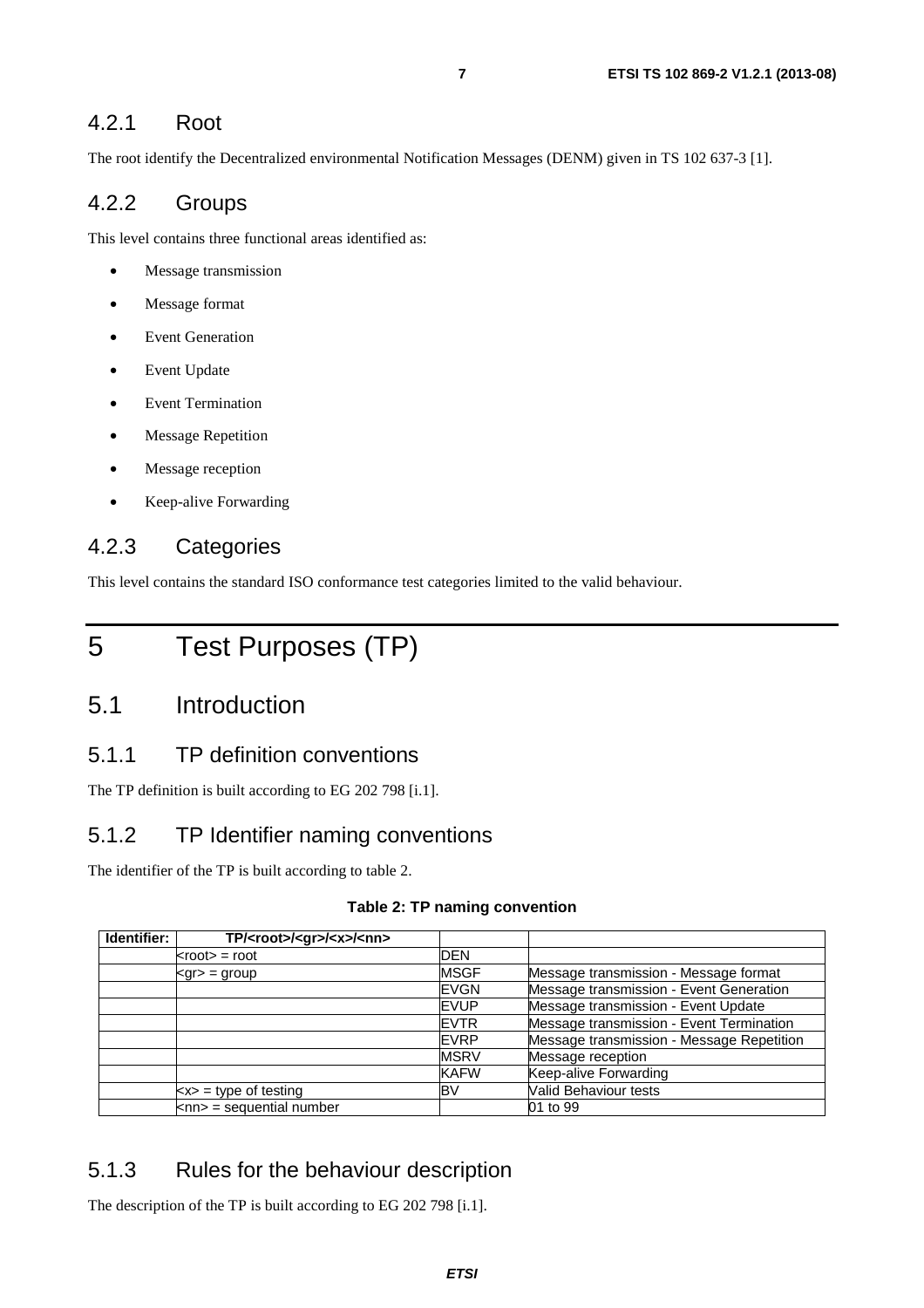The base standards are not using finite state machine concept. As consequence, the test purposes use a generic "Initial State" that corresponds to a state where the IUT is ready for starting the test execution. Furthermore, the IUT shall be left in this "Initial State", when the test is completed.

Being in the "Initial State", no pending actions, which could disturb the execution of following test purposes, are left in the IUT.

#### 5.1.4 Sources of TP definitions

All TPs are specified according to EN 302 637-3 [1].

#### 5.1.5 Mnemonics for PICS reference

To avoid an update of all TPs when the PICS document is changed, the following table introduce mnemonics name and the correspondence with the real PICS item number

#### **Table 3: Mnemonics for PICS reference**

| monic           | <b>TABLES</b><br>nen                                                                         |
|-----------------|----------------------------------------------------------------------------------------------|
| ା $cc$<br>7 N C | $2/\Gamma$<br>! Reference source not found.l.<br>-----<br>▵<br>$F$ $F$ $F$ $F$ $F$<br>7.Z/ U |

### 5.2 Test purposes for DEN

#### 5.2.1 Message Transmission

#### 5.2.1.1 Message Format

| TP Id                                | <b>TP/DEN/ MSGF/BV-01</b>                                              |  |  |
|--------------------------------------|------------------------------------------------------------------------|--|--|
| <b>Test objective</b>                | Check that protocolVersion is set to 1 and messageID is set to 1       |  |  |
| <b>Reference</b>                     | EN 302 637-3 [1], clause B.1                                           |  |  |
| <b>PICS Selection</b>                |                                                                        |  |  |
|                                      | <b>Initial conditions</b>                                              |  |  |
| with $\{$                            |                                                                        |  |  |
| the IUT being in the "initial state" |                                                                        |  |  |
|                                      |                                                                        |  |  |
|                                      | <b>Expected behaviour</b>                                              |  |  |
| ensure that {                        |                                                                        |  |  |
| when $\{$                            |                                                                        |  |  |
|                                      | the IUT receives an AppDENM_Trigger request from the application layer |  |  |
|                                      |                                                                        |  |  |
| then $\{$                            |                                                                        |  |  |
|                                      | the IUT sends a valid DENM                                             |  |  |
| containing ITS PDU header            |                                                                        |  |  |
| containing protocolVersion           |                                                                        |  |  |
| indicating value 1                   |                                                                        |  |  |
| and containing messageID             |                                                                        |  |  |
|                                      | indicating value 1                                                     |  |  |
|                                      |                                                                        |  |  |
|                                      |                                                                        |  |  |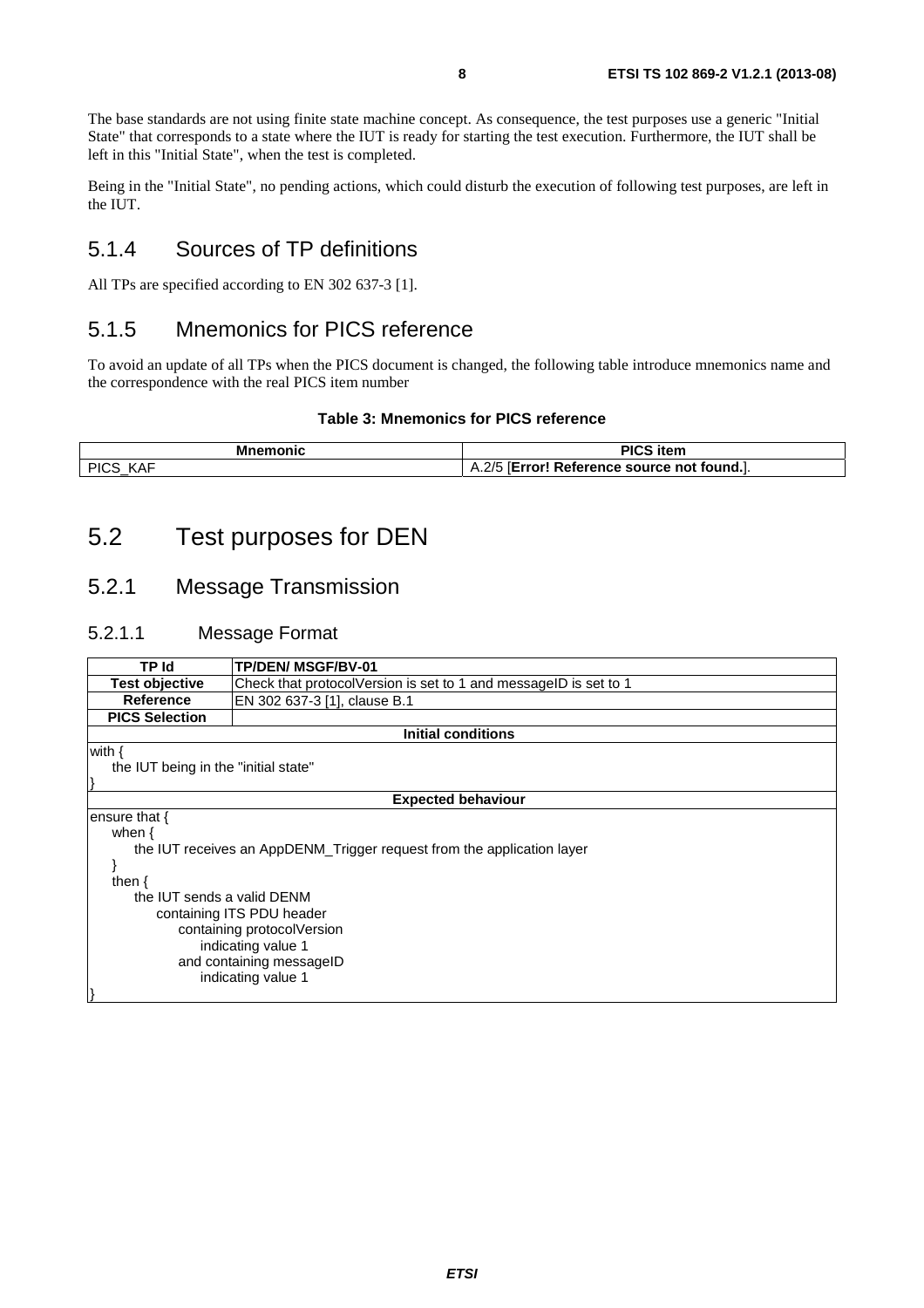| <b>TP Id</b>                                                           | <b>TP/DEN/ MSGF/BV-02</b>                             |  |  |
|------------------------------------------------------------------------|-------------------------------------------------------|--|--|
| <b>Test objective</b>                                                  | Check that sent DENM contains at least one 'trace' DE |  |  |
| <b>Reference</b>                                                       | EN 302 637-3 [1], clause 6.1.3.2                      |  |  |
| <b>PICS Selection</b>                                                  |                                                       |  |  |
|                                                                        | Initial conditions                                    |  |  |
| with {                                                                 |                                                       |  |  |
| the IUT being in the "initial state"                                   |                                                       |  |  |
|                                                                        |                                                       |  |  |
|                                                                        | <b>Expected behaviour</b>                             |  |  |
| ensure that {                                                          |                                                       |  |  |
| when $\{$                                                              |                                                       |  |  |
| the IUT receives an AppDENM_Trigger request from the application layer |                                                       |  |  |
|                                                                        |                                                       |  |  |
| then $\{$                                                              |                                                       |  |  |
| the IUT sends a valid DENM                                             |                                                       |  |  |
| containing location container                                          |                                                       |  |  |
| containing at least one 'trace'                                        |                                                       |  |  |
|                                                                        |                                                       |  |  |

#### 5.2.1.2 Event Generation



| TP Id                                | TP/DEN/EVGN/BV-02                                                   |  |  |
|--------------------------------------|---------------------------------------------------------------------|--|--|
| <b>Test objective</b>                | Check that a new ActionID value is assigned for each generated DENM |  |  |
| Reference                            | EN 302 637-3 [1], clause 6.1.1                                      |  |  |
| <b>PICS Selection</b>                |                                                                     |  |  |
|                                      | Initial conditions                                                  |  |  |
| with $\{$                            |                                                                     |  |  |
| the IUT being in the "initial state" |                                                                     |  |  |
|                                      | and the IUT having generated several events                         |  |  |
|                                      |                                                                     |  |  |
| <b>Expected behaviour</b>            |                                                                     |  |  |
| ensure that {                        |                                                                     |  |  |
| when $\{$                            |                                                                     |  |  |
|                                      | the IUT is requested to generate a new event                        |  |  |
|                                      |                                                                     |  |  |
| then $\{$                            |                                                                     |  |  |
| the IUT sends a valid DENM           |                                                                     |  |  |
| containing management container      |                                                                     |  |  |
| containing actionID                  |                                                                     |  |  |
| indicating an unused value           |                                                                     |  |  |
|                                      |                                                                     |  |  |
|                                      |                                                                     |  |  |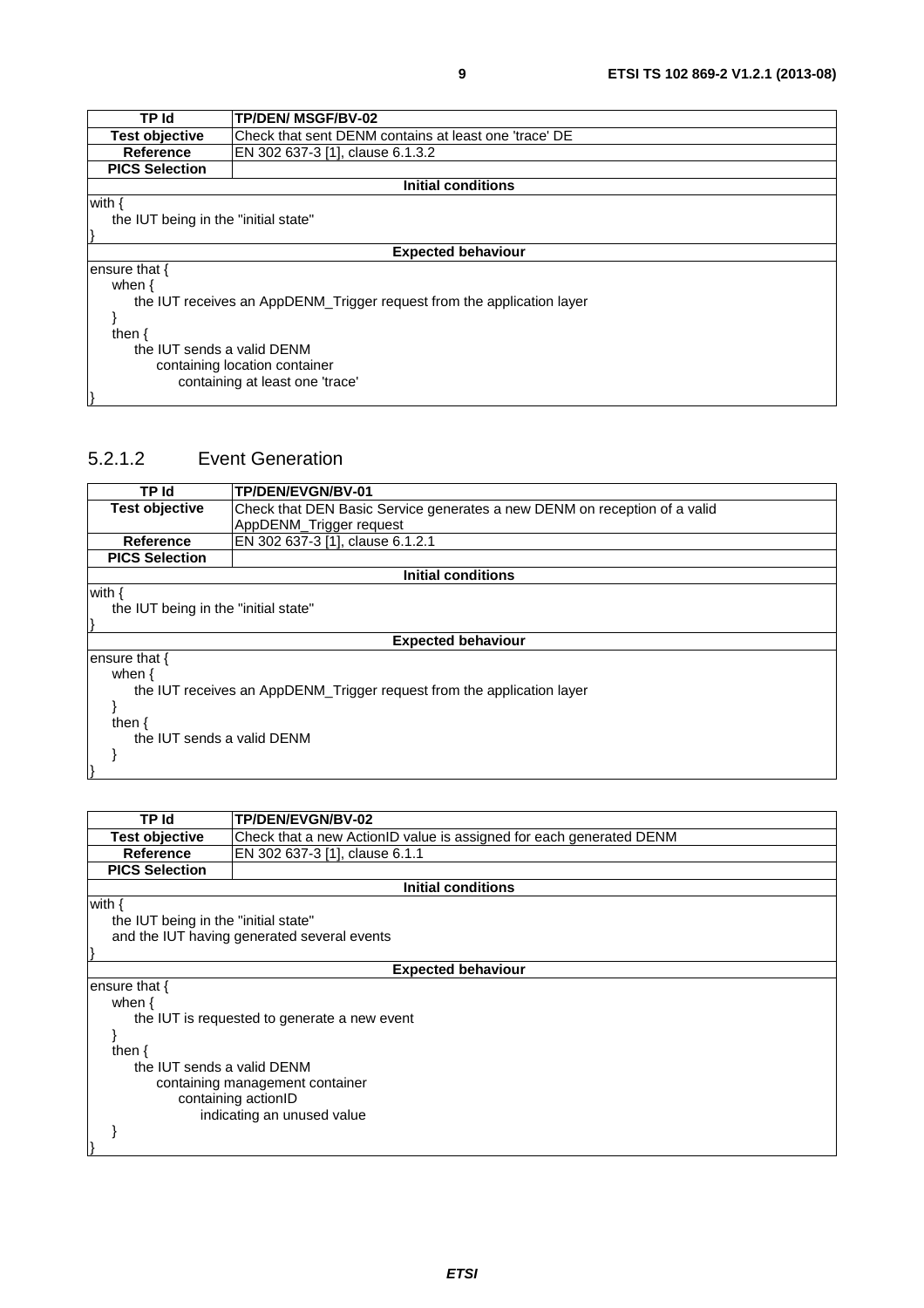| TP Id                                | <b>TP/DEN/EVGN/BV-03</b>                                           |  |  |
|--------------------------------------|--------------------------------------------------------------------|--|--|
| <b>Test objective</b>                | Check that newly created ActionID contains the originator ITS-S ID |  |  |
| Reference                            | EN 302 637-3 [1], clause 6.1.1                                     |  |  |
| <b>PICS Selection</b>                |                                                                    |  |  |
|                                      | <b>Initial conditions</b>                                          |  |  |
| with $\{$                            |                                                                    |  |  |
| the IUT being in the "initial state" |                                                                    |  |  |
|                                      |                                                                    |  |  |
|                                      | <b>Expected behaviour</b>                                          |  |  |
| ensure that {                        |                                                                    |  |  |
| when $\{$                            |                                                                    |  |  |
|                                      | the IUT is requested to generate a new event                       |  |  |
|                                      |                                                                    |  |  |
| then $\{$                            |                                                                    |  |  |
| the IUT sends a valid DENM           |                                                                    |  |  |
| containing management container      |                                                                    |  |  |
| containing actionID                  |                                                                    |  |  |
| containing originatorStationID       |                                                                    |  |  |
| indicating its own StationID         |                                                                    |  |  |
|                                      |                                                                    |  |  |
|                                      |                                                                    |  |  |

| <b>TP Id</b>                         | TP/DEN/EVGN/BV-04                                                                |  |  |
|--------------------------------------|----------------------------------------------------------------------------------|--|--|
| <b>Test objective</b>                | Check that Cause and subcause values included in DENM as provided by application |  |  |
| <b>Reference</b>                     | EN 302 637-3 [1], clause 7.1.3                                                   |  |  |
| <b>PICS Selection</b>                |                                                                                  |  |  |
|                                      | <b>Initial conditions</b>                                                        |  |  |
| with $\{$                            |                                                                                  |  |  |
| the IUT being in the "initial state" |                                                                                  |  |  |
|                                      |                                                                                  |  |  |
|                                      | <b>Expected behaviour</b>                                                        |  |  |
| ensure that {                        |                                                                                  |  |  |
| when $\{$                            |                                                                                  |  |  |
|                                      | the IUT receives an AppDENM_trigger request from the application layer           |  |  |
|                                      | containing situation container                                                   |  |  |
|                                      | containing eventType                                                             |  |  |
|                                      | containing causeCode                                                             |  |  |
|                                      | indicating Value1                                                                |  |  |
|                                      | containing subCauseCode                                                          |  |  |
|                                      | indicating Value2                                                                |  |  |
|                                      |                                                                                  |  |  |
|                                      | then $\{$                                                                        |  |  |
| the IUT sends a valid DENM           |                                                                                  |  |  |
| containing situation container       |                                                                                  |  |  |
|                                      | containing eventType                                                             |  |  |
| containing causeCode                 |                                                                                  |  |  |
| indicating Value1                    |                                                                                  |  |  |
|                                      | containing subCauseCode                                                          |  |  |
|                                      | indicating Value2                                                                |  |  |
|                                      |                                                                                  |  |  |
|                                      |                                                                                  |  |  |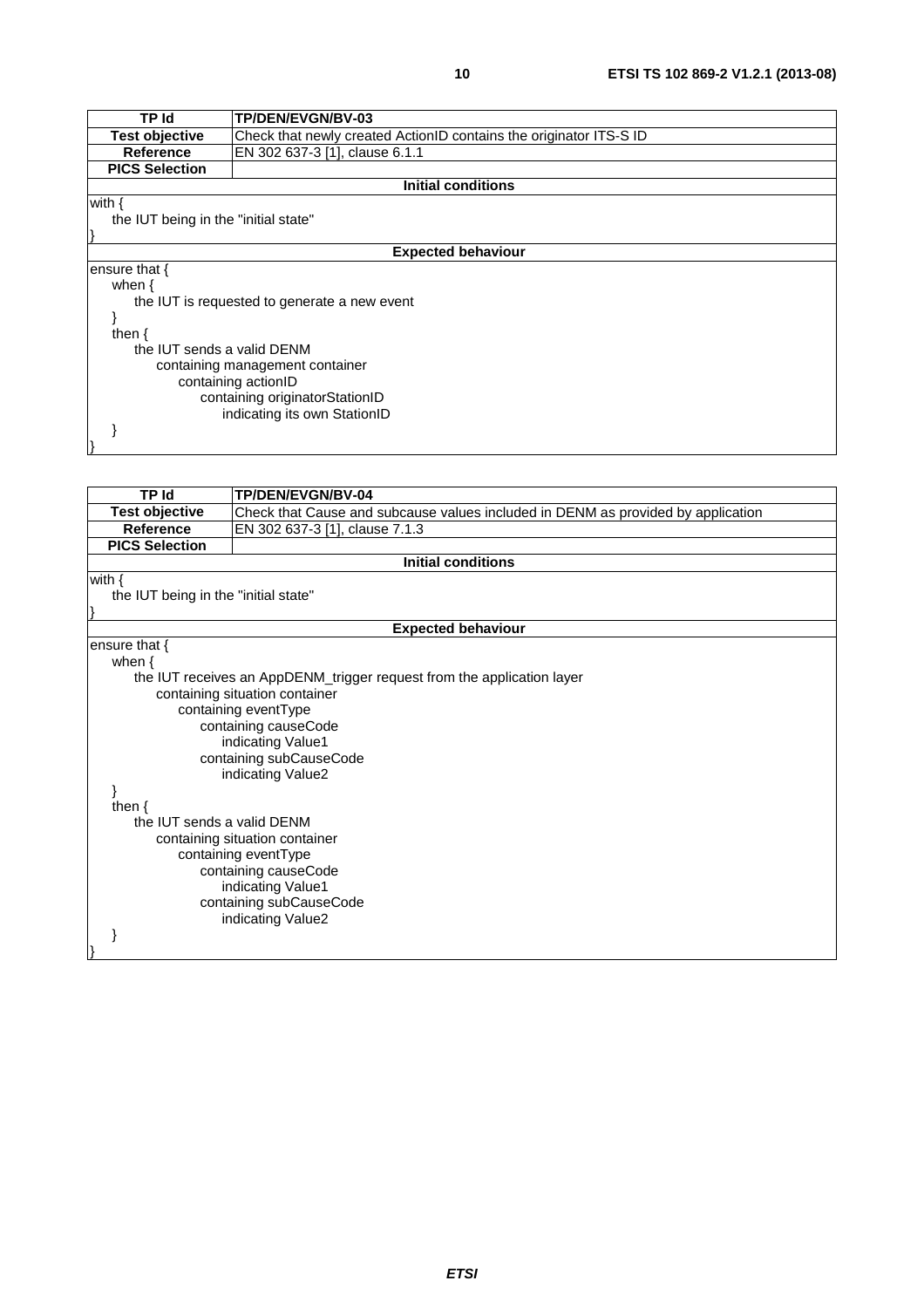| TP Id                                | <b>TP/DEN/EVGN/BV-05</b>                                                                    |  |  |
|--------------------------------------|---------------------------------------------------------------------------------------------|--|--|
| <b>Test objective</b>                | Check that reference Time is set to the current time when generating a DENM for a new event |  |  |
| <b>Reference</b>                     | EN 302 637-3 [1], clause 8.1.1.2                                                            |  |  |
| <b>PICS Selection</b>                |                                                                                             |  |  |
|                                      | <b>Initial conditions</b>                                                                   |  |  |
| with {                               |                                                                                             |  |  |
| the IUT being in the "initial state" |                                                                                             |  |  |
|                                      | and the IUT having generated several events                                                 |  |  |
|                                      |                                                                                             |  |  |
|                                      | <b>Expected behaviour</b>                                                                   |  |  |
| ensure that {                        |                                                                                             |  |  |
| when $\{$                            |                                                                                             |  |  |
|                                      | the IUT is requested to generate a new event                                                |  |  |
|                                      |                                                                                             |  |  |
| then $\{$                            |                                                                                             |  |  |
| the IUT sends a valid DENM           |                                                                                             |  |  |
|                                      | containing management container                                                             |  |  |
|                                      | containing referenceTime<br>indicating CLT                                                  |  |  |
|                                      |                                                                                             |  |  |
|                                      |                                                                                             |  |  |

| <b>TP Id</b>                         | TP/DEN/EVGN/BV-06                                                           |  |
|--------------------------------------|-----------------------------------------------------------------------------|--|
| <b>Test objective</b>                | Check that on startup, sequenceNumber is initialized with latest used value |  |
| <b>Reference</b>                     | EN 302 637-3 [1], clause 8.1.1.1                                            |  |
| <b>PICS Selection</b>                |                                                                             |  |
|                                      | <b>Initial conditions</b>                                                   |  |
| with $\{$                            |                                                                             |  |
| the IUT being in the "initial state" |                                                                             |  |
|                                      | and the IUT having generated several events                                 |  |
|                                      | and the IUT having generated its last DENM                                  |  |
|                                      | containing management container                                             |  |
| containing actionID                  |                                                                             |  |
|                                      | containing sequenceNumber                                                   |  |
|                                      | indicating SEQ1                                                             |  |
|                                      | and the IUT having been restarted                                           |  |
|                                      |                                                                             |  |
|                                      | <b>Expected behaviour</b>                                                   |  |
| ensure that {                        |                                                                             |  |
| when $\{$                            |                                                                             |  |
|                                      | the IUT is requested to generate a new event                                |  |
|                                      |                                                                             |  |
| then $\{$                            |                                                                             |  |
| the IUT sends a valid DENM           |                                                                             |  |
| containing management container      |                                                                             |  |
| containing actionID                  |                                                                             |  |
| containing sequenceNumber            |                                                                             |  |
|                                      | indicating SEQ1 + 1                                                         |  |
|                                      |                                                                             |  |
|                                      |                                                                             |  |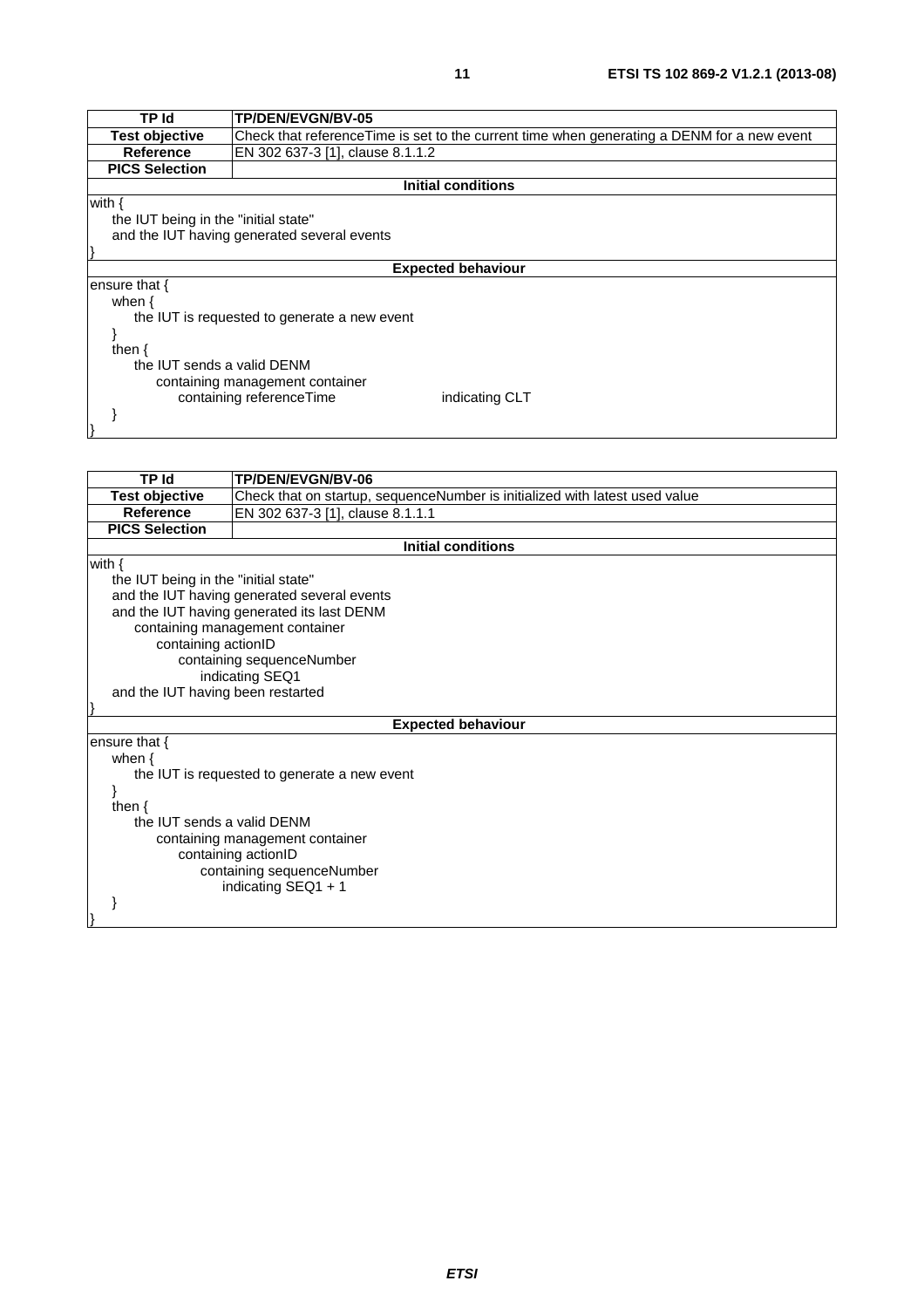| <b>TP Id</b>                         | TP/DEN/EVGN/BV-07                                                                         |  |
|--------------------------------------|-------------------------------------------------------------------------------------------|--|
| <b>Test objective</b>                | Check that sequenceNumber is incremented and set to an unused value each time an event is |  |
|                                      | detected                                                                                  |  |
| Reference                            | EN 302 637-3 [1], clauses 6.1.1, 8.1.1.1                                                  |  |
| <b>PICS Selection</b>                |                                                                                           |  |
|                                      | <b>Initial conditions</b>                                                                 |  |
| with $\{$                            |                                                                                           |  |
| the IUT being in the "initial state" |                                                                                           |  |
|                                      | and the IUT having generated several events                                               |  |
|                                      | and the IUT having generated its last DENM                                                |  |
|                                      | containing management container                                                           |  |
|                                      | containing actionID                                                                       |  |
|                                      | containing sequenceNumber                                                                 |  |
|                                      | indicating SEQ1                                                                           |  |
|                                      | and no active event being associated with sequenceNumber SEQ1 + 1                         |  |
|                                      |                                                                                           |  |
|                                      | <b>Expected behaviour</b>                                                                 |  |
| ensure that {                        |                                                                                           |  |
| when $\{$                            |                                                                                           |  |
|                                      | the IUT is requested to generate a new event                                              |  |
|                                      |                                                                                           |  |
| then $\{$                            |                                                                                           |  |
| the IUT sends a valid DENM           |                                                                                           |  |
| containing management container      |                                                                                           |  |
| containing actionID                  |                                                                                           |  |
| containing sequenceNumber            |                                                                                           |  |
|                                      | indicating $SEQ1 + 1$                                                                     |  |
|                                      |                                                                                           |  |
|                                      |                                                                                           |  |

| <b>TP Id</b>                                     | TP/DEN/EVGN/BV-08                                                                         |  |
|--------------------------------------------------|-------------------------------------------------------------------------------------------|--|
| <b>Test objective</b>                            | Check that sequenceNumber is incremented and set to an unused value each time an event is |  |
|                                                  | detected                                                                                  |  |
| <b>Reference</b>                                 | EN 302 637-3 [1], clauses 6.1.1, 8.1.1.1                                                  |  |
| <b>PICS Selection</b>                            |                                                                                           |  |
|                                                  | <b>Initial conditions</b>                                                                 |  |
| with $\{$                                        |                                                                                           |  |
| the IUT being in the "initial state"             |                                                                                           |  |
|                                                  | and the IUT having generated several events                                               |  |
|                                                  | and the IUT having generated its last DENM                                                |  |
|                                                  | containing management container                                                           |  |
| containing actionID                              |                                                                                           |  |
|                                                  | containing sequenceNumber                                                                 |  |
|                                                  | indicating SEQ1                                                                           |  |
|                                                  | and an active event being associated with sequence Number SEQ1 + 1                        |  |
|                                                  | and no active event being associated with sequence Number $SEQ1 + 2$                      |  |
|                                                  |                                                                                           |  |
|                                                  | <b>Expected behaviour</b>                                                                 |  |
| ensure that $\{$                                 |                                                                                           |  |
| when $\{$                                        |                                                                                           |  |
|                                                  | the IUT is requested to generate a new event                                              |  |
|                                                  |                                                                                           |  |
| then $\{$<br>the IUT sends a valid DENM          |                                                                                           |  |
|                                                  |                                                                                           |  |
| containing management container                  |                                                                                           |  |
| containing actionID<br>containing sequenceNumber |                                                                                           |  |
|                                                  | indicating $SEQ1 + 2$                                                                     |  |
|                                                  |                                                                                           |  |
|                                                  |                                                                                           |  |
|                                                  |                                                                                           |  |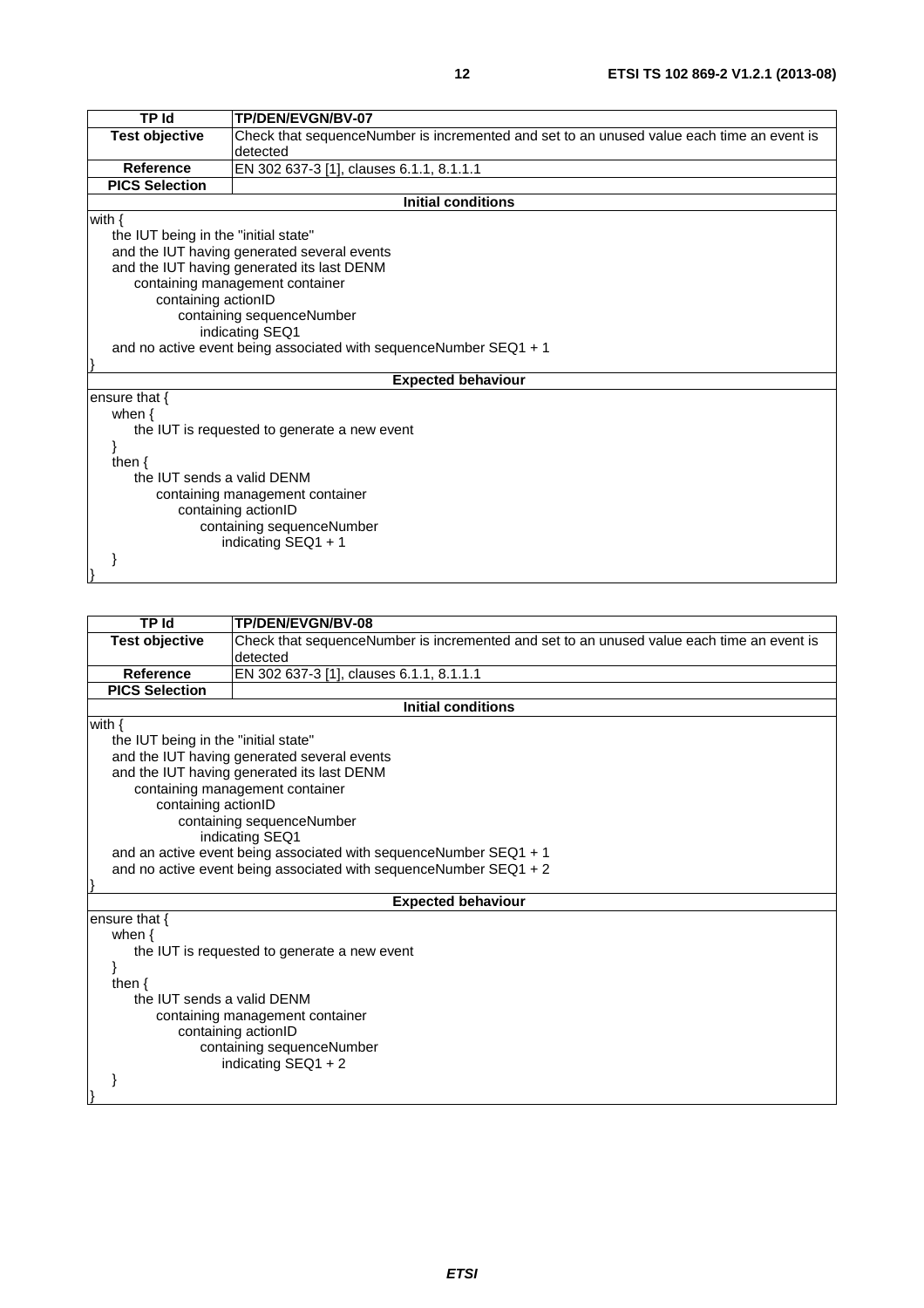| <b>TP Id</b>                                 | TP/DEN/EVGN/BV-09                                                              |  |
|----------------------------------------------|--------------------------------------------------------------------------------|--|
| <b>Test objective</b>                        | Check that the sequence number restarts from 0 when it reaches its range limit |  |
| <b>Reference</b>                             | EN 302 637-3 [1], clause 6.1.1                                                 |  |
| <b>PICS Selection</b>                        |                                                                                |  |
|                                              | <b>Initial conditions</b>                                                      |  |
| with $\{$                                    |                                                                                |  |
| the IUT being in the "initial state"         |                                                                                |  |
|                                              | and the IUT having generated several events                                    |  |
|                                              | and the IUT having generated its last DENM                                     |  |
|                                              | containing management container                                                |  |
| containing actionID                          |                                                                                |  |
|                                              | containing sequenceNumber                                                      |  |
|                                              | indicating 65535                                                               |  |
|                                              | and no active event being associated with sequenceNumber 0                     |  |
|                                              |                                                                                |  |
|                                              | <b>Expected behaviour</b>                                                      |  |
| ensure that $\{$                             |                                                                                |  |
| when $\{$                                    |                                                                                |  |
| the IUT is requested to generate a new event |                                                                                |  |
|                                              |                                                                                |  |
| then $\{$                                    |                                                                                |  |
| the IUT sends a valid DENM                   |                                                                                |  |
| containing management container              |                                                                                |  |
| containing actionID                          |                                                                                |  |
|                                              | containing sequenceNumber                                                      |  |
|                                              | indicating 0                                                                   |  |
|                                              |                                                                                |  |
|                                              |                                                                                |  |

### 5.2.1.3 Event Update

| TP Id                                                                 | TP/DEN/EVUP/BV-01                                                             |  |  |
|-----------------------------------------------------------------------|-------------------------------------------------------------------------------|--|--|
| <b>Test objective</b>                                                 | Check that DEN Basic Service generates an update DENM on reception of a valid |  |  |
|                                                                       | AppDENM update request                                                        |  |  |
| Reference                                                             | EN 302 637-3 [1], clause 6.1.2.2                                              |  |  |
| <b>PICS Selection</b>                                                 |                                                                               |  |  |
|                                                                       | Initial conditions                                                            |  |  |
| with $\{$                                                             |                                                                               |  |  |
| the IUT being in the "initial state"                                  |                                                                               |  |  |
|                                                                       | and the IUT having generated an event                                         |  |  |
|                                                                       |                                                                               |  |  |
|                                                                       | <b>Expected behaviour</b>                                                     |  |  |
| ensure that {                                                         |                                                                               |  |  |
| when $\{$                                                             |                                                                               |  |  |
| the IUT receives an AppDENM_update request from the application layer |                                                                               |  |  |
|                                                                       |                                                                               |  |  |
| then $\{$                                                             |                                                                               |  |  |
| the IUT sends a valid DENM                                            |                                                                               |  |  |
|                                                                       |                                                                               |  |  |
|                                                                       |                                                                               |  |  |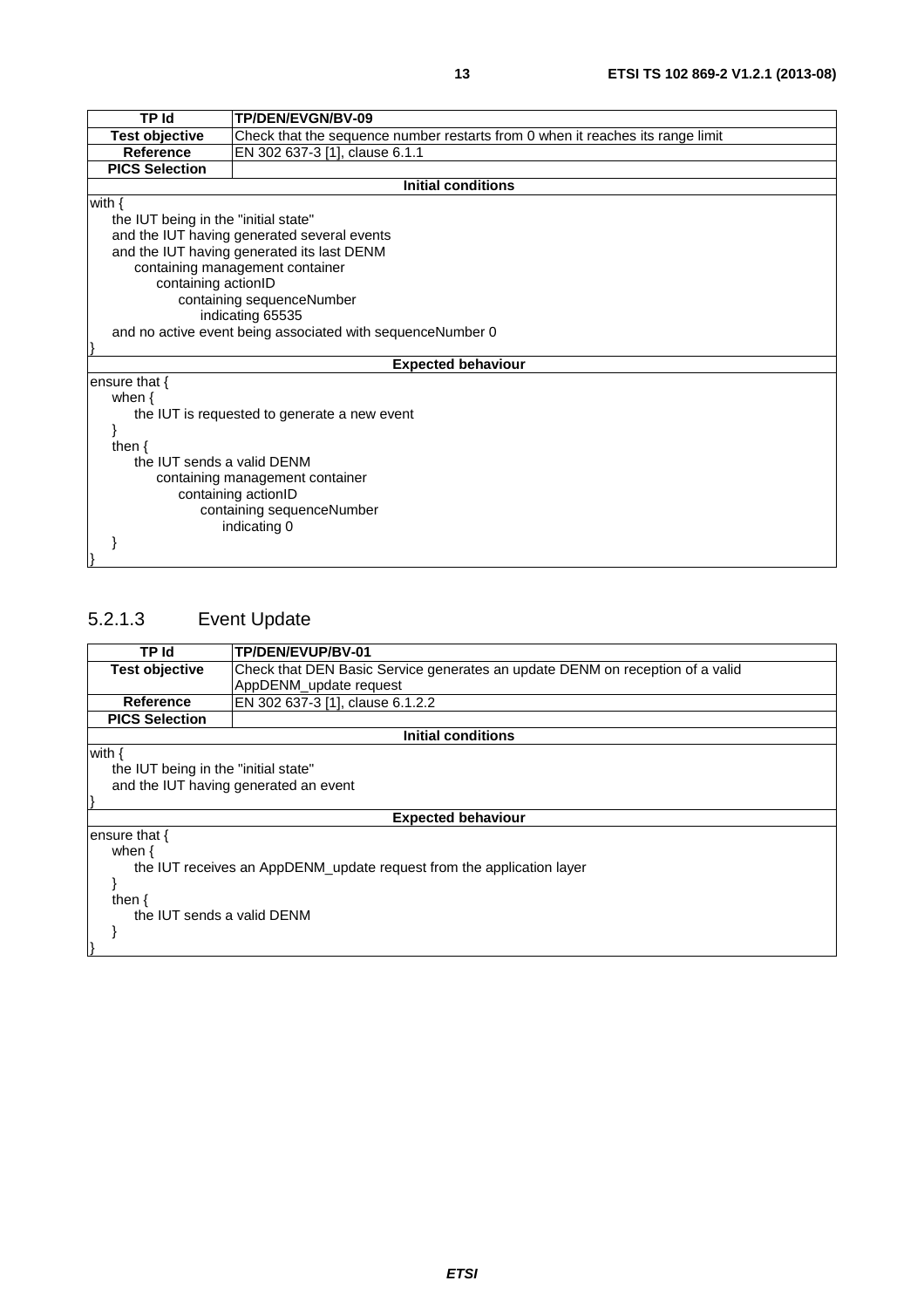| <b>TP Id</b>                                                                                     | TP/DEN/EVUP/BV-02                                     |  |  |
|--------------------------------------------------------------------------------------------------|-------------------------------------------------------|--|--|
| <b>Test objective</b>                                                                            | Check that the actionID is not changed by DENM update |  |  |
| <b>Reference</b>                                                                                 | EN 302 637-3 [1], clauses 6.1.2.2, 8.1.1.1            |  |  |
| <b>PICS Selection</b>                                                                            |                                                       |  |  |
|                                                                                                  | <b>Initial conditions</b>                             |  |  |
| with $\{$                                                                                        |                                                       |  |  |
| the IUT being in the "initial state"                                                             |                                                       |  |  |
|                                                                                                  | and the IUT having generated an event                 |  |  |
|                                                                                                  | containing management container                       |  |  |
|                                                                                                  | containing actionID                                   |  |  |
| indicating ACTION ID1                                                                            |                                                       |  |  |
|                                                                                                  |                                                       |  |  |
| <b>Expected behaviour</b>                                                                        |                                                       |  |  |
| ensure that $\{$                                                                                 |                                                       |  |  |
| when $\{$                                                                                        |                                                       |  |  |
| the IUT receives an AppDENM_update request associated with ACTION_ID1 from the application layer |                                                       |  |  |
| ł                                                                                                |                                                       |  |  |
| then $\{$                                                                                        |                                                       |  |  |
| the IUT sends a valid DENM                                                                       |                                                       |  |  |
| containing management container                                                                  |                                                       |  |  |
| containing actionID                                                                              |                                                       |  |  |
| indicating ACTION_ID1                                                                            |                                                       |  |  |
|                                                                                                  |                                                       |  |  |
|                                                                                                  |                                                       |  |  |

| TP Id                                                                                            | TP/DEN/EVUP/BV-03                                     |                                                                                         |  |
|--------------------------------------------------------------------------------------------------|-------------------------------------------------------|-----------------------------------------------------------------------------------------|--|
| <b>Test objective</b>                                                                            |                                                       | Check that referenceTime is updated and superior to previous value for each DENM update |  |
| <b>Reference</b>                                                                                 | EN 302 637-3 [1], clause 6.1.2.2                      |                                                                                         |  |
| <b>PICS Selection</b>                                                                            |                                                       |                                                                                         |  |
|                                                                                                  |                                                       | <b>Initial conditions</b>                                                               |  |
| with $\{$                                                                                        |                                                       |                                                                                         |  |
| the IUT being in the "initial state"                                                             |                                                       |                                                                                         |  |
|                                                                                                  | and the IUT having generated an event                 |                                                                                         |  |
|                                                                                                  | containing management container                       |                                                                                         |  |
|                                                                                                  | containing actionID                                   |                                                                                         |  |
| indicating ACTION_ID1                                                                            |                                                       |                                                                                         |  |
|                                                                                                  | containing referenceTime<br>indicating REFERENCETIME1 |                                                                                         |  |
|                                                                                                  |                                                       |                                                                                         |  |
|                                                                                                  |                                                       | <b>Expected behaviour</b>                                                               |  |
| ensure that $\{$                                                                                 |                                                       |                                                                                         |  |
| when $\{$                                                                                        |                                                       |                                                                                         |  |
| the IUT receives an AppDENM_update request associated with ACTION_ID1 from the application layer |                                                       |                                                                                         |  |
|                                                                                                  |                                                       |                                                                                         |  |
|                                                                                                  | then $\{$                                             |                                                                                         |  |
| the IUT sends a valid DENM                                                                       |                                                       |                                                                                         |  |
| containing management container                                                                  |                                                       |                                                                                         |  |
| containing actionID                                                                              |                                                       |                                                                                         |  |
|                                                                                                  | indicating ACTION_ID1                                 |                                                                                         |  |
|                                                                                                  | and containing referenceTime                          | indicating REFERENCETIME2 > REFERENCETIME1                                              |  |
|                                                                                                  |                                                       |                                                                                         |  |
|                                                                                                  |                                                       |                                                                                         |  |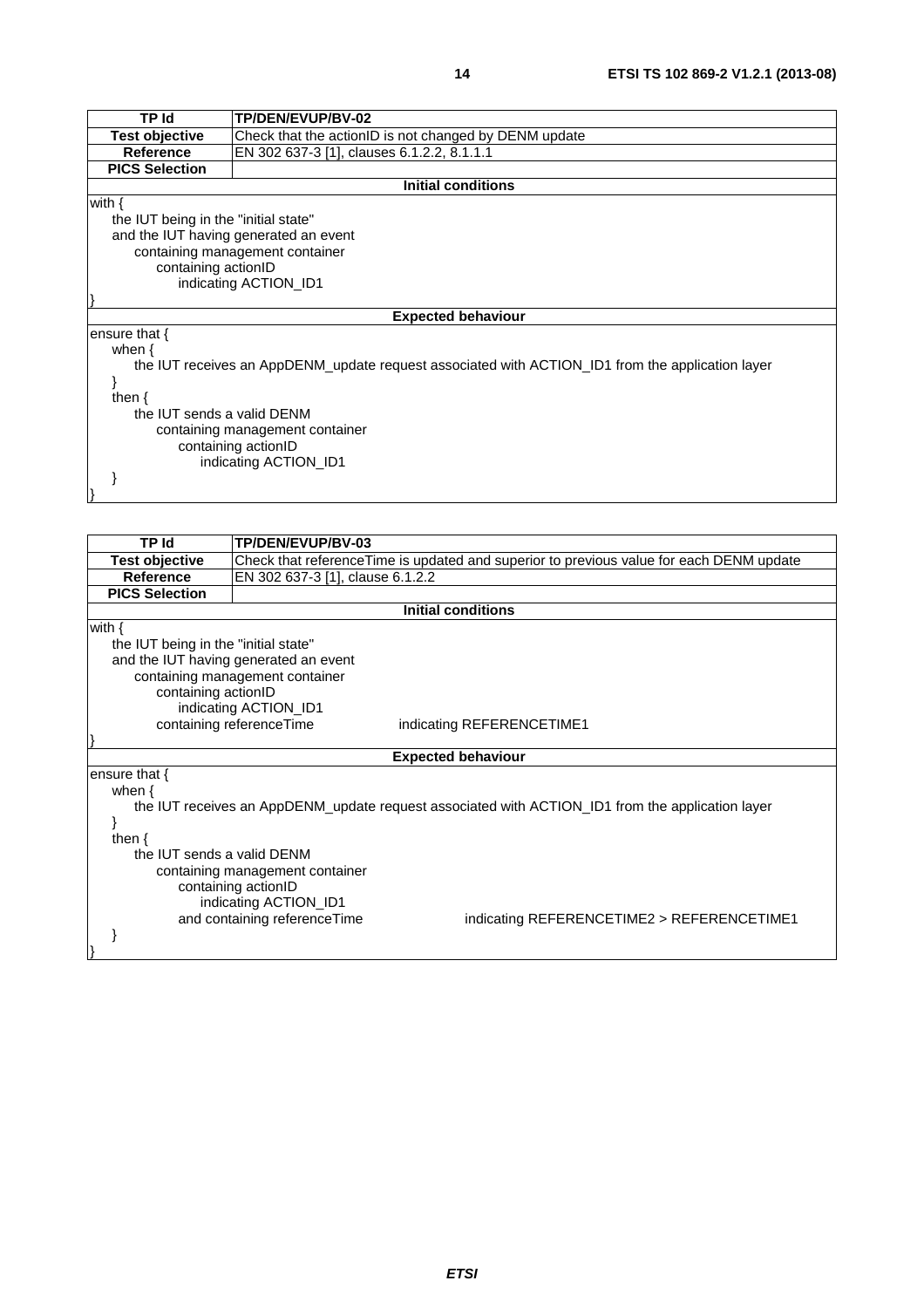| TP Id                                         | <b>TP/DEN/EVUP/BV-04</b>                                                                    |  |
|-----------------------------------------------|---------------------------------------------------------------------------------------------|--|
| <b>Test objective</b>                         | Check that DEN Basic Service does not send any update DENM if actionID is not in originator |  |
|                                               | ITS-S message table                                                                         |  |
| <b>Reference</b>                              | EN 302 637-3 [1], clause 8.1.2                                                              |  |
| <b>PICS Selection</b>                         |                                                                                             |  |
|                                               | <b>Initial conditions</b>                                                                   |  |
| with $\{$                                     |                                                                                             |  |
| the IUT being in the "initial state"          |                                                                                             |  |
|                                               | and the IUT having generated an event                                                       |  |
|                                               | and the IUT not having sent event being associated with actionID ACTION_ID1                 |  |
| containing originatorStationID                |                                                                                             |  |
|                                               | indicating its own stationID                                                                |  |
| and containing sequenceNumber                 |                                                                                             |  |
| indicating SEQ1                               |                                                                                             |  |
|                                               |                                                                                             |  |
|                                               | <b>Expected behaviour</b>                                                                   |  |
| ensure that $\{$                              |                                                                                             |  |
| when $\{$                                     |                                                                                             |  |
|                                               | the IUT is requested to update an event associated to actionID ACTION_ID1                   |  |
|                                               |                                                                                             |  |
| then $\{$                                     |                                                                                             |  |
| the IUT does not send any DENM for this event |                                                                                             |  |
|                                               |                                                                                             |  |
|                                               |                                                                                             |  |

#### 5.2.1.4 Event Termination

| TP Id                                                                                               | <b>TP/DEN/EVTR/BV-01</b>                                                                  |  |
|-----------------------------------------------------------------------------------------------------|-------------------------------------------------------------------------------------------|--|
| <b>Test objective</b>                                                                               | Check that DEN Basic Service generates a cancellation DENM when application indicates the |  |
|                                                                                                     | premature termination of an event for which it is the originator                          |  |
| <b>Reference</b>                                                                                    | EN 302 637-3 [1], clauses 6.1.2.4, 8.1.1.2                                                |  |
| <b>PICS Selection</b>                                                                               |                                                                                           |  |
|                                                                                                     | <b>Initial conditions</b>                                                                 |  |
| with $\{$                                                                                           |                                                                                           |  |
| the IUT being in the "initial state"                                                                |                                                                                           |  |
|                                                                                                     | and the IUT having generated an event                                                     |  |
|                                                                                                     | containing management container                                                           |  |
| containing actionID                                                                                 |                                                                                           |  |
|                                                                                                     | indicating ACTION_ID1                                                                     |  |
|                                                                                                     | and containing validityDuration                                                           |  |
| indicating DURATION_1                                                                               |                                                                                           |  |
|                                                                                                     |                                                                                           |  |
|                                                                                                     | <b>Expected behaviour</b>                                                                 |  |
| ensure that $\{$                                                                                    |                                                                                           |  |
| when $\{$                                                                                           |                                                                                           |  |
| the IUT receives an AppDENM_termination request associated to ACTION_ID1 from the application layer |                                                                                           |  |
|                                                                                                     |                                                                                           |  |
| then $\{$                                                                                           |                                                                                           |  |
| the IUT sends a valid DENM                                                                          |                                                                                           |  |
| containing management container                                                                     |                                                                                           |  |
| containing actionID                                                                                 |                                                                                           |  |
| indicating ACTION_ID1                                                                               |                                                                                           |  |
| and containing is Cancellation                                                                      |                                                                                           |  |
|                                                                                                     | indicating value TRUE                                                                     |  |
|                                                                                                     |                                                                                           |  |
|                                                                                                     |                                                                                           |  |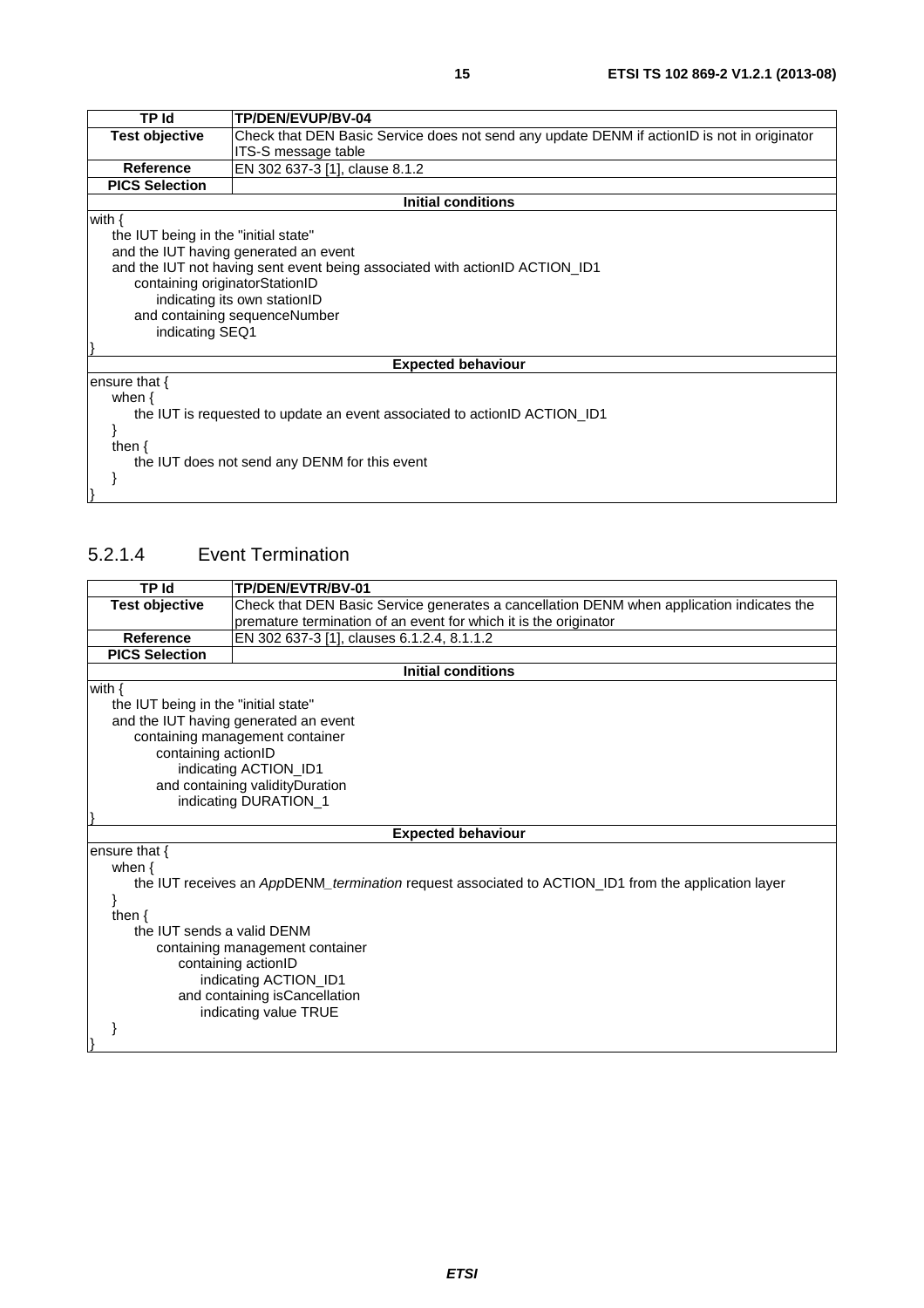| <b>TP Id</b>                                          | TP/DEN/EVTR/BV-02                                                                                          |  |  |
|-------------------------------------------------------|------------------------------------------------------------------------------------------------------------|--|--|
| <b>Test objective</b>                                 | Check that DEN Basic Service generates a negation DENM when application indicates the                      |  |  |
|                                                       | premature termination of an event for which it is not the originator                                       |  |  |
| Reference                                             | EN 302 637-3 [1], clause 6.1.2.4                                                                           |  |  |
| <b>PICS Selection</b>                                 |                                                                                                            |  |  |
|                                                       | <b>Initial conditions</b>                                                                                  |  |  |
| with $\{$                                             |                                                                                                            |  |  |
|                                                       | the IUT being in the "initial state"                                                                       |  |  |
| and the IUT having received an event                  |                                                                                                            |  |  |
|                                                       | containing management container                                                                            |  |  |
| containing actionID                                   |                                                                                                            |  |  |
|                                                       | indicating ACTION_ID1                                                                                      |  |  |
| containing originatorStationID                        |                                                                                                            |  |  |
| indicating stationID different from its own stationID |                                                                                                            |  |  |
|                                                       |                                                                                                            |  |  |
|                                                       |                                                                                                            |  |  |
|                                                       | <b>Expected behaviour</b>                                                                                  |  |  |
| ensure that $\{$                                      |                                                                                                            |  |  |
| when $\{$                                             |                                                                                                            |  |  |
|                                                       | the IUT receives an AppDENM <i>termination</i> request associated to ACTION ID1 from the application layer |  |  |
| Y                                                     |                                                                                                            |  |  |
| then $\{$                                             |                                                                                                            |  |  |
| the IUT sends a valid DENM                            |                                                                                                            |  |  |
| containing management container                       |                                                                                                            |  |  |
| containing actionID                                   |                                                                                                            |  |  |
|                                                       | indicating ACTION_ID1                                                                                      |  |  |
|                                                       |                                                                                                            |  |  |
|                                                       | and containing isNegation                                                                                  |  |  |
|                                                       | indicating value TRUE                                                                                      |  |  |
|                                                       |                                                                                                            |  |  |
|                                                       |                                                                                                            |  |  |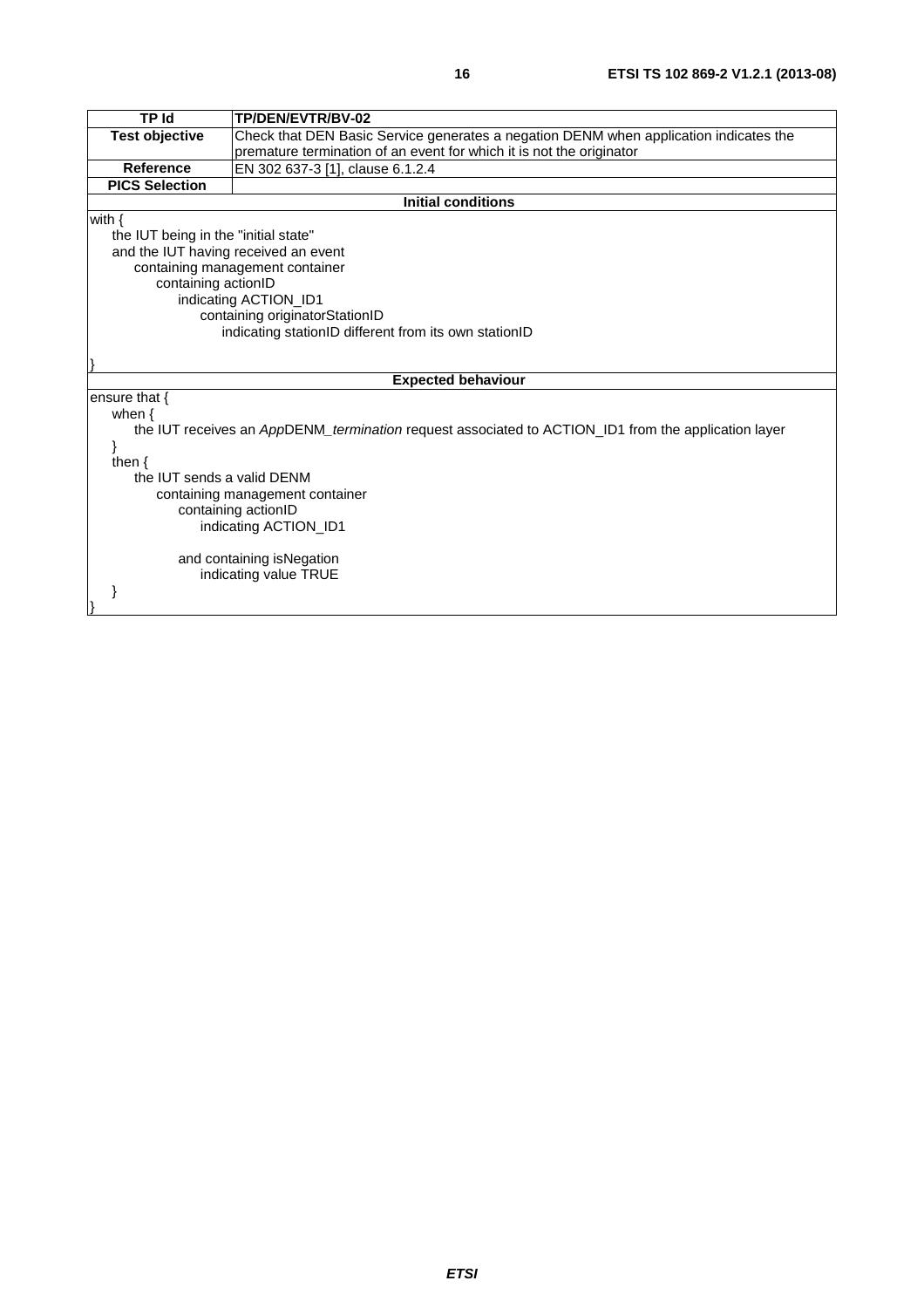| <b>TP Id</b>                         | TP/DEN/EVTR/BV-03                                                                                   |  |  |
|--------------------------------------|-----------------------------------------------------------------------------------------------------|--|--|
| <b>Test objective</b>                | Check that referenceTime is set to the latest value received for this event in negation DENM        |  |  |
| <b>Reference</b>                     | EN 302 637-3 [1], clauses 6.1.2.4, 8.1.1.2                                                          |  |  |
| <b>PICS Selection</b>                |                                                                                                     |  |  |
|                                      | <b>Initial conditions</b>                                                                           |  |  |
| with $\{$                            |                                                                                                     |  |  |
| the IUT being in the "initial state" |                                                                                                     |  |  |
| and the IUT having received an event |                                                                                                     |  |  |
|                                      | containing management container                                                                     |  |  |
| containing actionID                  |                                                                                                     |  |  |
|                                      | indicating ACTION_ID1                                                                               |  |  |
|                                      | containing originatorStationID                                                                      |  |  |
|                                      | indicating stationID different from its own stationID                                               |  |  |
|                                      | and containing referenceTime                                                                        |  |  |
|                                      | indicating REFERENCETIME1                                                                           |  |  |
| and the IUT having received an event |                                                                                                     |  |  |
|                                      | containing management container                                                                     |  |  |
| containing actionID                  |                                                                                                     |  |  |
|                                      | indicating ACTION_ID1                                                                               |  |  |
|                                      | and containing referenceTime                                                                        |  |  |
|                                      | indicating REFERENCETIME2 > REFERENCETIME1                                                          |  |  |
|                                      | <b>Expected behaviour</b>                                                                           |  |  |
| ensure that {                        |                                                                                                     |  |  |
|                                      |                                                                                                     |  |  |
| when $\{$                            | the IUT receives an AppDENM_termination request associated to ACTION_ID1 from the application layer |  |  |
| ł                                    |                                                                                                     |  |  |
| then $\{$                            |                                                                                                     |  |  |
|                                      | the IUT sends a valid DENM                                                                          |  |  |
| containing management container      |                                                                                                     |  |  |
| containing actionID                  |                                                                                                     |  |  |
| indicating ACTION_ID1                |                                                                                                     |  |  |
| and containing referenceTime         |                                                                                                     |  |  |
| indicating value REFERENCETIME2      |                                                                                                     |  |  |
| and containing isNegation            |                                                                                                     |  |  |
|                                      | indicating value TRUE                                                                               |  |  |
|                                      |                                                                                                     |  |  |
|                                      |                                                                                                     |  |  |
|                                      |                                                                                                     |  |  |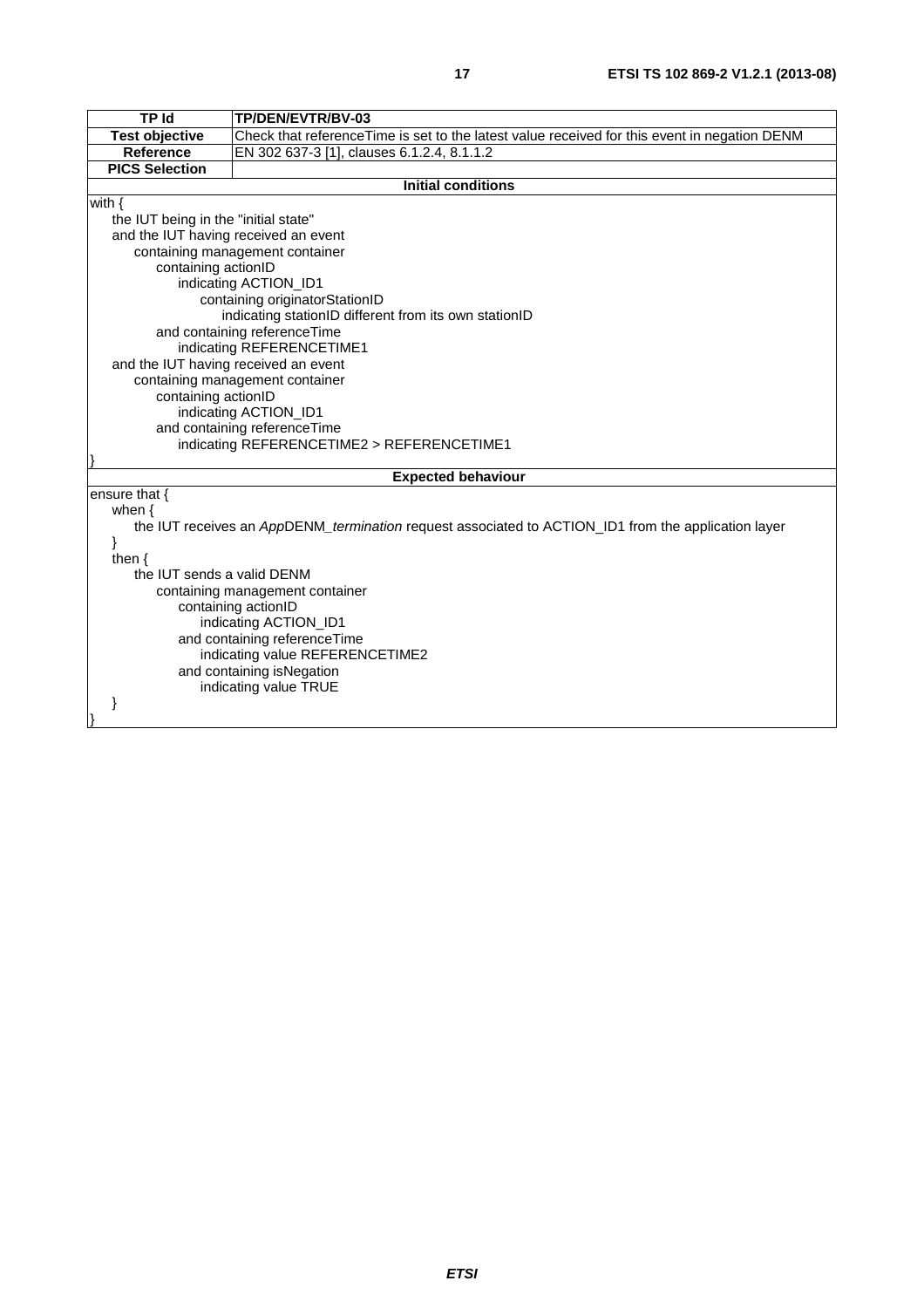| <b>TP Id</b>                          | TP/DEN/EVTR/BV-04                                                                                   |
|---------------------------------------|-----------------------------------------------------------------------------------------------------|
| <b>Test objective</b>                 | Check that situation container and location container are not present in cancellation DENM          |
| <b>Reference</b>                      | EN 302 637-3 [1], clause 7.1                                                                        |
| <b>PICS Selection</b>                 |                                                                                                     |
|                                       | <b>Initial conditions</b>                                                                           |
| with $\{$                             |                                                                                                     |
| the IUT being in the "initial state"  |                                                                                                     |
|                                       | and the IUT having generated an event                                                               |
|                                       | containing management container                                                                     |
| containing actionID                   |                                                                                                     |
| indicating ACTION_ID1                 |                                                                                                     |
|                                       |                                                                                                     |
|                                       |                                                                                                     |
|                                       | <b>Expected behaviour</b>                                                                           |
| ensure that {                         |                                                                                                     |
| when $\{$                             |                                                                                                     |
|                                       | the IUT receives an AppDENM_termination request associated to ACTION_ID1 from the application layer |
|                                       |                                                                                                     |
| then $\{$                             |                                                                                                     |
| the IUT sends a valid DENM            |                                                                                                     |
| containing management container       |                                                                                                     |
| containing actionID                   |                                                                                                     |
| indicating ACTION_ID1                 |                                                                                                     |
| and containing isCancellation         |                                                                                                     |
| indicating value TRUE                 |                                                                                                     |
|                                       | and not containing situation container                                                              |
| and not containing location container |                                                                                                     |
|                                       |                                                                                                     |

| TP Id                                | TP/DEN/EVTR/BV-05                                                                      |  |
|--------------------------------------|----------------------------------------------------------------------------------------|--|
| <b>Test objective</b>                | Check that situation container and location container are not present in negation DENM |  |
| Reference                            | EN 302 637-3 [1], clause 7.1                                                           |  |
| <b>PICS Selection</b>                |                                                                                        |  |
| Initial conditions                   |                                                                                        |  |
| with {                               |                                                                                        |  |
| the IUT being in the "initial state" |                                                                                        |  |
| and the IUT having received an event |                                                                                        |  |

 containing management container containing actionID indicating ACTION\_ID1 containing originatorStationID indicating stationID different from its own stationID

}

}

 } }

| <b>Expected behaviour</b>                                                                           |
|-----------------------------------------------------------------------------------------------------|
| ensure that {                                                                                       |
| when $\{$                                                                                           |
| the IUT receives an AppDENM_termination request associated to ACTION_ID1 from the application layer |
|                                                                                                     |
| then $\{$                                                                                           |
| the IUT sends a valid DENM                                                                          |
| containing management container<br>containing actionID                                              |
| indicating ACTION ID1                                                                               |
| and containing is Negation                                                                          |
| indicating value TRUE                                                                               |
| and not containing situation container                                                              |
| and not containing location container                                                               |
|                                                                                                     |
|                                                                                                     |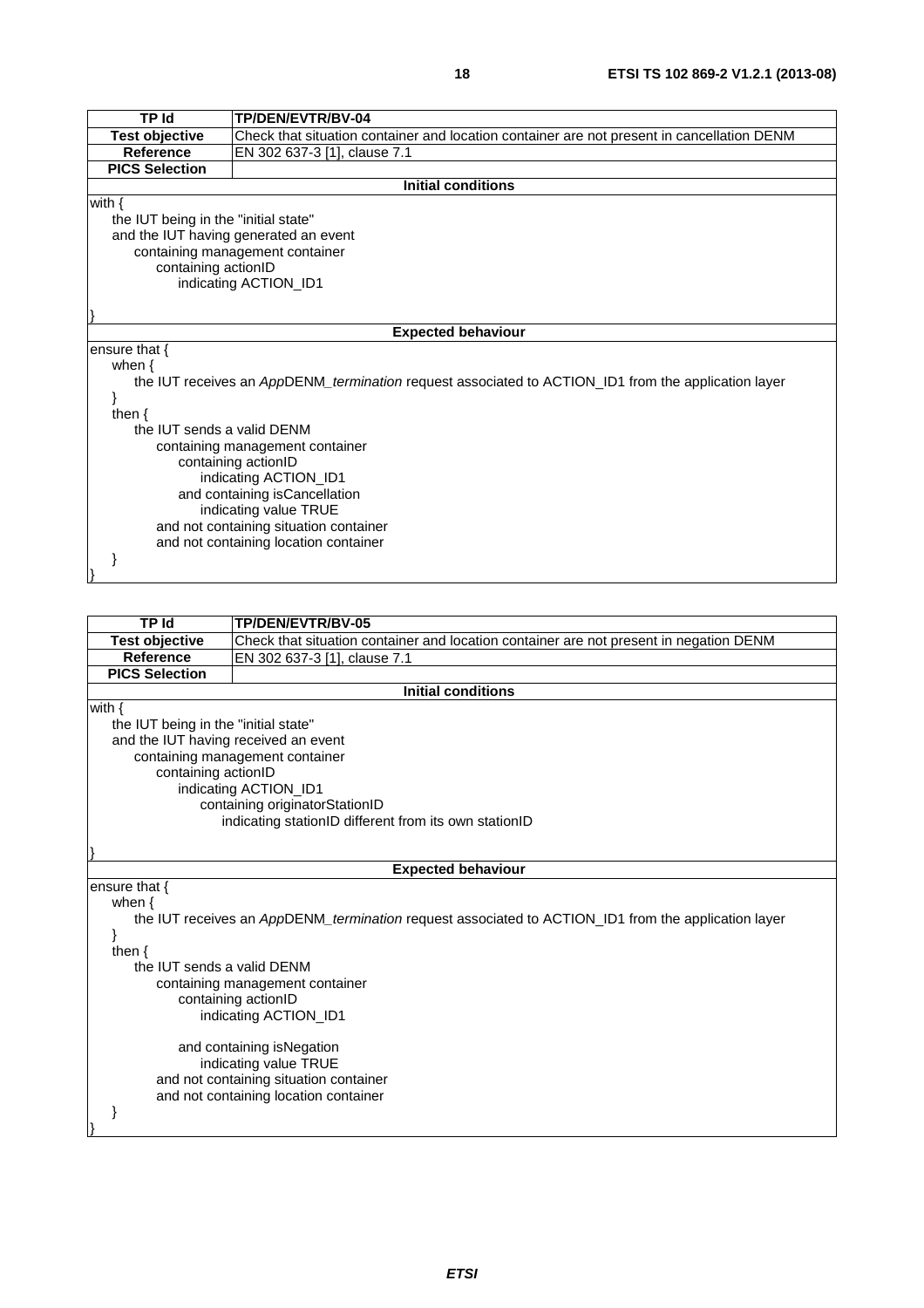| <b>TP Id</b>                                              | TP/DEN/EVTR/BV-06                                                                                                |  |
|-----------------------------------------------------------|------------------------------------------------------------------------------------------------------------------|--|
| <b>Test objective</b>                                     | Check that DEN Basic Service does not send any termination DENM if actionID is not in                            |  |
|                                                           | originator ITS-S message table or receiver ITS-S message table                                                   |  |
| <b>Reference</b>                                          | EN 302 637-3 [1], clauses 8.1.2                                                                                  |  |
| <b>PICS Selection</b>                                     |                                                                                                                  |  |
|                                                           | <b>Initial conditions</b>                                                                                        |  |
| with $\{$                                                 |                                                                                                                  |  |
| the IUT being in the "initial state"                      |                                                                                                                  |  |
|                                                           | and the IUT having generated several events                                                                      |  |
|                                                           | and the IUT not having send event being associated with ACTION_ID1                                               |  |
|                                                           | containing originatorStationID                                                                                   |  |
|                                                           | indicating its own stationID                                                                                     |  |
|                                                           | and containing sequenceNumber                                                                                    |  |
| indicating SEQ1                                           |                                                                                                                  |  |
|                                                           |                                                                                                                  |  |
|                                                           | <b>Expected behaviour</b>                                                                                        |  |
| ensure that $\{$                                          |                                                                                                                  |  |
| when $\{$                                                 |                                                                                                                  |  |
|                                                           | the IUT is requested to terminate an event associated to ACTION_ID1                                              |  |
| containing originatorStationID                            |                                                                                                                  |  |
| indicating its own stationID                              |                                                                                                                  |  |
|                                                           | and containing sequenceNumber                                                                                    |  |
| indicating SEQ1                                           |                                                                                                                  |  |
|                                                           |                                                                                                                  |  |
| then $\{$                                                 |                                                                                                                  |  |
| the IUT does not send any termination DENM for this event |                                                                                                                  |  |
|                                                           |                                                                                                                  |  |
|                                                           |                                                                                                                  |  |
|                                                           | NOTE: Event associated to ACTION_ID1 cannot be present in receiver ITS-S message table as its stationID is IUT's |  |
| stationID (see TP/DEN/EVTR/BV-07)                         |                                                                                                                  |  |

| <b>TP Id</b>                                                   | TP/DEN/EVTR/BV-07                                                                                                                                           |  |
|----------------------------------------------------------------|-------------------------------------------------------------------------------------------------------------------------------------------------------------|--|
| <b>Test objective</b>                                          | Check that DEN Basic Service does not send any termination DENM if actionID is not in                                                                       |  |
|                                                                | originator ITS-S message table or receiver ITS-S message table                                                                                              |  |
| Reference                                                      | EN 302 637-3 [1]. clauses 8.1.2                                                                                                                             |  |
| <b>PICS Selection</b>                                          |                                                                                                                                                             |  |
|                                                                | <b>Initial conditions</b>                                                                                                                                   |  |
| with $\{$                                                      |                                                                                                                                                             |  |
| the IUT being in the "initial state"                           |                                                                                                                                                             |  |
|                                                                | and the IUT having received several events                                                                                                                  |  |
|                                                                | and the IUT not having received event being associated with ACTION_ID1                                                                                      |  |
| containing originatorStationID                                 |                                                                                                                                                             |  |
|                                                                | indicating STATION_ID1 different from its own stationID                                                                                                     |  |
|                                                                | and containing sequenceNumber                                                                                                                               |  |
|                                                                | indicating SEQ1                                                                                                                                             |  |
|                                                                |                                                                                                                                                             |  |
|                                                                | <b>Expected behaviour</b>                                                                                                                                   |  |
| ensure that $\{$                                               |                                                                                                                                                             |  |
| when $\{$                                                      |                                                                                                                                                             |  |
|                                                                | the IUT is requested to terminate an event associated to ACTION_ID1                                                                                         |  |
|                                                                | containing originatorStationID                                                                                                                              |  |
|                                                                | indicating STATION_ID1                                                                                                                                      |  |
|                                                                | and containing sequenceNumber                                                                                                                               |  |
| indicating SEQ1                                                |                                                                                                                                                             |  |
|                                                                |                                                                                                                                                             |  |
| then $\{$                                                      |                                                                                                                                                             |  |
| the IUT does not send send any termination DENM for this event |                                                                                                                                                             |  |
|                                                                |                                                                                                                                                             |  |
|                                                                |                                                                                                                                                             |  |
|                                                                | NOTE: Event associated to ACTION_ID1 cannot be present in originator ITS-S message table as its stationID is not<br>IUT's stationID (see TP/DEN/EVTR/BV-06) |  |
|                                                                |                                                                                                                                                             |  |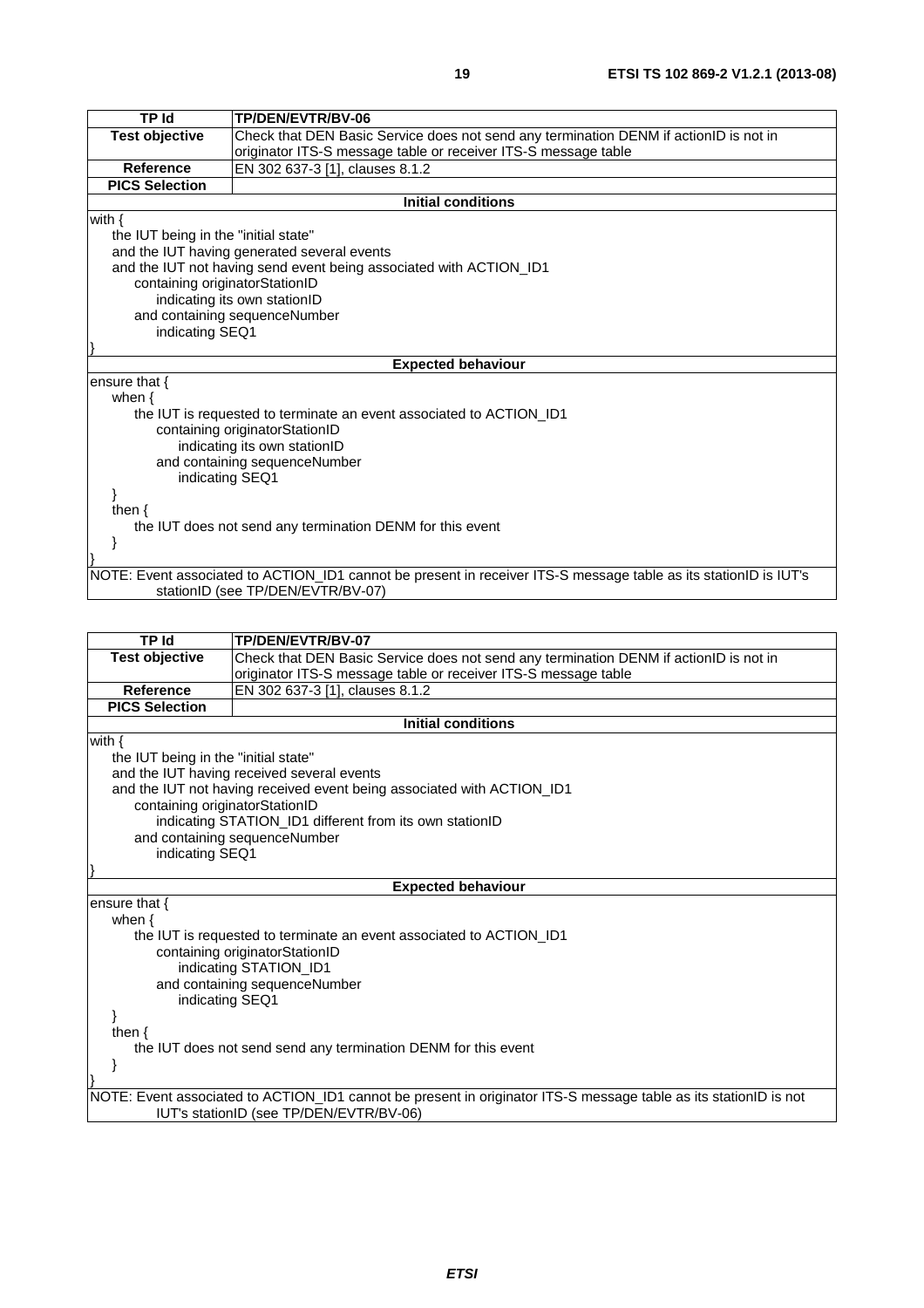#### 5.2.1.5 Message repetition

| TP Id                                                                         | TP/DEN/EVRP/BV-01                                                                         |  |
|-------------------------------------------------------------------------------|-------------------------------------------------------------------------------------------|--|
| <b>Test objective</b>                                                         | Check that DEN Basic Service repeats DENM transmission according to transmission Interval |  |
|                                                                               | parameter provided by application                                                         |  |
| <b>Reference</b>                                                              | EN 302 637-3 [1], clause 6.1.2.3                                                          |  |
| <b>PICS Selection</b>                                                         |                                                                                           |  |
|                                                                               | <b>Initial conditions</b>                                                                 |  |
| with $\{$                                                                     |                                                                                           |  |
| the IUT being in the "initial state"                                          |                                                                                           |  |
|                                                                               | and the IUT having generated an event                                                     |  |
| containing management container                                               |                                                                                           |  |
| containing actionID                                                           |                                                                                           |  |
|                                                                               | indicating ACTION_ID1                                                                     |  |
| and containing validityDuration                                               |                                                                                           |  |
| indicating DURATION_1                                                         |                                                                                           |  |
| and containing transmissionInterval                                           |                                                                                           |  |
|                                                                               | indicating INTERVAL_1                                                                     |  |
|                                                                               |                                                                                           |  |
|                                                                               | <b>Expected behaviour</b>                                                                 |  |
| ensure that {                                                                 |                                                                                           |  |
| when $\{$                                                                     |                                                                                           |  |
|                                                                               | the IUT is alerted of expiration of the time associated with INTERVAL_1                   |  |
|                                                                               |                                                                                           |  |
| then $\{$                                                                     |                                                                                           |  |
| the IUT repeats the transmission of the valid DENM associated with ACTION_ID1 |                                                                                           |  |
|                                                                               |                                                                                           |  |
|                                                                               |                                                                                           |  |
|                                                                               |                                                                                           |  |
| גו סד                                                                         | TD/NCN/CVDD/RV_02                                                                         |  |

| 1 P 1 0                                                                                                   | <b>IP/DEN/EVRP/BV-02</b>                                                                      |  |
|-----------------------------------------------------------------------------------------------------------|-----------------------------------------------------------------------------------------------|--|
| <b>Test objective</b>                                                                                     | Check that the repeated DENM is always the most up-to-date message                            |  |
| <b>Reference</b>                                                                                          | EN 302 637-3 [1], clause 6.1.2.3                                                              |  |
| <b>PICS Selection</b>                                                                                     |                                                                                               |  |
|                                                                                                           | <b>Initial conditions</b>                                                                     |  |
| with $\{$                                                                                                 |                                                                                               |  |
| the IUT being in the "initial state"                                                                      |                                                                                               |  |
|                                                                                                           | and the IUT having generated an event                                                         |  |
|                                                                                                           | containing management container                                                               |  |
| containing actionID                                                                                       |                                                                                               |  |
|                                                                                                           | indicating ACTION ID1                                                                         |  |
|                                                                                                           | and containing validity Duration                                                              |  |
|                                                                                                           | indicating DURATION_1                                                                         |  |
| and containing transmissionInterval                                                                       |                                                                                               |  |
| indicating INTERVAL_1                                                                                     |                                                                                               |  |
| and the IUT having generated an update of the event associated with ACTION_ID1 modifying partly the event |                                                                                               |  |
|                                                                                                           |                                                                                               |  |
| <b>Expected behaviour</b>                                                                                 |                                                                                               |  |
| ensure that $\{$                                                                                          |                                                                                               |  |
| when $\{$                                                                                                 |                                                                                               |  |
| the IUT is alerted of expiration of the time associated with INTERVAL_1                                   |                                                                                               |  |
|                                                                                                           |                                                                                               |  |
| then $\{$                                                                                                 |                                                                                               |  |
|                                                                                                           | the IUT repeats the transmission of the most up-to-date valid DENM associated with ACTION ID1 |  |
|                                                                                                           |                                                                                               |  |
|                                                                                                           |                                                                                               |  |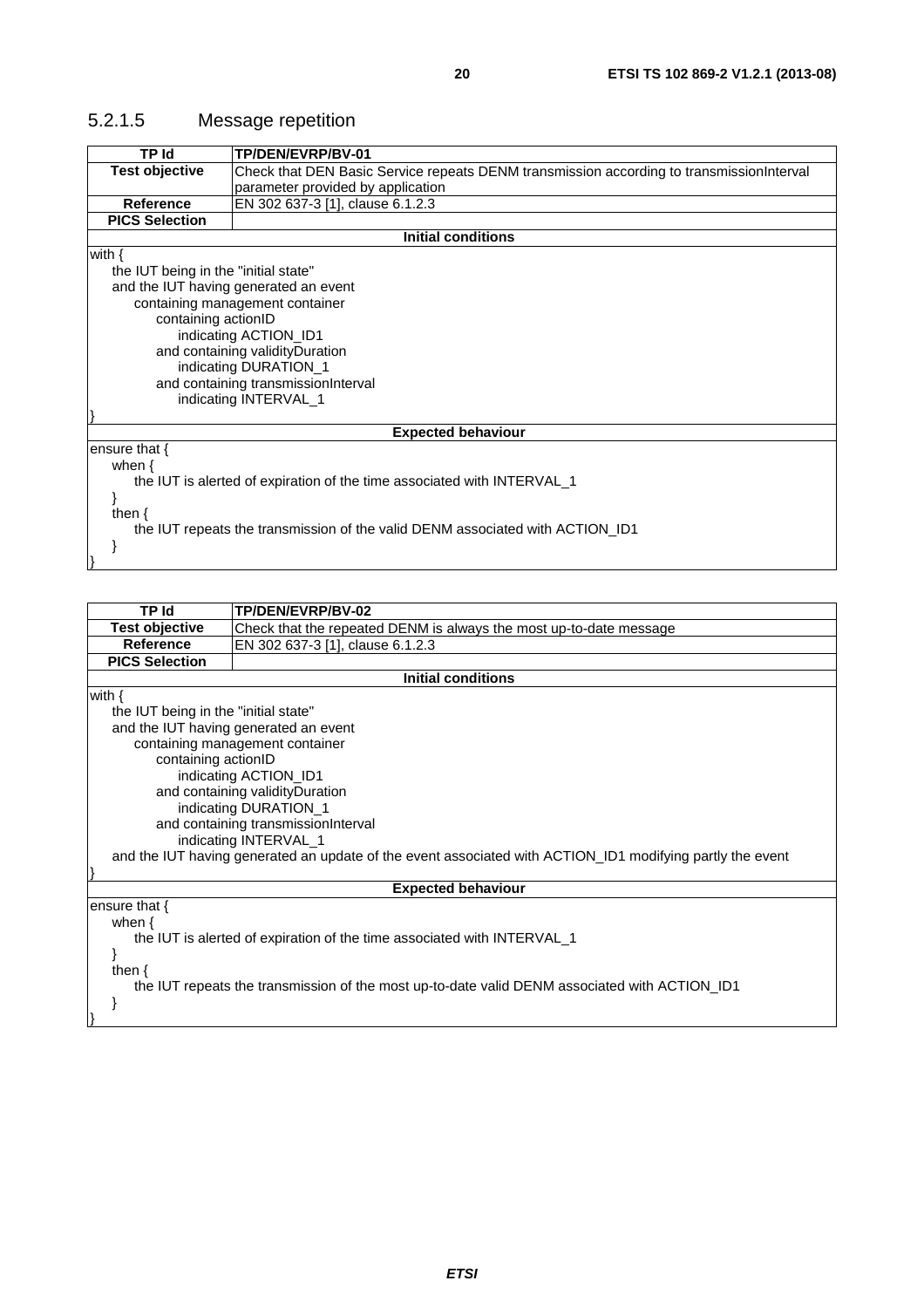| <b>TP Id</b>                                                                                            | <b>TP/DEN/EVRP/BV-03</b>                                                                      |  |
|---------------------------------------------------------------------------------------------------------|-----------------------------------------------------------------------------------------------|--|
| <b>Test objective</b>                                                                                   | Check that DEN Basic Service stops retransmitting DENM after event's validityDuration         |  |
|                                                                                                         | expiration                                                                                    |  |
| Reference                                                                                               | EN 302 637-3 [1], clauses 6.1.2.4, 8.1.2                                                      |  |
| <b>PICS Selection</b>                                                                                   |                                                                                               |  |
|                                                                                                         | <b>Initial conditions</b>                                                                     |  |
| with $\{$                                                                                               |                                                                                               |  |
| the IUT being in the "initial state"                                                                    |                                                                                               |  |
|                                                                                                         | and the IUT having generated an event                                                         |  |
|                                                                                                         | containing management container                                                               |  |
| containing actionID                                                                                     |                                                                                               |  |
|                                                                                                         | indicating ACTION_ID1                                                                         |  |
|                                                                                                         | and containing validityDuration                                                               |  |
|                                                                                                         | indicating DURATION_1                                                                         |  |
|                                                                                                         | and containing transmissionInterval                                                           |  |
|                                                                                                         | indicating INTERVAL 1                                                                         |  |
| and the IUT having repeated (one or more) the transmission of the valid DENM associated with ACTION_ID1 |                                                                                               |  |
|                                                                                                         |                                                                                               |  |
|                                                                                                         | <b>Expected behaviour</b>                                                                     |  |
| ensure that $\{$                                                                                        |                                                                                               |  |
| when $\{$                                                                                               |                                                                                               |  |
| the IUT is alerted of expiration of the time associated with DURATION 1                                 |                                                                                               |  |
| ł                                                                                                       |                                                                                               |  |
| then $\{$                                                                                               |                                                                                               |  |
|                                                                                                         | the IUT stops the retransmission of the most up-to-date valid DENM associated with ACTION_ID1 |  |
|                                                                                                         |                                                                                               |  |
|                                                                                                         |                                                                                               |  |

| TP Id                                                                   | TP/DEN/EVRP/BV-04                                                                                       |  |
|-------------------------------------------------------------------------|---------------------------------------------------------------------------------------------------------|--|
| <b>Test objective</b>                                                   | Check that DEN Basic Service stops retransmitting DENM after event's repetitionDuration                 |  |
|                                                                         | expiration                                                                                              |  |
| <b>Reference</b>                                                        | EN 302 637-3 [1], clause 8.1.2                                                                          |  |
| <b>PICS Selection</b>                                                   |                                                                                                         |  |
|                                                                         | <b>Initial conditions</b>                                                                               |  |
| with $\{$                                                               |                                                                                                         |  |
| the IUT being in the "initial state"                                    |                                                                                                         |  |
|                                                                         | and the IUT having received an AppDENM_trigger request from application layer                           |  |
| containing repetitionDuration                                           |                                                                                                         |  |
| indicating DURATION_2                                                   |                                                                                                         |  |
|                                                                         | and the IUT having generated an event                                                                   |  |
|                                                                         | containing management container                                                                         |  |
| containing actionID                                                     |                                                                                                         |  |
|                                                                         | indicating ACTION_ID1                                                                                   |  |
|                                                                         | and containing validity Duration                                                                        |  |
|                                                                         | indicating DURATION_1 > DURATION_2                                                                      |  |
|                                                                         | and containing transmissionInterval                                                                     |  |
|                                                                         | indicating INTERVAL_1                                                                                   |  |
|                                                                         | and the IUT having repeated (one or more) the transmission of the valid DENM associated with ACTION_ID1 |  |
|                                                                         |                                                                                                         |  |
| <b>Expected behaviour</b>                                               |                                                                                                         |  |
| ensure that {                                                           |                                                                                                         |  |
| when $\{$                                                               |                                                                                                         |  |
| the IUT is alerted of expiration of the time associated with DURATION_2 |                                                                                                         |  |
|                                                                         |                                                                                                         |  |
| then $\{$                                                               |                                                                                                         |  |
|                                                                         | the IUT stops the retransmission of the most up-to-date valid DENM associated with ACTION_ID1           |  |
| <sup>}</sup>                                                            |                                                                                                         |  |
|                                                                         |                                                                                                         |  |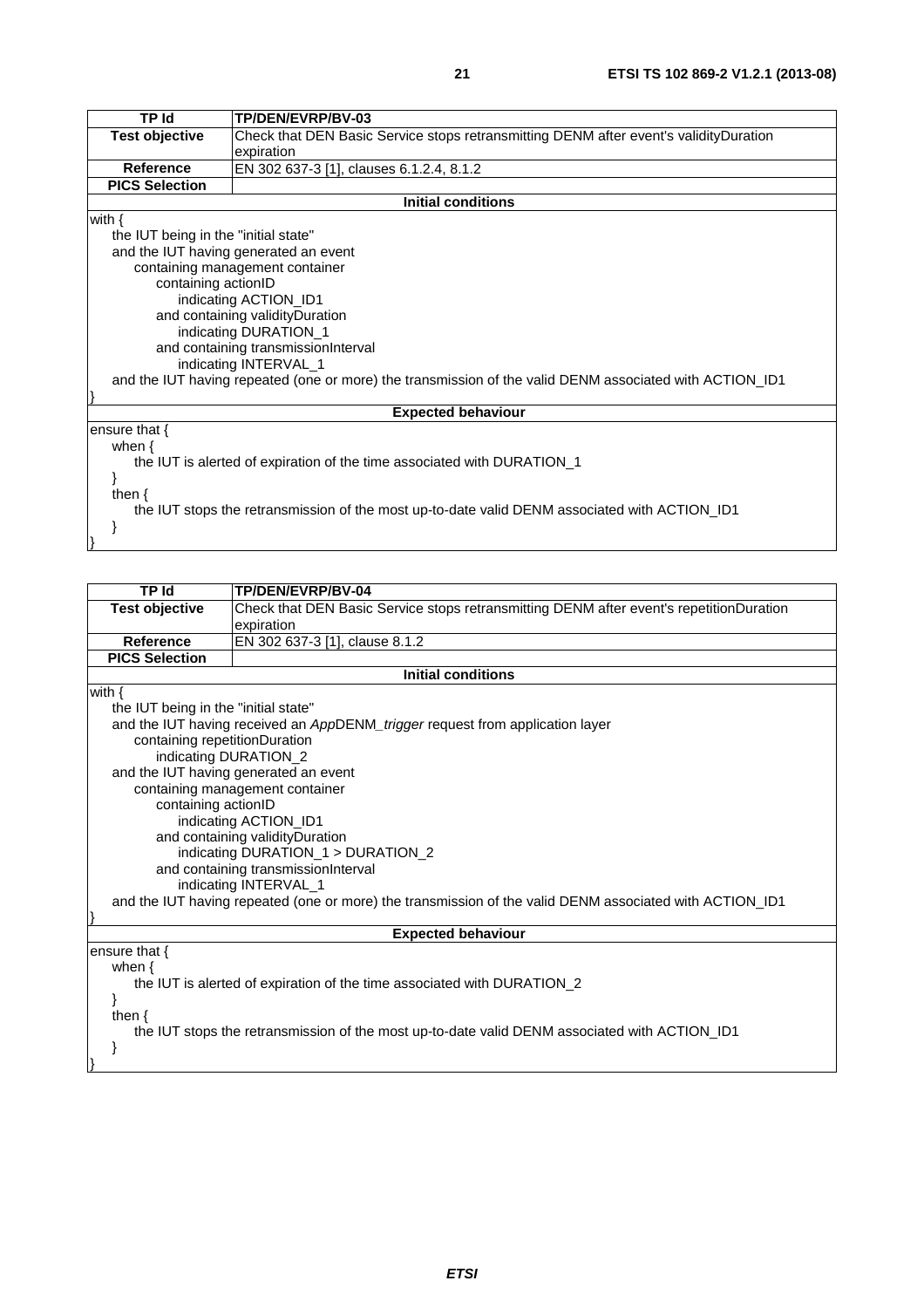| TP Id                                 | <b>TP/DEN/EVRP/BV-05</b>                                                                                 |  |
|---------------------------------------|----------------------------------------------------------------------------------------------------------|--|
| <b>Test objective</b>                 | Check that DEN Basic Service does not repeat transmission of DENM if transmission Interval is            |  |
|                                       | not provided by application                                                                              |  |
| <b>Reference</b>                      | EN 302 637-3 [1], clause 8.1.2                                                                           |  |
| <b>PICS Selection</b>                 |                                                                                                          |  |
|                                       | <b>Initial conditions</b>                                                                                |  |
| with $\{$                             |                                                                                                          |  |
| the IUT being in the "initial state"  |                                                                                                          |  |
|                                       | and the IUT having received an AppDENM_trigger request from application layer                            |  |
|                                       | not containing transmissionInterval                                                                      |  |
|                                       |                                                                                                          |  |
| and the IUT having generated an event |                                                                                                          |  |
|                                       | containing management container                                                                          |  |
|                                       | containing actionID                                                                                      |  |
|                                       | indicating ACTION_ID1                                                                                    |  |
|                                       | and containing validityDuration                                                                          |  |
| indicating DURATION_1                 |                                                                                                          |  |
|                                       |                                                                                                          |  |
|                                       | <b>Expected behaviour</b>                                                                                |  |
| ensure that $\{$                      |                                                                                                          |  |
| when $\{$                             |                                                                                                          |  |
|                                       | the IUT has detected that transmission Interval is not provided for the event associated with ACTION_ID1 |  |
|                                       |                                                                                                          |  |
| then $\{$                             |                                                                                                          |  |
|                                       | the IUT does not repeat the transmission of the valid DENM associated with ACTION_ID1                    |  |
|                                       |                                                                                                          |  |
|                                       |                                                                                                          |  |

}

| <b>TP Id</b>                                                                                          | <b>TP/DEN/EVRP/BV-06</b>                                                                   |  |
|-------------------------------------------------------------------------------------------------------|--------------------------------------------------------------------------------------------|--|
| <b>Test objective</b>                                                                                 | Check that DEN Basic Service does not repeat transmission of DENM if repetitionDuration is |  |
|                                                                                                       | not provided by application                                                                |  |
| <b>Reference</b>                                                                                      | EN 302 637-3 [1], clause 6.1.2.3                                                           |  |
| <b>PICS Selection</b>                                                                                 |                                                                                            |  |
|                                                                                                       | <b>Initial conditions</b>                                                                  |  |
| with $\{$                                                                                             |                                                                                            |  |
| the IUT being in the "initial state"                                                                  |                                                                                            |  |
|                                                                                                       | and the IUT having received an AppDENM_trigger request from application layer              |  |
|                                                                                                       | not containing repetitionDuration                                                          |  |
|                                                                                                       | and the IUT having generated an event                                                      |  |
|                                                                                                       | containing management container                                                            |  |
| containing actionID                                                                                   |                                                                                            |  |
|                                                                                                       | indicating ACTION_ID1                                                                      |  |
|                                                                                                       | and containing validityDuration                                                            |  |
|                                                                                                       | indicating DURATION_1                                                                      |  |
| and containing transmissionInterval                                                                   |                                                                                            |  |
| indicating INTERVAL_1                                                                                 |                                                                                            |  |
|                                                                                                       |                                                                                            |  |
| <b>Expected behaviour</b>                                                                             |                                                                                            |  |
| ensure that $\{$                                                                                      |                                                                                            |  |
| when $\{$                                                                                             |                                                                                            |  |
| the IUT has detected that repetitionDuration is not provided for the event associated with ACTION_ID1 |                                                                                            |  |
|                                                                                                       |                                                                                            |  |
| then $\{$                                                                                             |                                                                                            |  |
| the IUT does not repeat the transmission of the valid DENM associated with ACTION ID1                 |                                                                                            |  |
|                                                                                                       |                                                                                            |  |
|                                                                                                       |                                                                                            |  |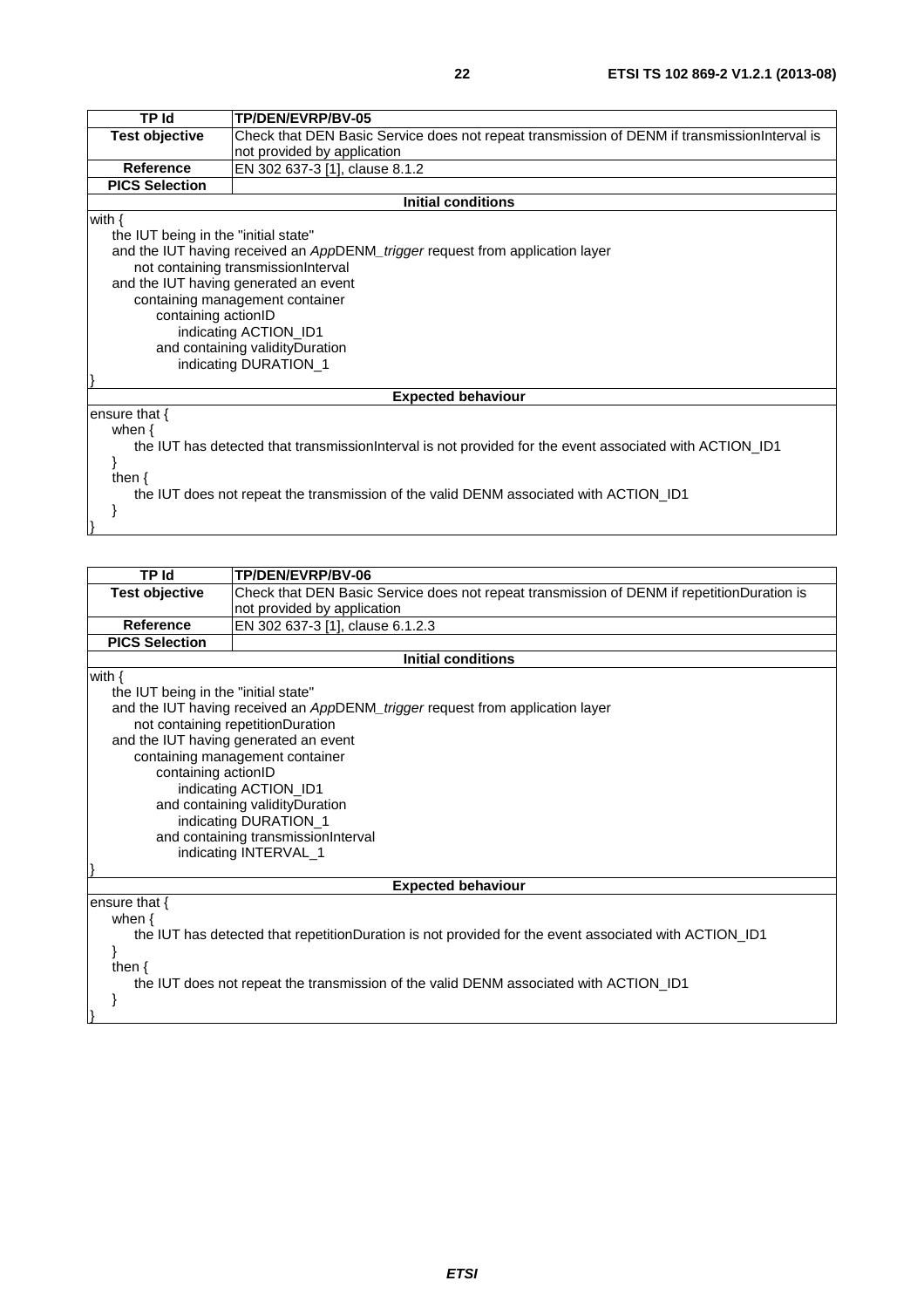| <b>TP Id</b>                          | TP/DEN/EVRP/BV-07                                                                                 |  |
|---------------------------------------|---------------------------------------------------------------------------------------------------|--|
| <b>Test objective</b>                 | Check that DEN Basic Service does not repeat transmission of DENM if <i>detectionTime</i> is not  |  |
|                                       | provided by application                                                                           |  |
| <b>Reference</b>                      | EN 302 637-3 [1], clause 6.1.2.3                                                                  |  |
| <b>PICS Selection</b>                 |                                                                                                   |  |
|                                       | <b>Initial conditions</b>                                                                         |  |
| with $\{$                             |                                                                                                   |  |
| the IUT being in the "initial state"  |                                                                                                   |  |
|                                       | and the IUT having received an AppDENM_trigger request from application layer                     |  |
| not containing detection Time         |                                                                                                   |  |
| and the IUT having generated an event |                                                                                                   |  |
|                                       | containing management container                                                                   |  |
|                                       | containing actionID                                                                               |  |
|                                       | indicating ACTION_ID1                                                                             |  |
| and containing validity Duration      |                                                                                                   |  |
|                                       | indicating DURATION_1                                                                             |  |
| and containing transmissionInterval   |                                                                                                   |  |
| indicating INTERVAL_1                 |                                                                                                   |  |
|                                       |                                                                                                   |  |
|                                       | <b>Expected behaviour</b>                                                                         |  |
| ensure that {<br>when $\{$            |                                                                                                   |  |
|                                       | the IUT has detected that detection Time is not provided for the event associated with ACTION_ID1 |  |
|                                       |                                                                                                   |  |
| then $\{$                             |                                                                                                   |  |
|                                       | the IUT does not repeat the transmission of the valid DENM associated with ACTION_ID1             |  |

# 5.2.2 Message Reception

 } }

| <b>TP Id</b>                                           | TP/DEN/MSRV/BV-01                                                                          |
|--------------------------------------------------------|--------------------------------------------------------------------------------------------|
| <b>Test objective</b>                                  | Check that receiver ITS-S transmits DENM to application if it concerns an unknown ActionID |
|                                                        | and if it is not a termination DENM                                                        |
| Reference                                              | EN 302 637-3 [1], clauses 8.3.2                                                            |
| <b>PICS Selection</b>                                  |                                                                                            |
|                                                        | <b>Initial conditions</b>                                                                  |
| with $\{$                                              |                                                                                            |
| the IUT being in the "initial state"                   |                                                                                            |
| and the IUT not having send DENM                       |                                                                                            |
|                                                        | containing management container                                                            |
| containing actionID                                    |                                                                                            |
|                                                        | indicating ACTION_ID1                                                                      |
| and the IUT not having received DENM                   |                                                                                            |
|                                                        | containing management container                                                            |
| containing actionID                                    |                                                                                            |
| indicating ACTION_ID1                                  |                                                                                            |
|                                                        |                                                                                            |
|                                                        | <b>Expected behaviour</b>                                                                  |
| ensure that {<br>when $\{$                             |                                                                                            |
|                                                        | the IUT receives a DENM that is not a termination                                          |
|                                                        |                                                                                            |
| containing management container<br>containing actionID |                                                                                            |
| indicating ACTION_ID1                                  |                                                                                            |
|                                                        |                                                                                            |
| then $\{$                                              |                                                                                            |
| the IUT transmits the DENM content to upper layer      |                                                                                            |
|                                                        |                                                                                            |
|                                                        |                                                                                            |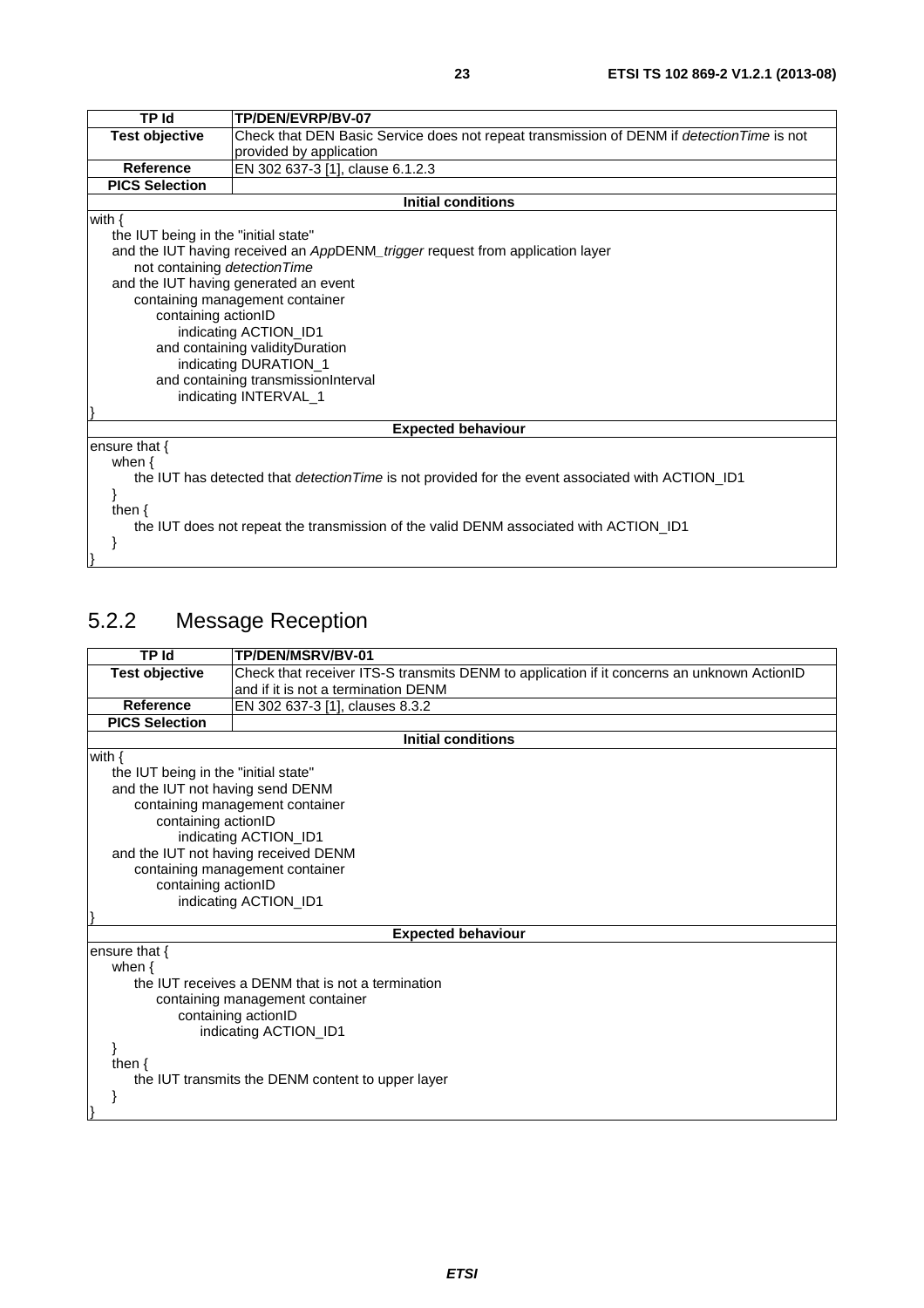| TP Id                                | TP/DEN/MSRV/BV-02                                                                           |  |
|--------------------------------------|---------------------------------------------------------------------------------------------|--|
| <b>Test objective</b>                | Check that receiver ITS-S transmits DENM to application if it concerns a known ActionID and |  |
|                                      | referenceTime is greater than highest value received for this ActionID                      |  |
| Reference                            | EN 302 637-3 [1], clauses 8.3.2                                                             |  |
| <b>PICS Selection</b>                |                                                                                             |  |
|                                      | <b>Initial conditions</b>                                                                   |  |
| with $\{$                            |                                                                                             |  |
| the IUT being in the "initial state" |                                                                                             |  |
| and the IUT having received DENM     |                                                                                             |  |
|                                      | containing management container                                                             |  |
|                                      | containing actionID                                                                         |  |
|                                      | indicating ACTION_ID1                                                                       |  |
|                                      | and containing reference Time                                                               |  |
|                                      | indicating REFERENCETIME_1                                                                  |  |
|                                      |                                                                                             |  |
|                                      | <b>Expected behaviour</b>                                                                   |  |
| ensure that {                        |                                                                                             |  |
| when $\{$                            |                                                                                             |  |
| the IUT receives a DENM              |                                                                                             |  |
|                                      | containing management container                                                             |  |
|                                      | containing actionID                                                                         |  |
|                                      | indicating ACTION_ID1                                                                       |  |
| and containing referenceTime         |                                                                                             |  |
|                                      | indicating REFERENCETIME_2 greater than REFERENCETIME_1                                     |  |
|                                      |                                                                                             |  |
| then $\{$                            |                                                                                             |  |
|                                      | the IUT transmits the DENM content to upper layer                                           |  |
|                                      |                                                                                             |  |
|                                      |                                                                                             |  |

| TP Id                                | TP/DEN/MSRV/BV-03                                                                      |  |
|--------------------------------------|----------------------------------------------------------------------------------------|--|
| <b>Test objective</b>                | Check that receiver ITS-S discards termination DENM if it concerns an unknown ActionID |  |
| <b>Reference</b>                     | EN 302 637-3 [1], clauses 8.3.2                                                        |  |
| <b>PICS Selection</b>                |                                                                                        |  |
|                                      | <b>Initial conditions</b>                                                              |  |
| with $\{$                            |                                                                                        |  |
| the IUT being in the "initial state" |                                                                                        |  |
|                                      | and the IUT having sent several events                                                 |  |
| and the IUT not having send DENM     |                                                                                        |  |
| containing actionID                  |                                                                                        |  |
| indicating ACTION_ID1                |                                                                                        |  |
|                                      |                                                                                        |  |
|                                      | <b>Expected behaviour</b>                                                              |  |
| ensure that $\{$                     |                                                                                        |  |
| when $\{$                            |                                                                                        |  |
|                                      | the IUT receives a termination DENM                                                    |  |
| containing actionID                  |                                                                                        |  |
| indicating ACTION_ID1                |                                                                                        |  |
|                                      |                                                                                        |  |
| then $\{$                            |                                                                                        |  |
| the IUT discards the DENM            |                                                                                        |  |
|                                      | and the IUT does not forward the DENM content to upper layer                           |  |
|                                      |                                                                                        |  |
|                                      |                                                                                        |  |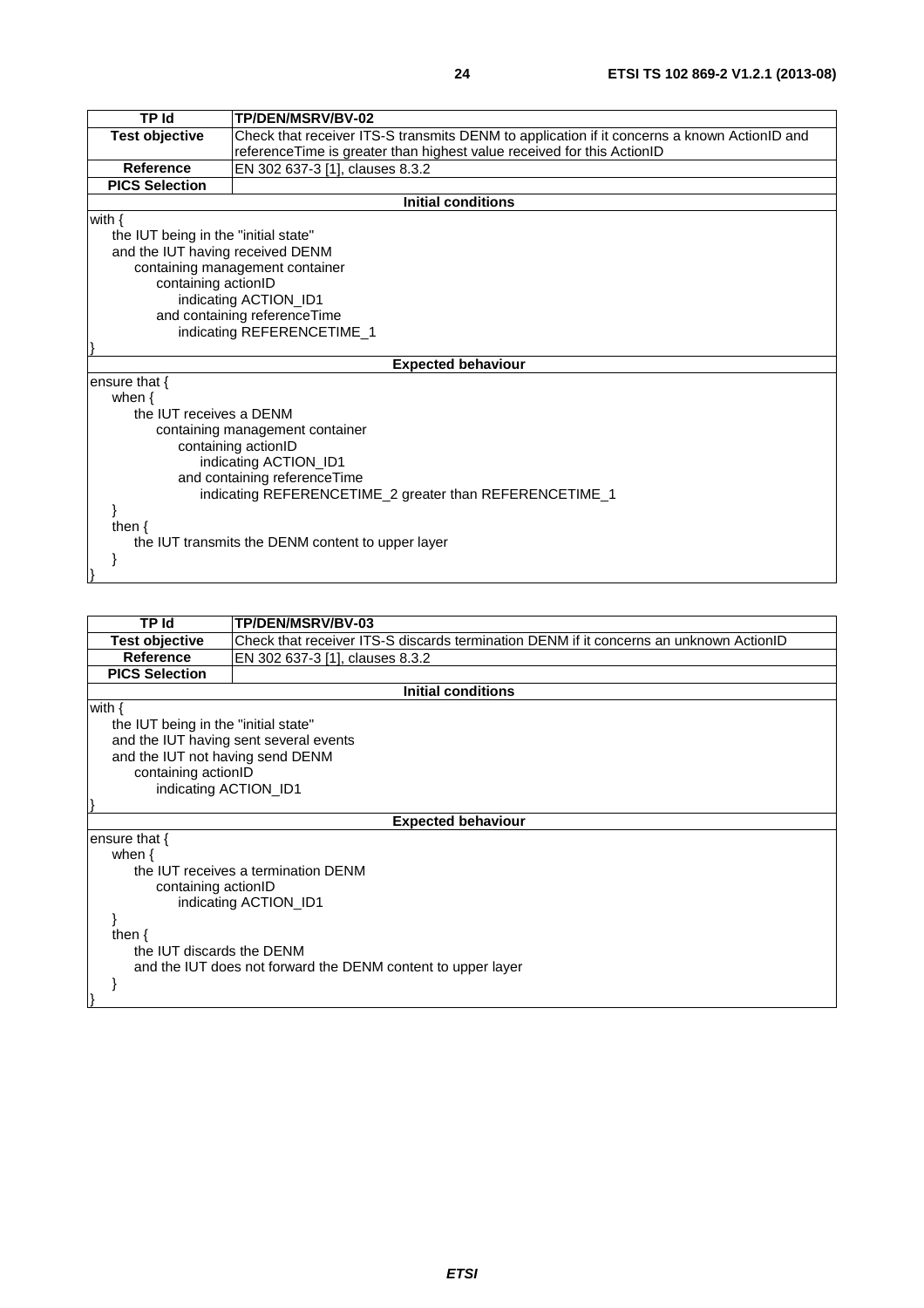| <b>TP Id</b>                         | <b>TP/DEN/MSRV/BV-04</b>                                                               |  |  |
|--------------------------------------|----------------------------------------------------------------------------------------|--|--|
| <b>Test objective</b>                | Check that receiver ITS-S discards termination DENM if it concerns an unknown ActionID |  |  |
| <b>Reference</b>                     | EN 302 637-3 [1], clauses 8.3.2                                                        |  |  |
| <b>PICS Selection</b>                |                                                                                        |  |  |
|                                      | <b>Initial conditions</b>                                                              |  |  |
| with $\{$                            |                                                                                        |  |  |
| the IUT being in the "initial state" |                                                                                        |  |  |
|                                      | and the IUT having received several events                                             |  |  |
|                                      | and the IUT not having received DENM                                                   |  |  |
|                                      | containing actionID                                                                    |  |  |
| indicating ACTION ID1                |                                                                                        |  |  |
|                                      |                                                                                        |  |  |
|                                      | <b>Expected behaviour</b>                                                              |  |  |
| ensure that $\{$                     |                                                                                        |  |  |
| when $\{$                            |                                                                                        |  |  |
|                                      | the IUT receives a termination DENM                                                    |  |  |
|                                      | containing actionID                                                                    |  |  |
|                                      | indicating ACTION ID1                                                                  |  |  |
|                                      |                                                                                        |  |  |
| then $\{$                            |                                                                                        |  |  |
| the IUT discards the DENM            |                                                                                        |  |  |
|                                      | and the IUT does not forward the DENM content to upper layer                           |  |  |
|                                      |                                                                                        |  |  |
|                                      |                                                                                        |  |  |

| <b>TP Id</b>                                                                          | TP/DEN/MSRV/BV-05                                                                             |  |
|---------------------------------------------------------------------------------------|-----------------------------------------------------------------------------------------------|--|
| <b>Test objective</b>                                                                 | Check that receiver ITS-S discards DENM if referenceTime is lower than highest value received |  |
|                                                                                       | for this ActionID                                                                             |  |
| <b>Reference</b>                                                                      | EN 302 637-3 [1], clauses 8.3.2                                                               |  |
| <b>PICS Selection</b>                                                                 |                                                                                               |  |
|                                                                                       | <b>Initial conditions</b>                                                                     |  |
| with $\{$                                                                             |                                                                                               |  |
| the IUT being in the "initial state"                                                  |                                                                                               |  |
| and the IUT having received DENM                                                      |                                                                                               |  |
|                                                                                       | containing management container                                                               |  |
| containing actionID                                                                   |                                                                                               |  |
|                                                                                       | indicating ACTION_ID1                                                                         |  |
|                                                                                       | and containing referenceTime                                                                  |  |
|                                                                                       | indicating REFERENCETIME_1                                                                    |  |
|                                                                                       |                                                                                               |  |
|                                                                                       | <b>Expected behaviour</b>                                                                     |  |
| ensure that {                                                                         |                                                                                               |  |
| when $\{$<br>the IUT receives a DENM                                                  |                                                                                               |  |
|                                                                                       |                                                                                               |  |
|                                                                                       | containing management container                                                               |  |
|                                                                                       | containing actionID<br>indicating ACTION_ID1                                                  |  |
|                                                                                       |                                                                                               |  |
| and containing referenceTime<br>indicating REFERENCETIME_2 lower than REFERENCETIME_1 |                                                                                               |  |
|                                                                                       |                                                                                               |  |
| then $\{$                                                                             |                                                                                               |  |
| the IUT discards the DENM                                                             |                                                                                               |  |
|                                                                                       | and the IUT does not forward the DENM content to upper layer                                  |  |
|                                                                                       |                                                                                               |  |
|                                                                                       |                                                                                               |  |
|                                                                                       |                                                                                               |  |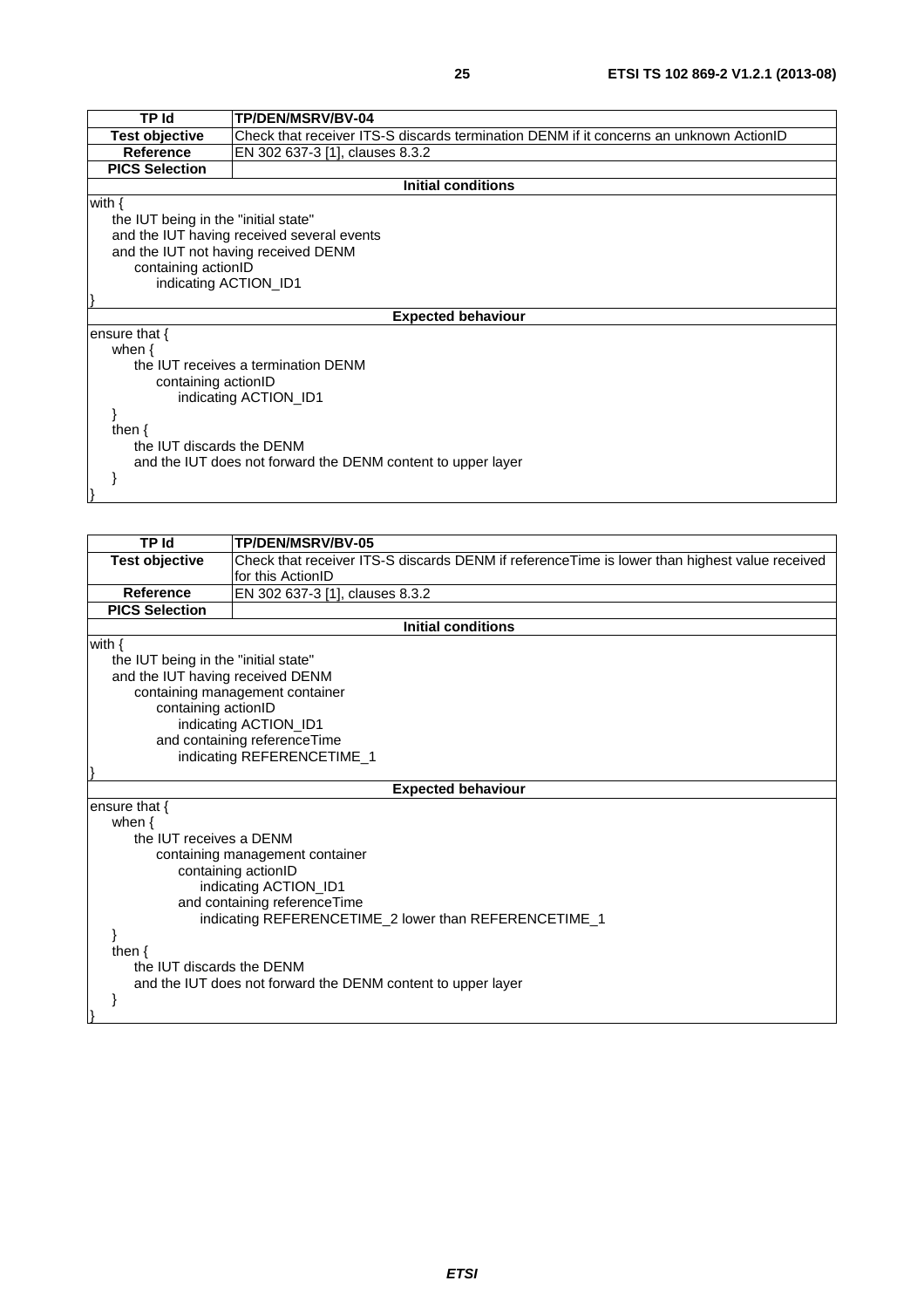| <b>TP Id</b>                                                 | TP/DEN/MSRV/BV-06                                                                           |  |
|--------------------------------------------------------------|---------------------------------------------------------------------------------------------|--|
| <b>Test objective</b>                                        | Check that receiver ITS-S discards DENM if referenceTime is equal to highest received value |  |
|                                                              | and detection Time is not more recent                                                       |  |
| <b>Reference</b>                                             | EN 302 637-3 [1], clauses 8.3.2                                                             |  |
| <b>PICS Selection</b>                                        |                                                                                             |  |
|                                                              | Initial conditions                                                                          |  |
| with $\{$                                                    |                                                                                             |  |
| the IUT being in the "initial state"                         |                                                                                             |  |
| and the IUT having received DENM                             |                                                                                             |  |
|                                                              | containing management container                                                             |  |
|                                                              | containing actionID                                                                         |  |
|                                                              | indicating ACTION_ID1                                                                       |  |
|                                                              | and containing referenceTime<br>indicating REFERENCETIME_1                                  |  |
|                                                              | and containing detectionTime                                                                |  |
|                                                              | indicating TIME_1                                                                           |  |
|                                                              | <b>Expected behaviour</b>                                                                   |  |
|                                                              |                                                                                             |  |
| ensure that {<br>when $\{$                                   |                                                                                             |  |
| the IUT receives a DENM                                      |                                                                                             |  |
|                                                              | containing management container                                                             |  |
|                                                              | containing actionID                                                                         |  |
|                                                              | indicating ACTION_ID1                                                                       |  |
| and containing referenceTime<br>indicating REFERENCETIME_1   |                                                                                             |  |
|                                                              | and containing detectionTime                                                                |  |
| indicating TIME_2 not more recent than TIME_1                |                                                                                             |  |
|                                                              |                                                                                             |  |
| then $\{$                                                    |                                                                                             |  |
| the IUT discards the DENM                                    |                                                                                             |  |
| and the IUT does not forward the DENM content to upper layer |                                                                                             |  |
|                                                              |                                                                                             |  |
|                                                              |                                                                                             |  |

| TP Id                                                      | TP/DEN/MSRV/BV-07                                                                           |  |
|------------------------------------------------------------|---------------------------------------------------------------------------------------------|--|
| <b>Test objective</b>                                      | Check that receiver ITS-S transmits DENM to application if it concerns a known ActionID and |  |
|                                                            | referenceTime is equal to highest received value and detectionTime is more recent           |  |
| Reference                                                  | EN 302 637-3 [1], clauses 8.3.2                                                             |  |
| <b>PICS Selection</b>                                      |                                                                                             |  |
|                                                            | <b>Initial conditions</b>                                                                   |  |
| with $\{$                                                  |                                                                                             |  |
| the IUT being in the "initial state"                       |                                                                                             |  |
| and the IUT having received DENM                           |                                                                                             |  |
|                                                            | containing management container                                                             |  |
|                                                            | containing actionID                                                                         |  |
|                                                            | indicating ACTION_ID1                                                                       |  |
| and containing referenceTime<br>indicating REFERENCETIME_1 |                                                                                             |  |
|                                                            | and containing detection Time<br>indicating TIME_1                                          |  |
|                                                            |                                                                                             |  |
|                                                            | <b>Expected behaviour</b>                                                                   |  |
| ensure that {                                              |                                                                                             |  |
| when $\{$                                                  |                                                                                             |  |
| the IUT receives a DENM                                    |                                                                                             |  |
|                                                            | containing management container                                                             |  |
|                                                            | containing actionID                                                                         |  |
|                                                            | indicating ACTION_ID1                                                                       |  |
|                                                            | and containing referenceTime                                                                |  |
| indicating REFERENCETIME_1                                 |                                                                                             |  |
| and containing detectionTime                               |                                                                                             |  |
|                                                            | indicating TIME_2 more recent than TIME_1                                                   |  |
|                                                            |                                                                                             |  |
|                                                            | then $\{$<br>the IUT transmits the DENM content to upper layer                              |  |
|                                                            |                                                                                             |  |
|                                                            |                                                                                             |  |
|                                                            |                                                                                             |  |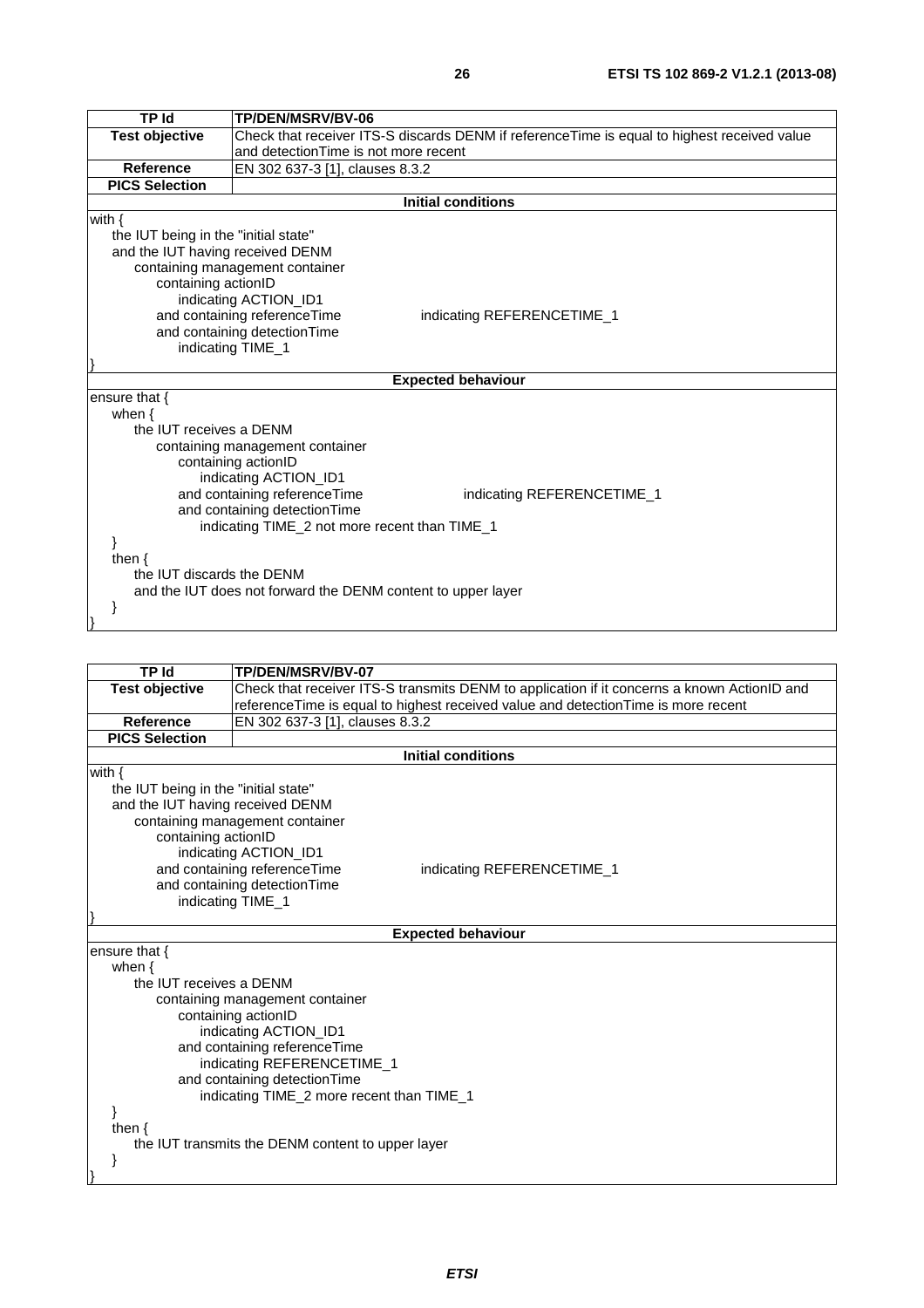| 5.2.3 | <b>Keep-Alive Forwarding</b> |
|-------|------------------------------|
|-------|------------------------------|

| TP Id                                                           | TP/DEN/KAFW/BV-01                                                                        |  |
|-----------------------------------------------------------------|------------------------------------------------------------------------------------------|--|
| <b>Test objective</b>                                           | Check that forwarder ITS-S forwards DENM if no DENM with same ActionId has been received |  |
|                                                                 | during forwarding delay                                                                  |  |
| Reference                                                       | EN 302 637-3 [1], clause 8.2.2                                                           |  |
| <b>PICS Selection</b>                                           | PICS_KAF                                                                                 |  |
|                                                                 | <b>Initial conditions</b>                                                                |  |
| with $\{$                                                       |                                                                                          |  |
| the IUT being in the "initial state"                            |                                                                                          |  |
| and the IUT having received a DENM                              |                                                                                          |  |
| containing actionID                                             |                                                                                          |  |
| indicating ACTION_ID1                                           |                                                                                          |  |
|                                                                 | and containing transmissionInterval                                                      |  |
|                                                                 | indicating TRANS_INTERVAL1                                                               |  |
| and containing validity Duration                                |                                                                                          |  |
| indicating value more than 3 times greater than TRANS_INTERVAL1 |                                                                                          |  |
|                                                                 | and the IUT having starting timer T_Forwarding for this DENM                             |  |
|                                                                 | and the IUT not having received further DENM                                             |  |
| containing actionID                                             |                                                                                          |  |
| indicating ACTION_ID1                                           |                                                                                          |  |
|                                                                 |                                                                                          |  |
| <b>Expected behaviour</b>                                       |                                                                                          |  |
| ensure that $\{$                                                |                                                                                          |  |
| when $\{$                                                       |                                                                                          |  |
| the timer T_Forwarding expires                                  |                                                                                          |  |
|                                                                 |                                                                                          |  |
| then $\{$                                                       |                                                                                          |  |
|                                                                 | the IUT reconstructs and sends the DENM associated to ACTION ID1                         |  |
|                                                                 |                                                                                          |  |
|                                                                 |                                                                                          |  |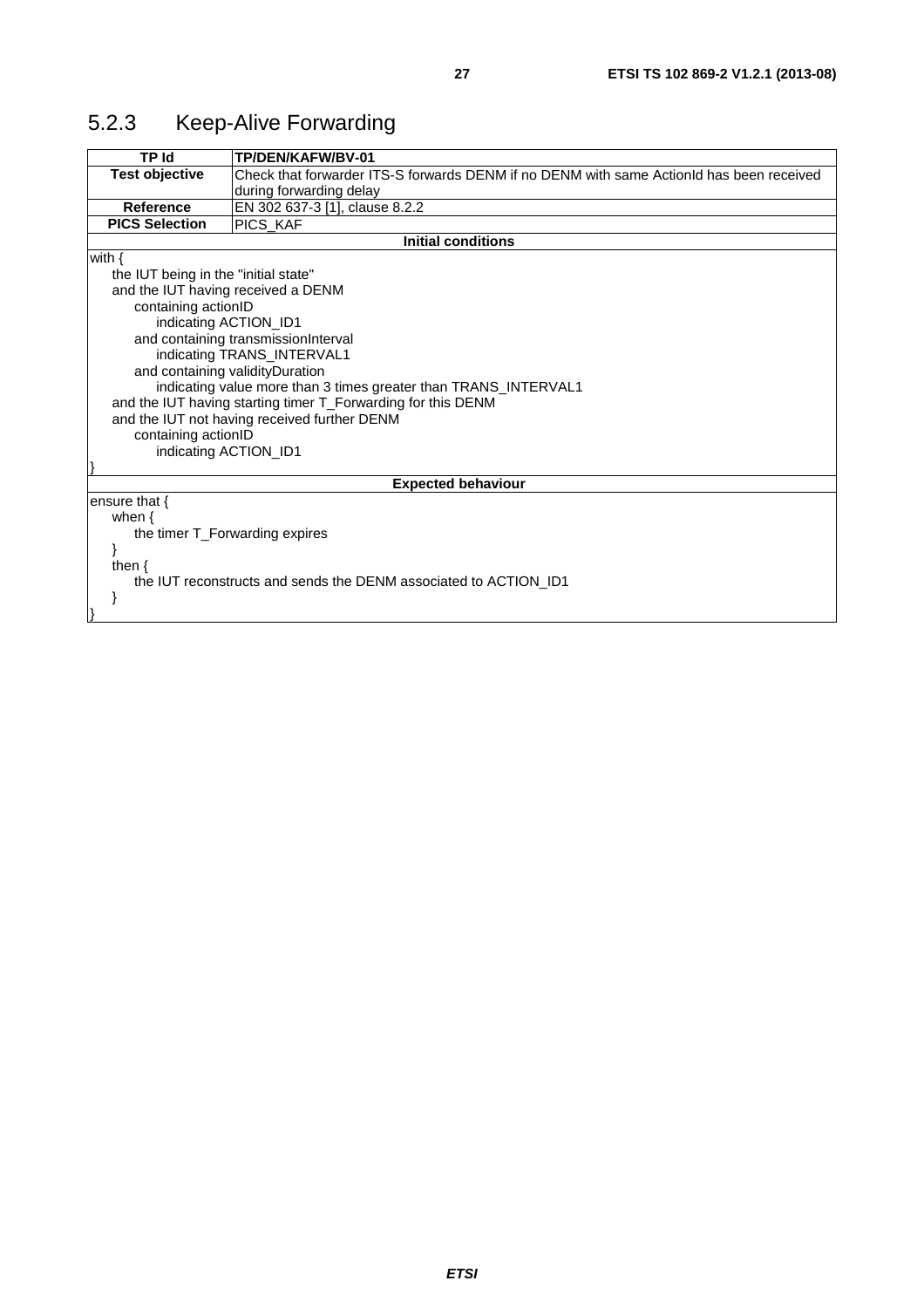| <b>TP Id</b>                                                     | TP/DEN/KAFW/BV-02                                                                        |  |
|------------------------------------------------------------------|------------------------------------------------------------------------------------------|--|
| <b>Test objective</b>                                            | Check that forwarder ITS-S forwards DENM if no DENM with same ActionId and referenceTime |  |
|                                                                  | greater or equal to the last received DENM has been received during forwarding delay     |  |
| <b>Reference</b>                                                 | EN 302 637-3 [1], clause 8.2.2                                                           |  |
| <b>PICS Selection</b>                                            | PICS_KAF                                                                                 |  |
|                                                                  | <b>Initial conditions</b>                                                                |  |
| with $\{$                                                        |                                                                                          |  |
| the IUT being in the "initial state"                             |                                                                                          |  |
| and the IUT having received a DENM                               |                                                                                          |  |
| containing actionID                                              |                                                                                          |  |
| indicating ACTION_ID1                                            |                                                                                          |  |
|                                                                  | and containing transmissionInterval                                                      |  |
|                                                                  | indicating TRANS_INTERVAL1                                                               |  |
| and containing referenceTime                                     | indicating REFERENCETIME_1                                                               |  |
| and containing validityDuration                                  |                                                                                          |  |
|                                                                  | indicating value more than 3 times greater than TRANS_INTERVAL1                          |  |
|                                                                  | and the IUT having starting timer T_Forwarding for this DENM                             |  |
|                                                                  | and the IUT having received DENM                                                         |  |
| containing actionID                                              |                                                                                          |  |
|                                                                  | indicating ACTION_ID1                                                                    |  |
|                                                                  | and containing referenceTime<br>indicating value REFERENCETIME_2 < REFERENCETIME_1       |  |
|                                                                  | and the IUT not having received further DENM                                             |  |
| containing actionID                                              |                                                                                          |  |
| indicating ACTION_ID1                                            |                                                                                          |  |
| and containing referenceTime                                     | indicating value REFERENCETIME 3 > REFERENCETIME 1                                       |  |
|                                                                  | <b>Expected behaviour</b>                                                                |  |
| ensure that {                                                    |                                                                                          |  |
| when $\{$                                                        |                                                                                          |  |
| the timer T_Forwarding expires                                   |                                                                                          |  |
|                                                                  |                                                                                          |  |
| then $\{$                                                        |                                                                                          |  |
| the IUT reconstructs and sends the DENM associated to ACTION ID1 |                                                                                          |  |
| }                                                                |                                                                                          |  |
|                                                                  |                                                                                          |  |

| <b>TP Id</b>                         | TP/DEN/KAFW/BV-03                                                                                    |  |  |
|--------------------------------------|------------------------------------------------------------------------------------------------------|--|--|
| <b>Test objective</b>                | Check that forwarding delay is set to min( $2 \times$ transmissionInterval + rnd(0, 150 ms),         |  |  |
|                                      | validityDuration)                                                                                    |  |  |
| Reference                            | EN 302 637-3 [1], clause 8.2.1.4                                                                     |  |  |
| <b>PICS Selection</b>                | <b>PICS KAF</b>                                                                                      |  |  |
|                                      | Initial conditions                                                                                   |  |  |
| with $\{$                            |                                                                                                      |  |  |
| the IUT being in the "initial state" |                                                                                                      |  |  |
| and the IUT having received a DENM   |                                                                                                      |  |  |
|                                      | containing actionID                                                                                  |  |  |
|                                      | indicating ACTION_ID1                                                                                |  |  |
|                                      | and containing transmissionInterval                                                                  |  |  |
|                                      | indicating TRANS INTERVAL1                                                                           |  |  |
| and containing validity Duration     |                                                                                                      |  |  |
|                                      | indicating value DURATION_1 more than 3 times greater than TRANS_INTERVAL1                           |  |  |
|                                      |                                                                                                      |  |  |
|                                      | <b>Expected behaviour</b>                                                                            |  |  |
| ensure that $\{$                     |                                                                                                      |  |  |
| when $\{$                            |                                                                                                      |  |  |
| the timer T_Forwarding expires       |                                                                                                      |  |  |
| <sup>}</sup>                         |                                                                                                      |  |  |
| then $\{$                            |                                                                                                      |  |  |
|                                      | the IUT reconstructs and sends the DENM associated to ACTION_ID1 at a point of time corresponding to |  |  |
|                                      | min ( $2^*$ transmissionInterval + rnd (0, 150 ms), validityDuration)                                |  |  |
|                                      |                                                                                                      |  |  |
|                                      |                                                                                                      |  |  |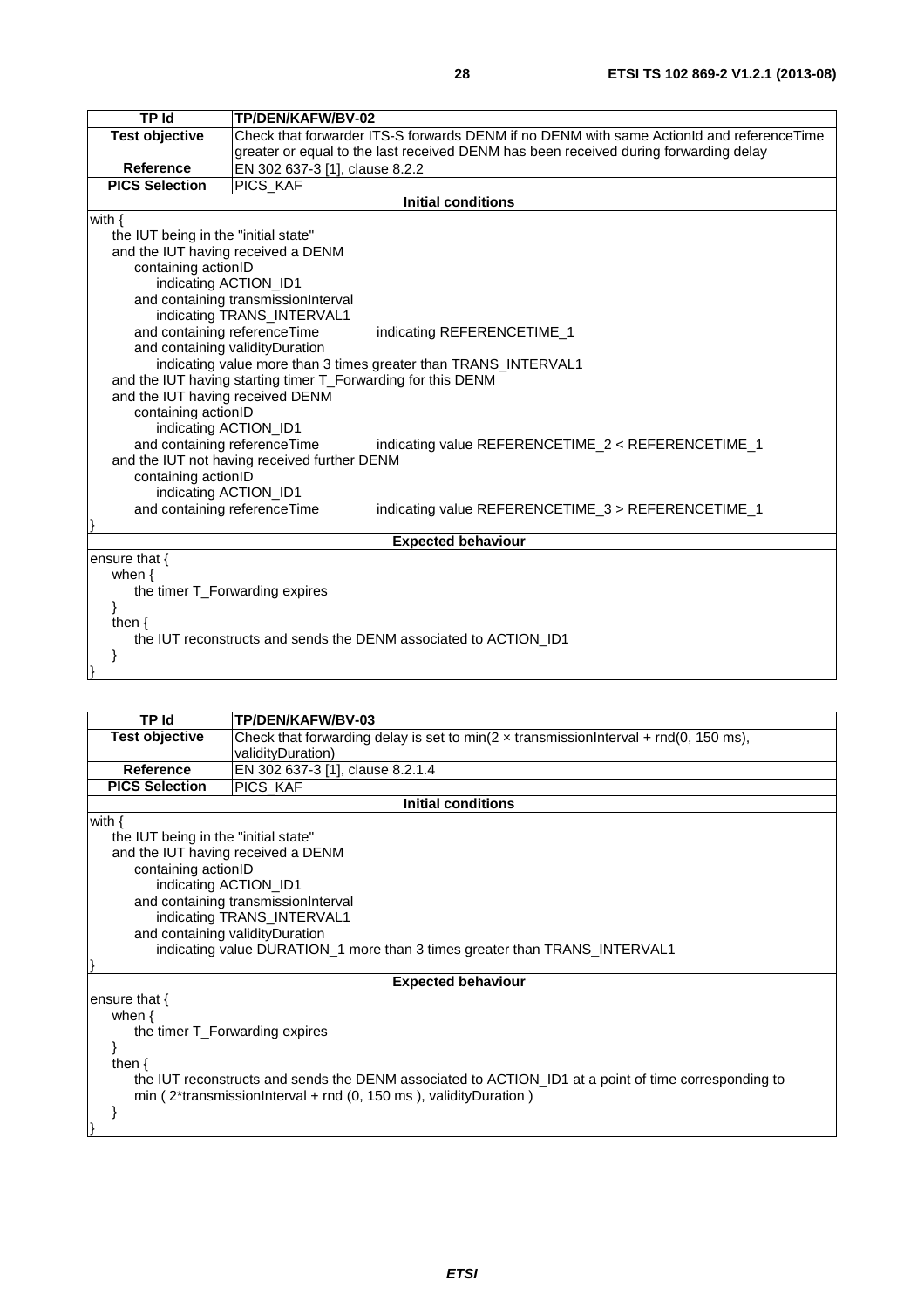| <b>TP Id</b>                                                     | TP/DEN/KAFW/BV-04                                                         |  |  |
|------------------------------------------------------------------|---------------------------------------------------------------------------|--|--|
| <b>Test objective</b>                                            | Check that Forwarder ITS-S replaces the ITS PDU header of forwarded DENMs |  |  |
| <b>Reference</b>                                                 | EN 302 637-3 [1], clause 8.2.1.6                                          |  |  |
| <b>PICS Selection</b>                                            | PICS_KAF                                                                  |  |  |
|                                                                  | <b>Initial conditions</b>                                                 |  |  |
| with $\{$                                                        |                                                                           |  |  |
| the IUT being in the "initial state"                             |                                                                           |  |  |
| and the IUT having received a DENM                               |                                                                           |  |  |
| containing actionID                                              |                                                                           |  |  |
| indicating ACTION_ID1                                            |                                                                           |  |  |
|                                                                  | and containing transmissionInterval                                       |  |  |
|                                                                  | indicating TRANS_INTERVAL1                                                |  |  |
| and containing validityDuration                                  |                                                                           |  |  |
|                                                                  | indicating value more than 3 times greater than TRANS_INTERVAL1           |  |  |
| and the IUT having starting timer T_Forwarding for this DENM     |                                                                           |  |  |
| and the IUT not having received further DENM                     |                                                                           |  |  |
| containing actionID                                              |                                                                           |  |  |
| indicating ACTION_ID1                                            |                                                                           |  |  |
|                                                                  |                                                                           |  |  |
|                                                                  | <b>Expected behaviour</b>                                                 |  |  |
| ensure that $\{$                                                 |                                                                           |  |  |
| when $\{$                                                        |                                                                           |  |  |
| the timer T_Forwarding expires                                   |                                                                           |  |  |
|                                                                  |                                                                           |  |  |
| then $\{$                                                        |                                                                           |  |  |
| the IUT reconstructs and sends the DENM associated to ACTION ID1 |                                                                           |  |  |
| containing ITS PDU header                                        |                                                                           |  |  |
| containing StationID                                             |                                                                           |  |  |
| indicating its own stationID                                     |                                                                           |  |  |
|                                                                  |                                                                           |  |  |

}

**TP Id TP/DEN/KAFW/BV-05 Test objective** Check that forwarder ITS-S does not change actionID<br>Reference EN 302 637-3 [1], clause 8.2.1.1 **EN 302 637-3 [1], clause 8.2.1.1**<br>PICS\_KAF **PICS** Selection **Initial conditions** with { the IUT being in the "initial state" and the IUT having received a DENM containing actionID indicating ACTION\_ID1 and containing transmissionInterval indicating TRANS\_INTERVAL1 and containing validityDuration indicating value more than 3 times greater than TRANS\_INTERVAL1 and the IUT having starting timer T\_Forwarding for this DENM and the IUT not having received further DENM containing actionID indicating ACTION\_ID1 } **Expected behaviour** ensure that { when { the timer T\_Forwarding expires } then { the IUT reconstructs and sends the DENM containing management container containing actionID indicating ACTION\_ID1 } }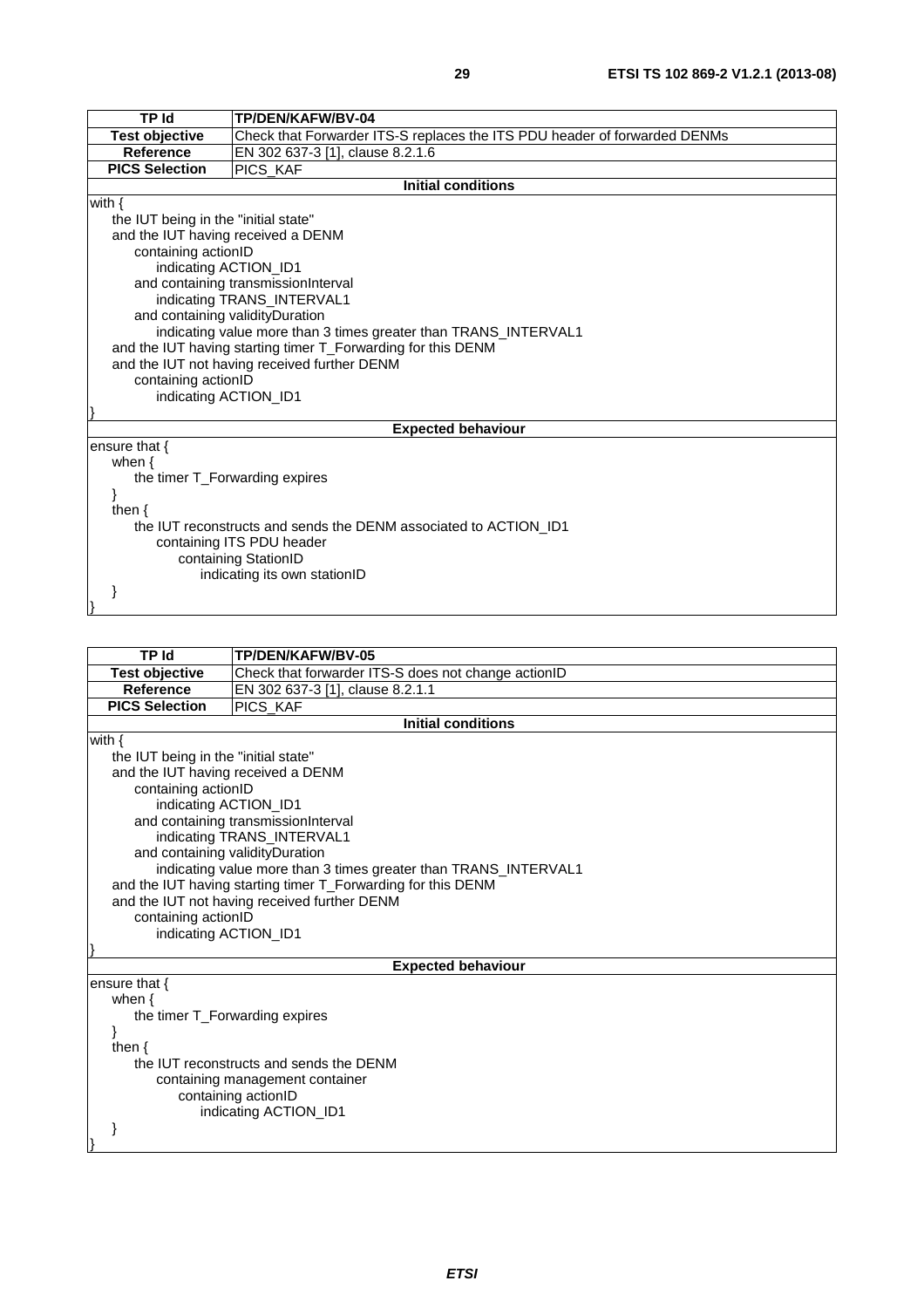| <b>TP Id</b>                                                     | TP/DEN/KAFW/BV-06                                                          |  |  |
|------------------------------------------------------------------|----------------------------------------------------------------------------|--|--|
| <b>Test objective</b>                                            | Check that forwarder ITS-S does not change referenceTime                   |  |  |
| <b>Reference</b>                                                 | EN 302 637-3 [1], clause 8.2.1.2                                           |  |  |
| <b>PICS Selection</b>                                            | PICS_KAF                                                                   |  |  |
|                                                                  | <b>Initial conditions</b>                                                  |  |  |
| with $\{$                                                        |                                                                            |  |  |
| the IUT being in the "initial state"                             |                                                                            |  |  |
| and the IUT having received a DENM                               |                                                                            |  |  |
| containing actionID                                              |                                                                            |  |  |
| indicating ACTION_ID1                                            |                                                                            |  |  |
|                                                                  | and containing transmissionInterval                                        |  |  |
|                                                                  | indicating TRANS_INTERVAL1                                                 |  |  |
| and containing validityDuration                                  |                                                                            |  |  |
|                                                                  | indicating value DURATION_1 more than 3 times greater than TRANS_INTERVAL1 |  |  |
| and containing referenceTime                                     | indicating REFERENCETIME_1                                                 |  |  |
|                                                                  | and the IUT having starting timer T_Forwarding for this DENM               |  |  |
|                                                                  | and the IUT not having received further DENM                               |  |  |
| containing actionID<br>indicating ACTION_ID1                     |                                                                            |  |  |
|                                                                  |                                                                            |  |  |
|                                                                  | <b>Expected behaviour</b>                                                  |  |  |
| ensure that {                                                    |                                                                            |  |  |
| when $\{$                                                        |                                                                            |  |  |
| the timer T_Forwarding expires                                   |                                                                            |  |  |
|                                                                  |                                                                            |  |  |
| then $\{$                                                        |                                                                            |  |  |
| the IUT reconstructs and sends the DENM associated to ACTION ID1 |                                                                            |  |  |
| containing management container                                  |                                                                            |  |  |
|                                                                  | containing referenceTime<br>indicating REFERENCETIME_1                     |  |  |
|                                                                  |                                                                            |  |  |
|                                                                  |                                                                            |  |  |
|                                                                  |                                                                            |  |  |
| TP Id                                                            | TP/DEN/KAFW/BV-07                                                          |  |  |

| <b>Test objective</b>                                                                        | Check that forwarder ITS-S does not change isNegation        |  |  |  |  |
|----------------------------------------------------------------------------------------------|--------------------------------------------------------------|--|--|--|--|
| <b>Reference</b>                                                                             | EN 302 637-3 [1], clause 8.2.1.3                             |  |  |  |  |
| <b>PICS Selection</b>                                                                        | <b>PICS KAF</b>                                              |  |  |  |  |
|                                                                                              | <b>Initial conditions</b>                                    |  |  |  |  |
| with $\{$                                                                                    |                                                              |  |  |  |  |
| the IUT being in the "initial state"                                                         |                                                              |  |  |  |  |
| and the IUT having received a DENM                                                           |                                                              |  |  |  |  |
| containing actionID                                                                          |                                                              |  |  |  |  |
| indicating ACTION_ID1                                                                        |                                                              |  |  |  |  |
|                                                                                              | and containing transmissionInterval                          |  |  |  |  |
|                                                                                              | indicating TRANS INTERVAL1                                   |  |  |  |  |
| and containing validity Duration                                                             |                                                              |  |  |  |  |
| indicating value DURATION_1 more than 3 times greater than TRANS_INTERVAL1<br>and containing |                                                              |  |  |  |  |
| isNegation                                                                                   |                                                              |  |  |  |  |
|                                                                                              | indicating ISNEGATION 1                                      |  |  |  |  |
|                                                                                              | and the IUT having starting timer T_Forwarding for this DENM |  |  |  |  |
|                                                                                              | and the IUT not having received further DENM                 |  |  |  |  |
| containing actionID                                                                          |                                                              |  |  |  |  |
| indicating ACTION_ID1                                                                        |                                                              |  |  |  |  |
|                                                                                              |                                                              |  |  |  |  |
|                                                                                              | <b>Expected behaviour</b>                                    |  |  |  |  |
| ensure that {                                                                                |                                                              |  |  |  |  |
|                                                                                              | when $\{$                                                    |  |  |  |  |
| the timer T_Forwarding expires                                                               |                                                              |  |  |  |  |
|                                                                                              |                                                              |  |  |  |  |
| then $\{$                                                                                    |                                                              |  |  |  |  |
| the IUT reconstructs and sends the DENM associated to ACTION ID1                             |                                                              |  |  |  |  |
| containing management container                                                              |                                                              |  |  |  |  |
| containing isNegation                                                                        |                                                              |  |  |  |  |
| indicating ISNEGATION 1                                                                      |                                                              |  |  |  |  |
|                                                                                              |                                                              |  |  |  |  |
|                                                                                              |                                                              |  |  |  |  |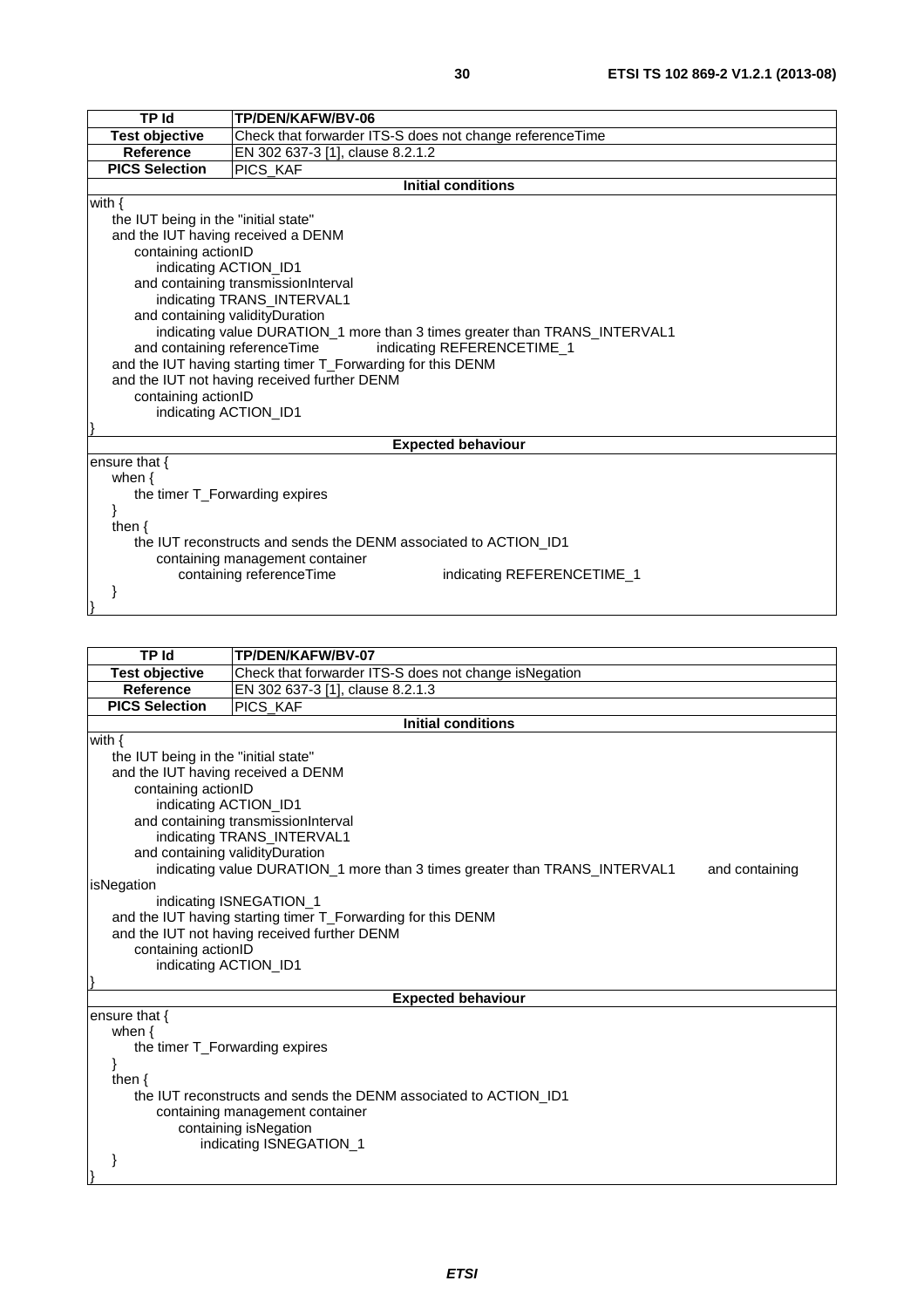| <b>TP Id</b>                         | TP/DEN/KAFW/BV-08                                                                       |  |  |  |  |
|--------------------------------------|-----------------------------------------------------------------------------------------|--|--|--|--|
| <b>Test objective</b>                | Check that Forwarder ITS-S does not modify management, situation, location and alacarte |  |  |  |  |
|                                      | containers when forwarding a DENM                                                       |  |  |  |  |
| Reference                            | EN 302 637-3 [1], clause 8.2.1.6                                                        |  |  |  |  |
| <b>PICS Selection</b>                | PICS_KAF                                                                                |  |  |  |  |
|                                      | <b>Initial conditions</b>                                                               |  |  |  |  |
| with $\{$                            |                                                                                         |  |  |  |  |
| the IUT being in the "initial state" |                                                                                         |  |  |  |  |
| and the IUT having received a DENM   |                                                                                         |  |  |  |  |
|                                      | containing management container                                                         |  |  |  |  |
|                                      | indicating MANAGEMENTCONTAINER_1                                                        |  |  |  |  |
| and containing situation container   |                                                                                         |  |  |  |  |
| indicating SITUATION_1               |                                                                                         |  |  |  |  |
|                                      | and containing location container                                                       |  |  |  |  |
|                                      | indicating LOCATION_1                                                                   |  |  |  |  |
|                                      | and containing alacarte container<br>indicating ALACARTE_1                              |  |  |  |  |
|                                      | and the IUT having starting timer T_Forwarding for this DENM                            |  |  |  |  |
|                                      | and the IUT not having received further DENM                                            |  |  |  |  |
| containing actionID                  |                                                                                         |  |  |  |  |
| indicating ACTION_ID1                |                                                                                         |  |  |  |  |
|                                      |                                                                                         |  |  |  |  |
|                                      | <b>Expected behaviour</b>                                                               |  |  |  |  |
| ensure that {                        |                                                                                         |  |  |  |  |
| when $\{$                            |                                                                                         |  |  |  |  |
|                                      | the timer T_Forwarding expires                                                          |  |  |  |  |
|                                      |                                                                                         |  |  |  |  |
| then $\{$                            |                                                                                         |  |  |  |  |
|                                      | the IUT reconstructs and sends the DENM associated to ACTION_ID1                        |  |  |  |  |
| containing management container      |                                                                                         |  |  |  |  |
|                                      | indicating MANACEMENTCONTAINER_1                                                        |  |  |  |  |
| and containing situation container   |                                                                                         |  |  |  |  |
| indicating SITUATION_1               |                                                                                         |  |  |  |  |
| and containing location container    |                                                                                         |  |  |  |  |
| indicating LOCATION_1                |                                                                                         |  |  |  |  |
| and containing alacarte container    |                                                                                         |  |  |  |  |
| indicating ALACARTE_1                |                                                                                         |  |  |  |  |
| ł                                    |                                                                                         |  |  |  |  |
|                                      |                                                                                         |  |  |  |  |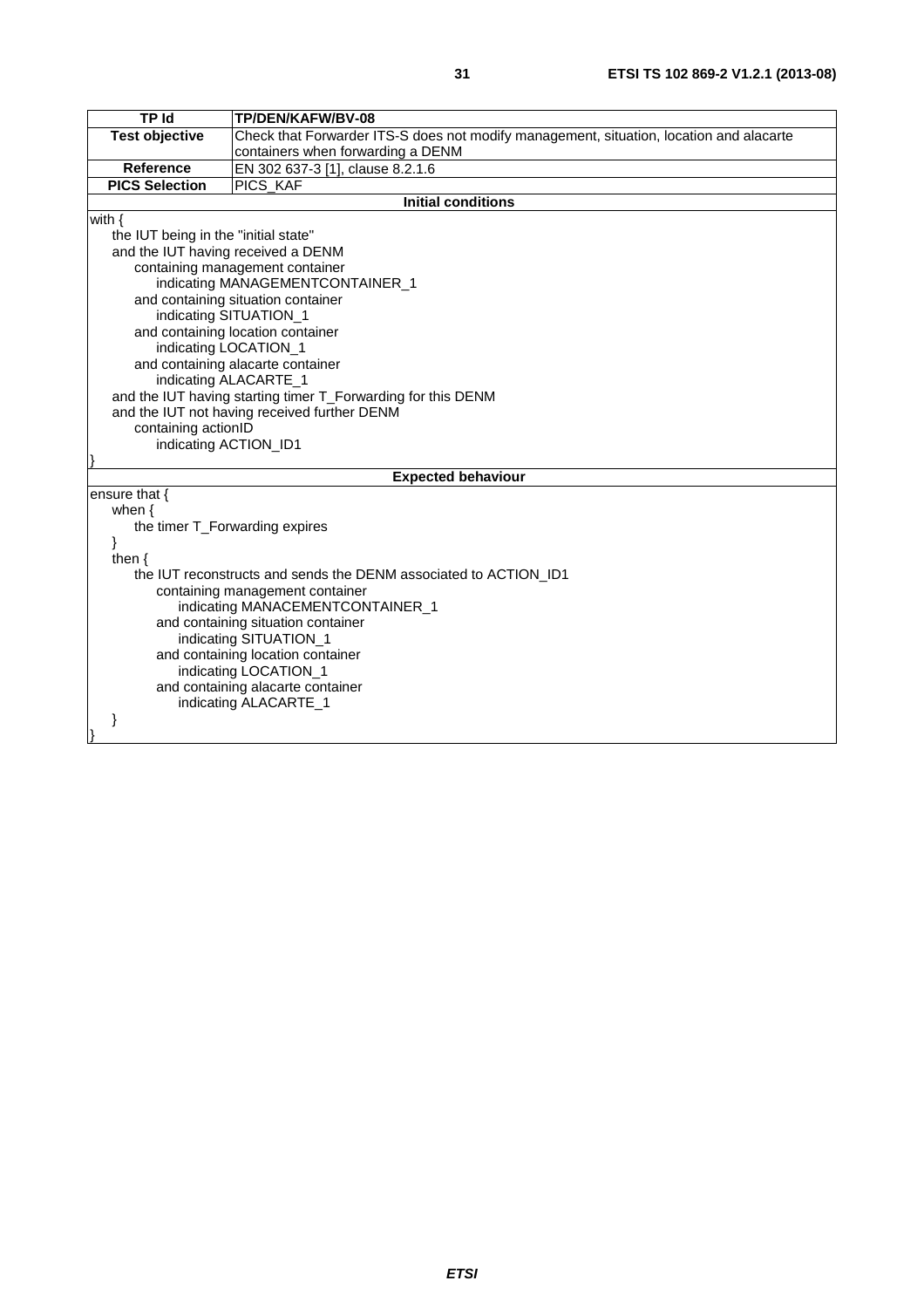| TP Id                                                                                                        | TP/DEN/KAFW/BV-09                                                          |  |  |  |
|--------------------------------------------------------------------------------------------------------------|----------------------------------------------------------------------------|--|--|--|
| <b>Test objective</b>                                                                                        | Check that forwarder ITS-S stops forwarding DENM after validity expiration |  |  |  |
| Reference                                                                                                    | EN 302 637-3 [1], clause 8.2.2                                             |  |  |  |
| <b>PICS Selection</b>                                                                                        |                                                                            |  |  |  |
|                                                                                                              | <b>Initial conditions</b>                                                  |  |  |  |
| with $\{$                                                                                                    |                                                                            |  |  |  |
| the IUT being in the "initial state"                                                                         |                                                                            |  |  |  |
| and the IUT having received an event                                                                         |                                                                            |  |  |  |
| containing management container                                                                              |                                                                            |  |  |  |
| containing actionID                                                                                          |                                                                            |  |  |  |
| indicating ACTION_ID1                                                                                        |                                                                            |  |  |  |
| and containing validityDuration                                                                              |                                                                            |  |  |  |
|                                                                                                              | indicating DURATION_1                                                      |  |  |  |
| and the IUT having starting timer T_Forwarding for this DENM<br>and the IUT not having received further DENM |                                                                            |  |  |  |
|                                                                                                              |                                                                            |  |  |  |
|                                                                                                              | containing actionID                                                        |  |  |  |
|                                                                                                              | indicating ACTION_ID1                                                      |  |  |  |
| <b>Expected behaviour</b>                                                                                    |                                                                            |  |  |  |
| ensure that {                                                                                                |                                                                            |  |  |  |
| when $\{$                                                                                                    |                                                                            |  |  |  |
|                                                                                                              | the IUT is alerted of expiration of the time associated with DURATION 1    |  |  |  |
|                                                                                                              |                                                                            |  |  |  |
| then $\{$                                                                                                    |                                                                            |  |  |  |
| the IUT stops to reconstruct and to send the DENM associated with ACTION_ID1                                 |                                                                            |  |  |  |
|                                                                                                              |                                                                            |  |  |  |

}

| TP Id                                                                                                | TP/DEN/KAFW/BV-10                                                                |  |  |  |  |
|------------------------------------------------------------------------------------------------------|----------------------------------------------------------------------------------|--|--|--|--|
| <b>Test objective</b>                                                                                | Check that forwarder ITS-S stops forwarding DENM if it is outside relevance area |  |  |  |  |
| <b>Reference</b>                                                                                     | EN 302 637-3 [1], clause 8.2.2                                                   |  |  |  |  |
| <b>PICS Selection</b>                                                                                |                                                                                  |  |  |  |  |
|                                                                                                      | <b>Initial conditions</b>                                                        |  |  |  |  |
| with $\{$                                                                                            |                                                                                  |  |  |  |  |
| the IUT being in the "initial state"                                                                 |                                                                                  |  |  |  |  |
| and the IUT having received an event                                                                 |                                                                                  |  |  |  |  |
| containing management container                                                                      |                                                                                  |  |  |  |  |
|                                                                                                      | containing actionID                                                              |  |  |  |  |
|                                                                                                      | indicating ACTION_ID1                                                            |  |  |  |  |
|                                                                                                      | and the IUT having starting timer T_Forwarding for this DENM                     |  |  |  |  |
|                                                                                                      | and the IUT not having received further DENM                                     |  |  |  |  |
| containing actionID                                                                                  |                                                                                  |  |  |  |  |
| indicating ACTION_ID1                                                                                |                                                                                  |  |  |  |  |
|                                                                                                      |                                                                                  |  |  |  |  |
| <b>Expected behaviour</b>                                                                            |                                                                                  |  |  |  |  |
| ensure that $\{$                                                                                     |                                                                                  |  |  |  |  |
| when $\{$                                                                                            |                                                                                  |  |  |  |  |
| the IUT is alerted that its position is now outside of the relevance area associated with ACTION ID1 |                                                                                  |  |  |  |  |
|                                                                                                      |                                                                                  |  |  |  |  |
| then $\{$                                                                                            |                                                                                  |  |  |  |  |
| the IUT stops to reconstruct and to send the DENM associated with ACTION_ID1                         |                                                                                  |  |  |  |  |
|                                                                                                      |                                                                                  |  |  |  |  |
|                                                                                                      |                                                                                  |  |  |  |  |
|                                                                                                      |                                                                                  |  |  |  |  |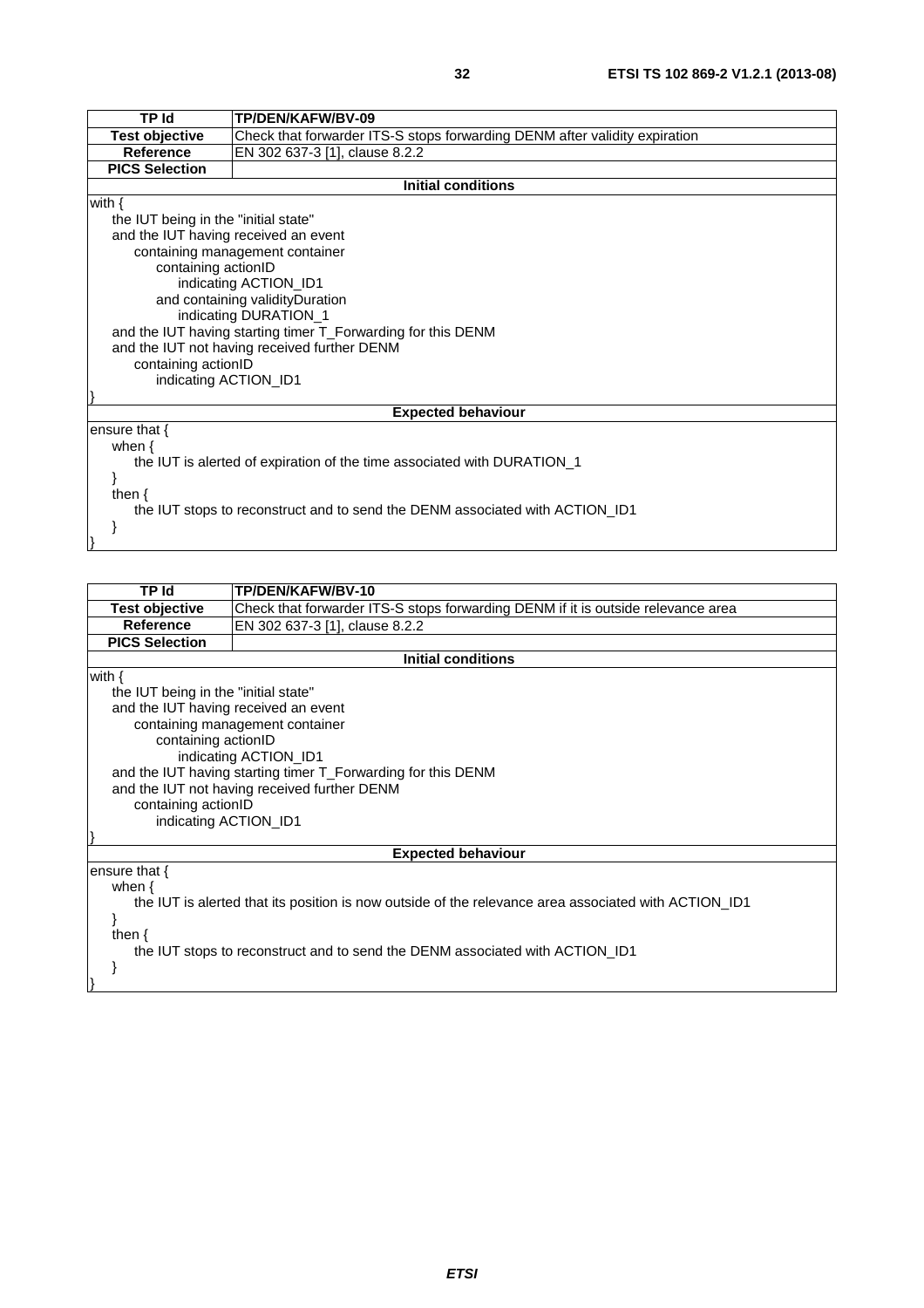# Annex A (informative): Bibliography

ETSI TS 102 637-1: "Intelligent Transport Systems (ITS); Vehicular Communications; Basic Set of Applications; Part 1: Functional Requirements".

ETSI TS 102 637-2 (V1.2.1): "Intelligent Transport Systems (ITS); Vehicular Communications; Basic Set of Applications; Part 2: Specification of Cooperative Awareness Basic Service".

ETSI TS 102 637-4: "Intelligent Transport Systems (ITS); Vehicular Communications; Basic set of applications; Part 4: Operational Requirements".